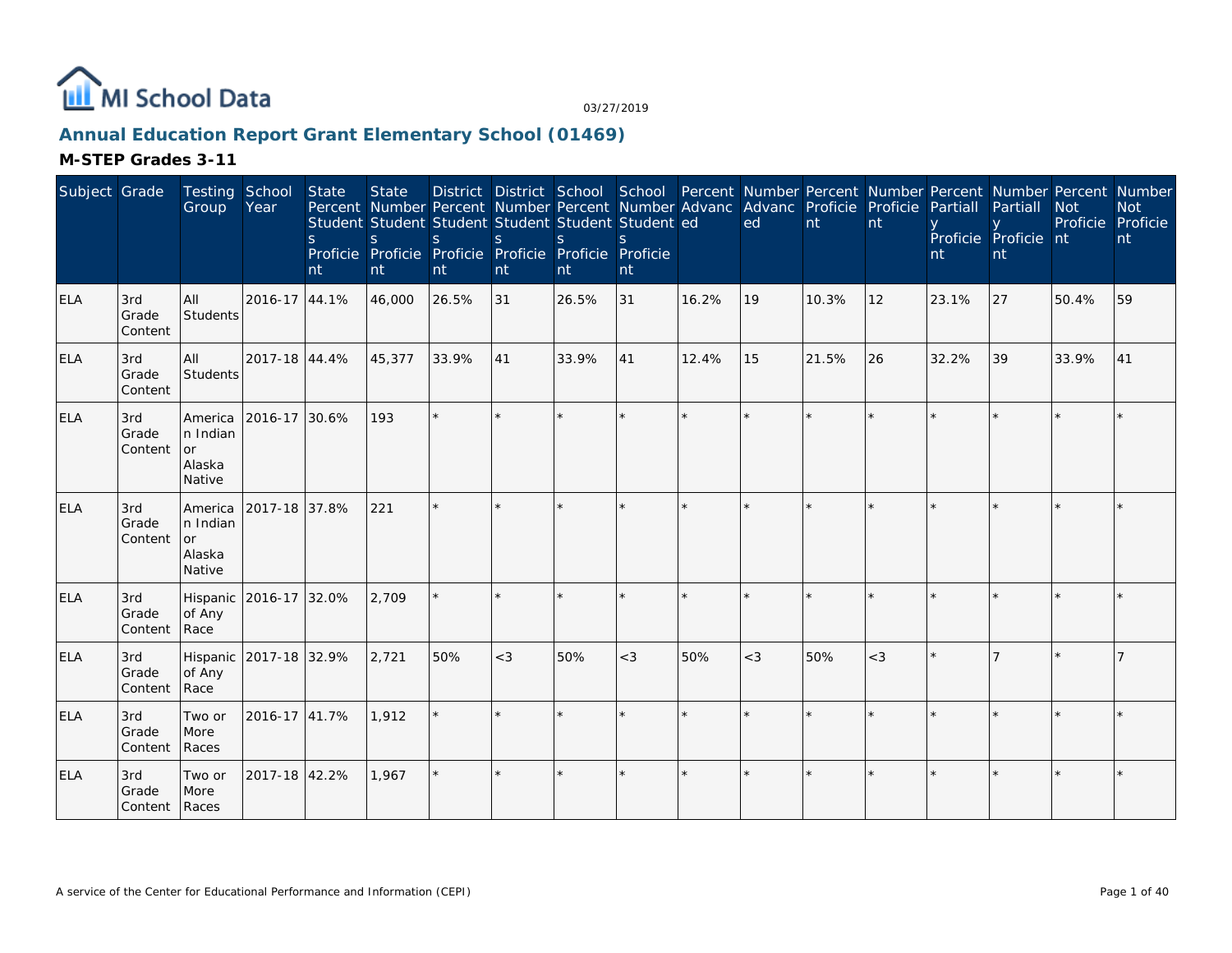

## **Annual Education Report Grant Elementary School (01469)**

| Subject Grade |                         | Testing School<br>Group               | Year                  | State<br><sub>S</sub><br>nt | <b>State</b><br>S<br>nt | S.<br>nt | S<br>nt | District District School School<br>Percent Number Percent Number Percent Number Advanc<br>Student Student Student Student Student Student ed<br>S.<br>Proficie Proficie Proficie Proficie Proficie Proficie<br>nt | S.<br>nt |       | Percent Number Percent Number Percent Number Percent Number<br>Advanc Proficie<br>ed | nt    | Proficie<br>nt | Partiall<br>nt | Partiall<br>Proficie Proficie nt<br>nt | <b>Not</b><br>Proficie Proficie | <b>Not</b><br>nt |
|---------------|-------------------------|---------------------------------------|-----------------------|-----------------------------|-------------------------|----------|---------|-------------------------------------------------------------------------------------------------------------------------------------------------------------------------------------------------------------------|----------|-------|--------------------------------------------------------------------------------------|-------|----------------|----------------|----------------------------------------|---------------------------------|------------------|
| <b>ELA</b>    | 3rd<br>Grade<br>Content | White                                 | 2016-17 51.7%         |                             | 35,180                  | 26.2%    | 27      | 26.2%                                                                                                                                                                                                             | 27       | 18.4% | 19                                                                                   | 7.8%  | 8              | 24.3%          | 25                                     | 49.5%                           | 51               |
| <b>ELA</b>    | 3rd<br>Grade<br>Content | White                                 | 2017-18 52.3%         |                             | 34,541                  | 38.2%    | 39      | 38.2%                                                                                                                                                                                                             | 39       | 13.7% | 14                                                                                   | 24.5% | 25             | 28.4%          | 29                                     | 33.3%                           | 34               |
| <b>ELA</b>    | 3rd<br>Grade<br>Content | Female                                | 2016-17 47.7%         |                             | 24,357                  | 31.4%    | 16      | 31.4%                                                                                                                                                                                                             | 16       | 19.6% | 10 <sup>1</sup>                                                                      | 11.8% | 6              | 25.5%          | 13                                     | 43.1%                           | 22               |
| <b>ELA</b>    | 3rd<br>Grade<br>Content | Female                                | 2017-18 47.4%         |                             | 23,793                  | 33.9%    | 21      | 33.9%                                                                                                                                                                                                             | 21       | 11.3% |                                                                                      | 22.6% | 14             | 35.5%          | 22                                     | 30.6%                           | 19               |
| <b>ELA</b>    | 3rd<br>Grade<br>Content | Male                                  | 2016-17 40.7%         |                             | 21,643                  | 22.7%    | 15      | 22.7%                                                                                                                                                                                                             | 15       | 13.6% | 9                                                                                    | 9.1%  | 6              | 21.2%          | 14                                     | 56.1%                           | 37               |
| <b>ELA</b>    | 3rd<br>Grade<br>Content | Male                                  | 2017-18 41.4%         |                             | 21,584                  | 33.9%    | 20      | 33.9%                                                                                                                                                                                                             | 20       | 13.6% | 8                                                                                    | 20.3% | 12             | 28.8%          | 17                                     | 37.3%                           | 22               |
| <b>ELA</b>    | 3rd<br>Grade<br>Content | Economi<br>cally<br>Disadva<br>ntaged | 2016-17 29.1%         |                             | 15,756                  | 16.2%    | 12      | 16.2%                                                                                                                                                                                                             | 12       | 8.1%  | 6                                                                                    | 8.1%  | 6              | 21.6%          | 16                                     | 62.2%                           | 46               |
| <b>ELA</b>    | 3rd<br>Grade<br>Content | cally<br>Disadva<br>ntaged            | Economi 2017-18 30.3% |                             | 17,477                  | 26.5%    | 18      | 26.5%                                                                                                                                                                                                             | 18       | 7.4%  | 5                                                                                    | 19.1% | 13             | 32.4%          | 22                                     | 41.2%                           | 28               |
| <b>ELA</b>    | 3rd<br>Grade<br>Content | English<br>Learners                   | 2016-17 34.0%         |                             | 3,595                   | 20%      | $<$ 3   | 20%                                                                                                                                                                                                               |          | 20%   | $<$ 3                                                                                | 20%   | $<$ 3          |                | $\overline{8}$                         | k.                              | 12               |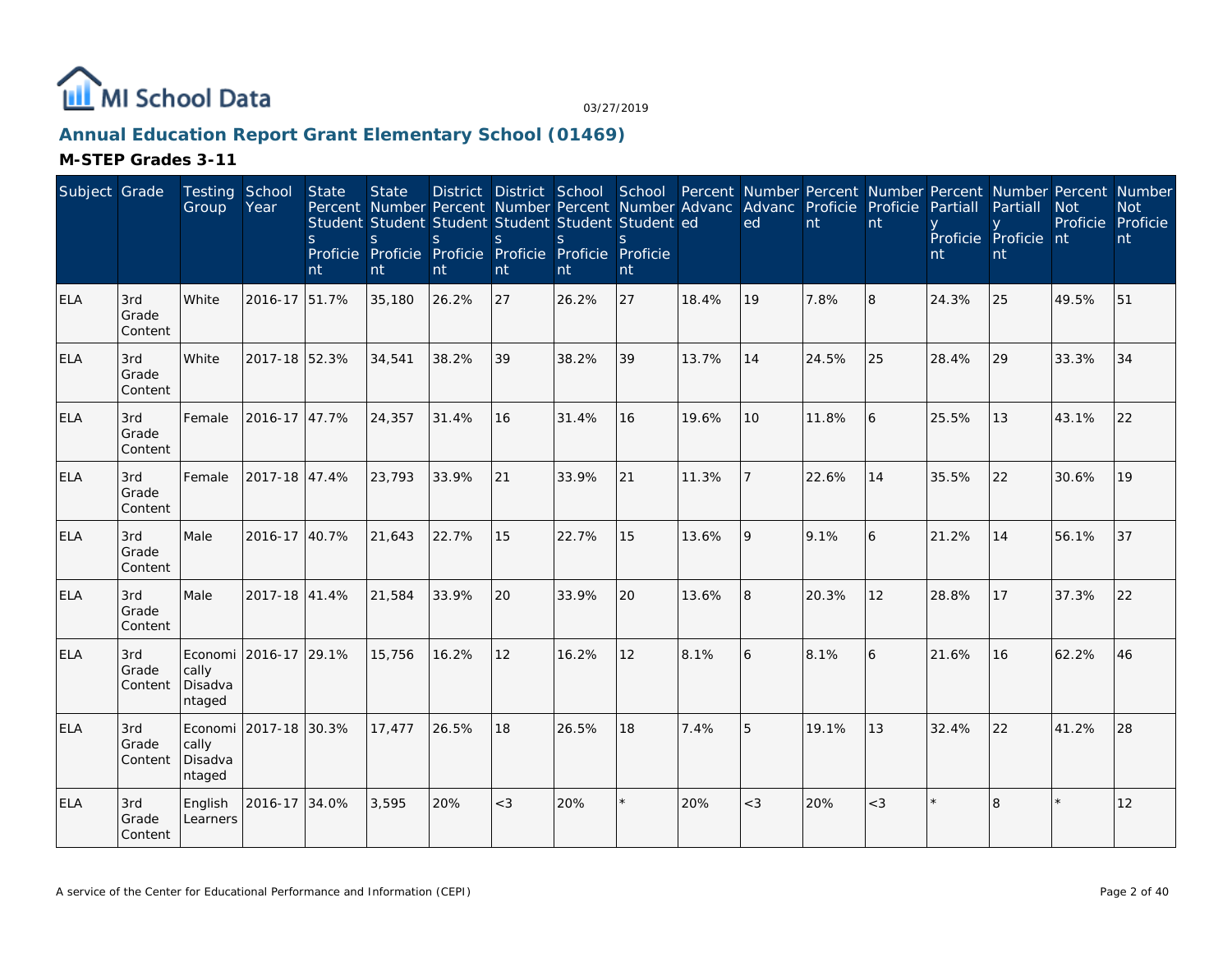

## **Annual Education Report Grant Elementary School (01469)**

| Subject Grade |                         | Testing School<br>Group  | Year                   | State<br>$\mathsf{S}$<br>nt | <b>State</b><br>S<br>nt | Percent Number Percent Number Percent Number Advanc<br>Student Student Student Student Student Student ed<br>S.<br>Proficie Proficie Proficie Proficie Proficie Proficie<br>nt | <sub>S</sub><br>nt | S.<br>nt | S.<br>nt   |       | District District School School Percent Number Percent Number Percent Number Percent Number<br>Advanc Proficie<br>ed | nt    | Proficie<br>nt | Partiall<br>nt | Partiall<br>Proficie Proficie nt<br>nt | <b>Not</b><br>Proficie Proficie | <b>Not</b><br>nt |
|---------------|-------------------------|--------------------------|------------------------|-----------------------------|-------------------------|--------------------------------------------------------------------------------------------------------------------------------------------------------------------------------|--------------------|----------|------------|-------|----------------------------------------------------------------------------------------------------------------------|-------|----------------|----------------|----------------------------------------|---------------------------------|------------------|
| <b>ELA</b>    | 3rd<br>Grade<br>Content | English<br>Learners      | 2017-18 33.2%          |                             | 3,359                   | 50%                                                                                                                                                                            | $<$ 3              | 50%      | $^{\star}$ | 50%   | $<$ 3                                                                                                                | 50%   | $<$ 3          |                | 5                                      |                                 | 3                |
| <b>ELA</b>    | 3rd<br>Grade<br>Content | Migrant                  | 2016-17 15.8%          |                             | 22                      | $\star$                                                                                                                                                                        |                    |          | $\star$    |       |                                                                                                                      |       |                |                |                                        |                                 |                  |
| <b>ELA</b>    | 3rd<br>Grade<br>Content | Migrant                  | 2017-18 15.6%          |                             | 21                      | $\star$                                                                                                                                                                        | ×.                 |          | $\star$    |       | $\star$                                                                                                              |       |                |                |                                        |                                 | $\star$          |
| <b>ELA</b>    | 3rd<br>Grade<br>Content | With<br>Disabiliti<br>es | Students 2016-17 19.6% |                             | 2,238                   | 50%                                                                                                                                                                            | $<$ 3              | 50%      | $<$ 3      | 50%   | $<$ 3                                                                                                                | 50%   | $<$ 3          | $<$ 3          | $<$ 3                                  |                                 | 12               |
| <b>ELA</b>    | 3rd<br>Grade<br>Content | With<br>Disabiliti<br>es | Students 2017-18 19.2% |                             | 2,210                   |                                                                                                                                                                                | $\star$            |          | $\star$    |       |                                                                                                                      |       |                |                |                                        |                                 |                  |
| <b>ELA</b>    | 3rd<br>Grade<br>Content | Homeles<br><sub>S</sub>  | 2017-18 21.8%          |                             | 468                     | 50%                                                                                                                                                                            | 3                  | 50%      | 3          | 50%   | $<$ 3                                                                                                                | 50%   |                | 50%            |                                        | 50%                             |                  |
| <b>ELA</b>    | 3rd<br>Grade<br>Content | Foster<br>Care           | 2017-18 21.3%          |                             | 127                     | ÷.                                                                                                                                                                             | $\star$            |          | $\star$    |       | $\star$                                                                                                              |       |                |                |                                        |                                 |                  |
| <b>ELA</b>    | 4th<br>Grade<br>Content | All<br>Students          | 2016-17 44.2%          |                             | 47,606                  | 35.9%                                                                                                                                                                          | 52                 | 35.9%    | 52         | 20.0% | 29                                                                                                                   | 15.9% | 23             | 28.3%          | 41                                     | 35.9%                           | 52               |
| <b>ELA</b>    | 4th<br>Grade<br>Content | All<br>Students          | 2017-18 45.0%          |                             | 47,227                  | 32.8%                                                                                                                                                                          | 41                 | 32.8%    | 41         | 15.2% | 19                                                                                                                   | 17.6% | 22             | 25.6%          | 32                                     | 41.6%                           | 52               |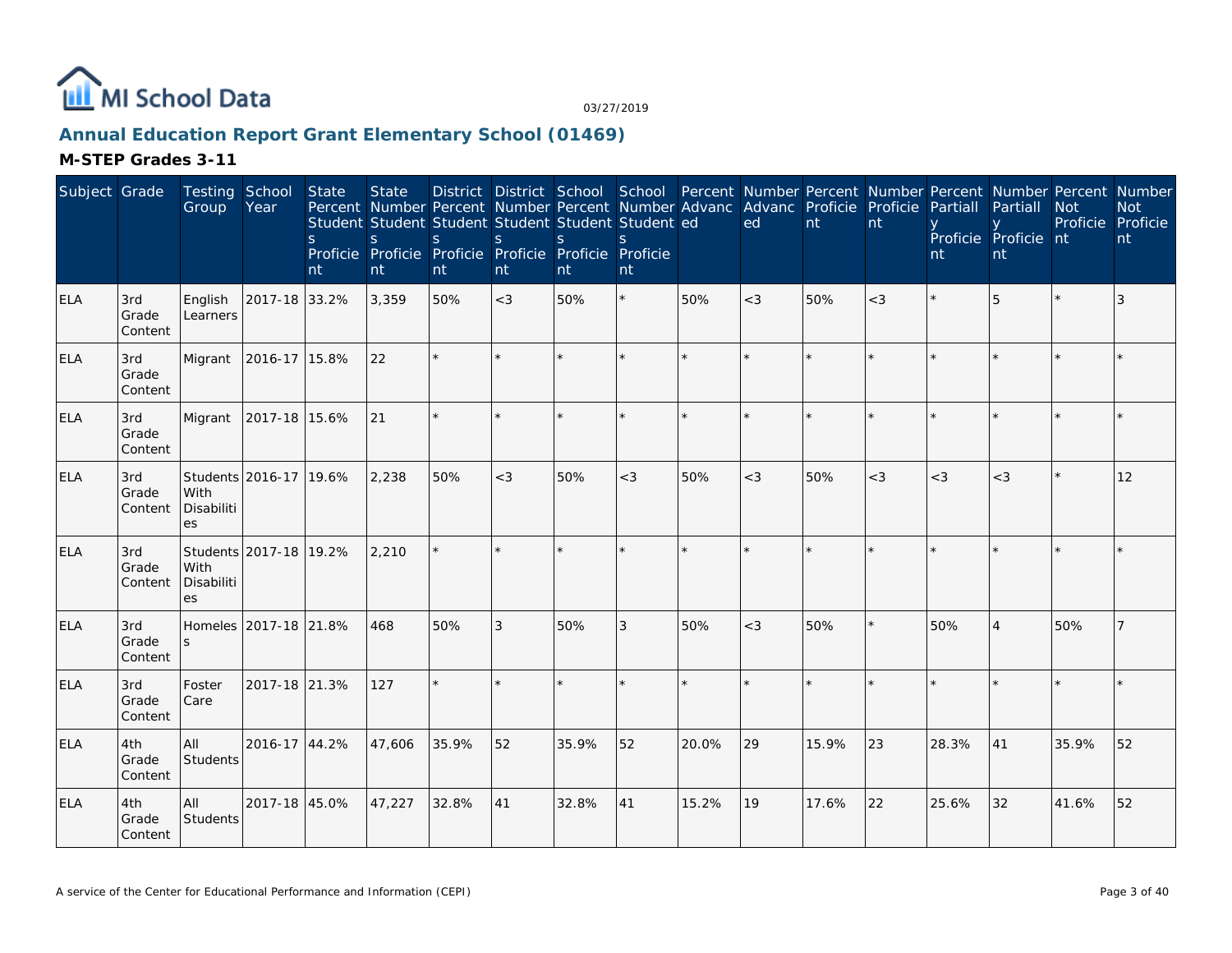

# **Annual Education Report Grant Elementary School (01469)**

| Subject Grade |                         | <b>Testing School</b><br>Group                       | Year          | <b>State</b><br>S.<br>nt | <b>State</b><br>Percent Number Percent Number Percent Number Advanc Advanc Proficie Proficie<br>Student Student Student Student Student Student ed<br><sub>S</sub><br>Proficie Proficie Proficie Proficie Proficie Proficie<br>nt | S.<br>nt | <sub>S</sub><br>nt | <sup>S</sup><br>nt | <sup>S</sup><br>nt |         | District District School School Percent Number Percent Number Percent Number Percent Number<br>ed | nt    | nt    | Partiall<br>nt | Partiall<br>Proficie Proficie nt<br>nt | <b>Not</b><br>Proficie Proficie | <b>Not</b><br>nt |
|---------------|-------------------------|------------------------------------------------------|---------------|--------------------------|-----------------------------------------------------------------------------------------------------------------------------------------------------------------------------------------------------------------------------------|----------|--------------------|--------------------|--------------------|---------|---------------------------------------------------------------------------------------------------|-------|-------|----------------|----------------------------------------|---------------------------------|------------------|
| <b>ELA</b>    | 4th<br>Grade<br>Content | America<br>n Indian<br>or<br>Alaska<br>Native        | 2016-17       | 34.1%                    | 241                                                                                                                                                                                                                               | $\star$  |                    |                    |                    | $\star$ | $\star$                                                                                           |       |       |                |                                        |                                 |                  |
| <b>ELA</b>    | 4th<br>Grade<br>Content | America<br>n Indian<br><b>or</b><br>Alaska<br>Native | 2017-18 35.1% |                          | 219                                                                                                                                                                                                                               |          |                    |                    |                    |         |                                                                                                   |       |       |                |                                        |                                 |                  |
| <b>ELA</b>    | 4th<br>Grade<br>Content | Black or<br>African<br>America<br>n                  | 2016-17 19.2% |                          | 3,664                                                                                                                                                                                                                             | $\star$  |                    |                    |                    |         |                                                                                                   |       |       |                |                                        |                                 |                  |
| <b>ELA</b>    | 4th<br>Grade<br>Content | Hispanic 2016-17 32.7%<br>of Any<br>Race             |               |                          | 2,858                                                                                                                                                                                                                             | 50%      | $<$ 3              | 50%                |                    | 50%     | $<$ 3                                                                                             | 50%   | $<$ 3 |                | $\mathcal{R}$                          |                                 | 6                |
| <b>ELA</b>    | 4th<br>Grade<br>Content | Hispanic 2017-18 33.9%<br>of Any<br>Race             |               |                          | 2,917                                                                                                                                                                                                                             | 50%      | 6                  | 50%                | 6                  | 50%     | $<$ 3                                                                                             | 50%   |       | 50%            | $<$ 3                                  | 50%                             | 2                |
| <b>ELA</b>    | 4th<br>Grade<br>Content | Two or<br>More<br>Races                              | 2016-17 40.1% |                          | 1.754                                                                                                                                                                                                                             | $\star$  |                    |                    |                    |         |                                                                                                   |       |       |                |                                        |                                 |                  |
| <b>ELA</b>    | 4th<br>Grade<br>Content | Two or<br>More<br>Races                              | 2017-18 42.4% |                          | 2,001                                                                                                                                                                                                                             | $\star$  |                    |                    |                    | $\star$ |                                                                                                   |       |       |                |                                        |                                 |                  |
| <b>ELA</b>    | 4th<br>Grade<br>Content | White                                                | 2016-17 51.5% |                          | 36,664                                                                                                                                                                                                                            | 37.1%    | 46                 | 37.1%              | 46                 | 21.8%   | 27                                                                                                | 15.3% | 19    | 28.2%          | 35                                     | 34.7%                           | 43               |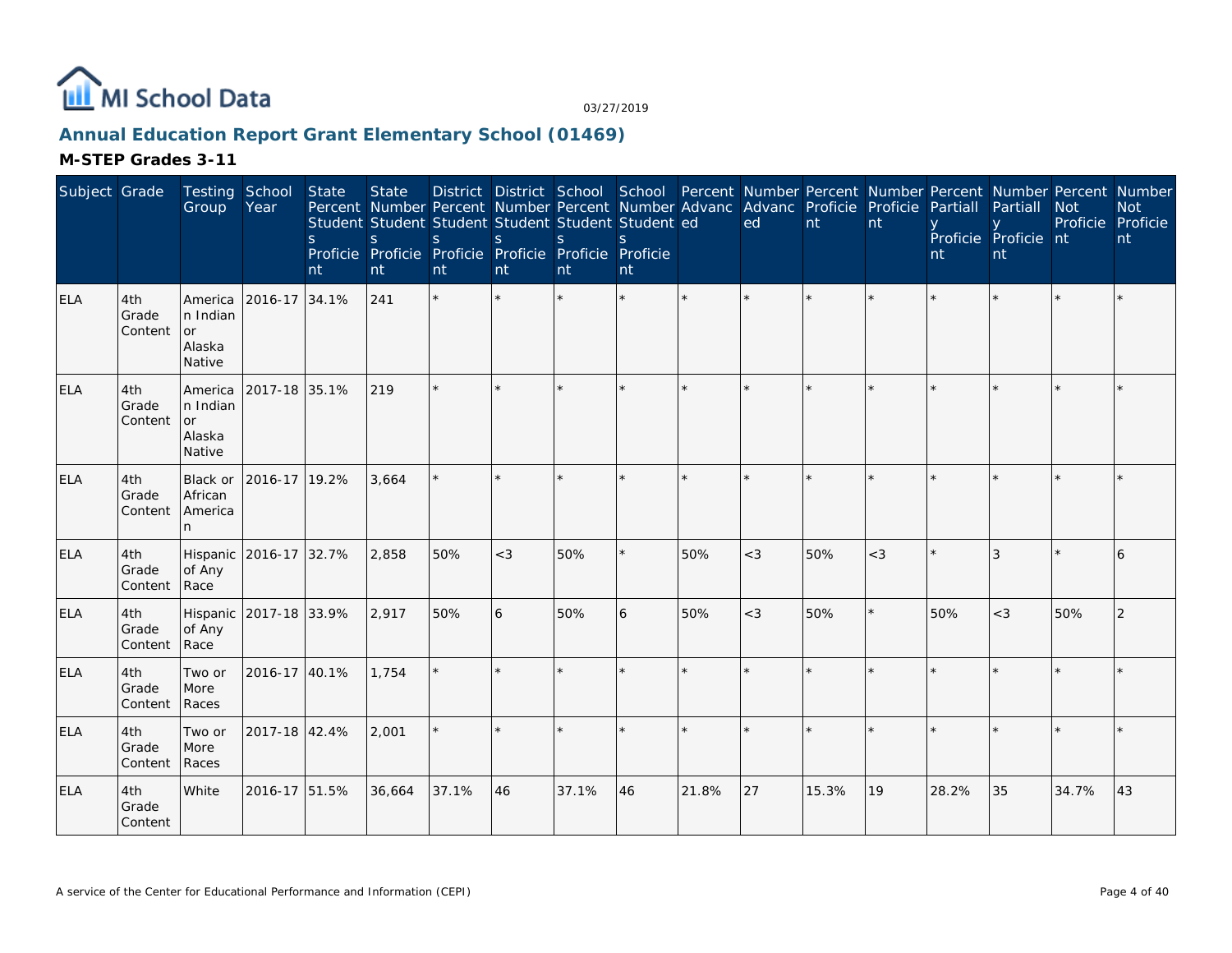

## **Annual Education Report Grant Elementary School (01469)**

| Subject Grade |                         | Testing School<br>Group               | Year                  | State<br><sub>S</sub><br>nt | <b>State</b><br>S.<br>nt | District District School<br>S.<br>nt | S<br>nt        | Percent Number Percent Number Percent Number Advanc<br>Student Student Student Student Student Student ed<br><sub>S</sub><br>Proficie Proficie Proficie Proficie Proficie Proficie<br>nt | School<br>S.<br>nt |       | Percent Number Percent Number Percent Number Percent Number<br>Advanc Proficie<br>ed | nt    | Proficie<br>nt | Partiall<br>nt | Partiall<br>Proficie Proficie nt<br>nt | <b>Not</b><br>Proficie Proficie | <b>Not</b><br>nt |
|---------------|-------------------------|---------------------------------------|-----------------------|-----------------------------|--------------------------|--------------------------------------|----------------|------------------------------------------------------------------------------------------------------------------------------------------------------------------------------------------|--------------------|-------|--------------------------------------------------------------------------------------|-------|----------------|----------------|----------------------------------------|---------------------------------|------------------|
| <b>ELA</b>    | 4th<br>Grade<br>Content | White                                 | 2017-18 52.5%         |                             | 35,934                   | 30.6%                                | 33             | 30.6%                                                                                                                                                                                    | 33                 | 14.8% | 16                                                                                   | 15.7% | 17             | 26.9%          | 29                                     | 42.6%                           | 46               |
| <b>ELA</b>    | 4th<br>Grade<br>Content | Female                                | 2016-17 48.6%         |                             | 25,715                   | 36.5%                                | 27             | 36.5%                                                                                                                                                                                    | 27                 | 25.7% | 19                                                                                   | 10.8% | 8              | 27.0%          | 20                                     | 36.5%                           | 27               |
| <b>ELA</b>    | 4th<br>Grade<br>Content | Female                                | 2017-18 48.1%         |                             | 24,749                   | 37.7%                                | 20             | 37.7%                                                                                                                                                                                    | 20                 | 18.9% | 10                                                                                   | 18.9% | 10             | 18.9%          | 10                                     | 43.4%                           | 23               |
| <b>ELA</b>    | 4th<br>Grade<br>Content | Male                                  | 2016-17 39.9%         |                             | 21,891                   | 35.2%                                | 25             | 35.2%                                                                                                                                                                                    | 25                 | 14.1% | 10                                                                                   | 21.1% | 15             | 29.6%          | 21                                     | 35.2%                           | 25               |
| <b>ELA</b>    | 4th<br>Grade<br>Content | Male                                  | 2017-18 42.1%         |                             | 22,478                   | 29.2%                                | 21             | 29.2%                                                                                                                                                                                    | 21                 | 12.5% | 9                                                                                    | 16.7% | 12             | 30.6%          | 22                                     | 40.3%                           | 29               |
| <b>ELA</b>    | 4th<br>Grade<br>Content | cally<br>Disadva<br>ntaged            | Economi 2016-17 28.6% |                             | 15,744                   | 29.7%                                | 30             | 29.7%                                                                                                                                                                                    | 30                 | 13.9% | 14                                                                                   | 15.8% | 16             | 27.7%          | 28                                     | 42.6%                           | 43               |
| <b>ELA</b>    | 4th<br>Grade<br>Content | Economi<br>cally<br>Disadva<br>ntaged | 2017-18 30.4%         |                             | 17.664                   | 26.4%                                | 23             | 26.4%                                                                                                                                                                                    | 23                 | 11.5% | 10                                                                                   | 14.9% | 13             | 28.7%          | 25                                     | 44.8%                           | 39               |
| <b>ELA</b>    | 4th<br>Grade<br>Content | English<br>Learners                   | 2016-17 22.9%         |                             | 1,856                    | 20%                                  | $\overline{A}$ | 20%                                                                                                                                                                                      | $\overline{4}$     | 20%   | $<$ 3                                                                                | 20%   | $<$ 3          |                | $\overline{\mathsf{B}}$                |                                 | 16               |
| <b>ELA</b>    | 4th<br>Grade<br>Content | English<br>Learners                   | 2017-18 30.6%         |                             | 3,006                    | 26.1%                                | 6              | 26.1%                                                                                                                                                                                    | 6                  | 20%   | $<$ 3                                                                                | 20%   | $\star$        | 34.8%          | 8                                      | 39.1%                           | 9                |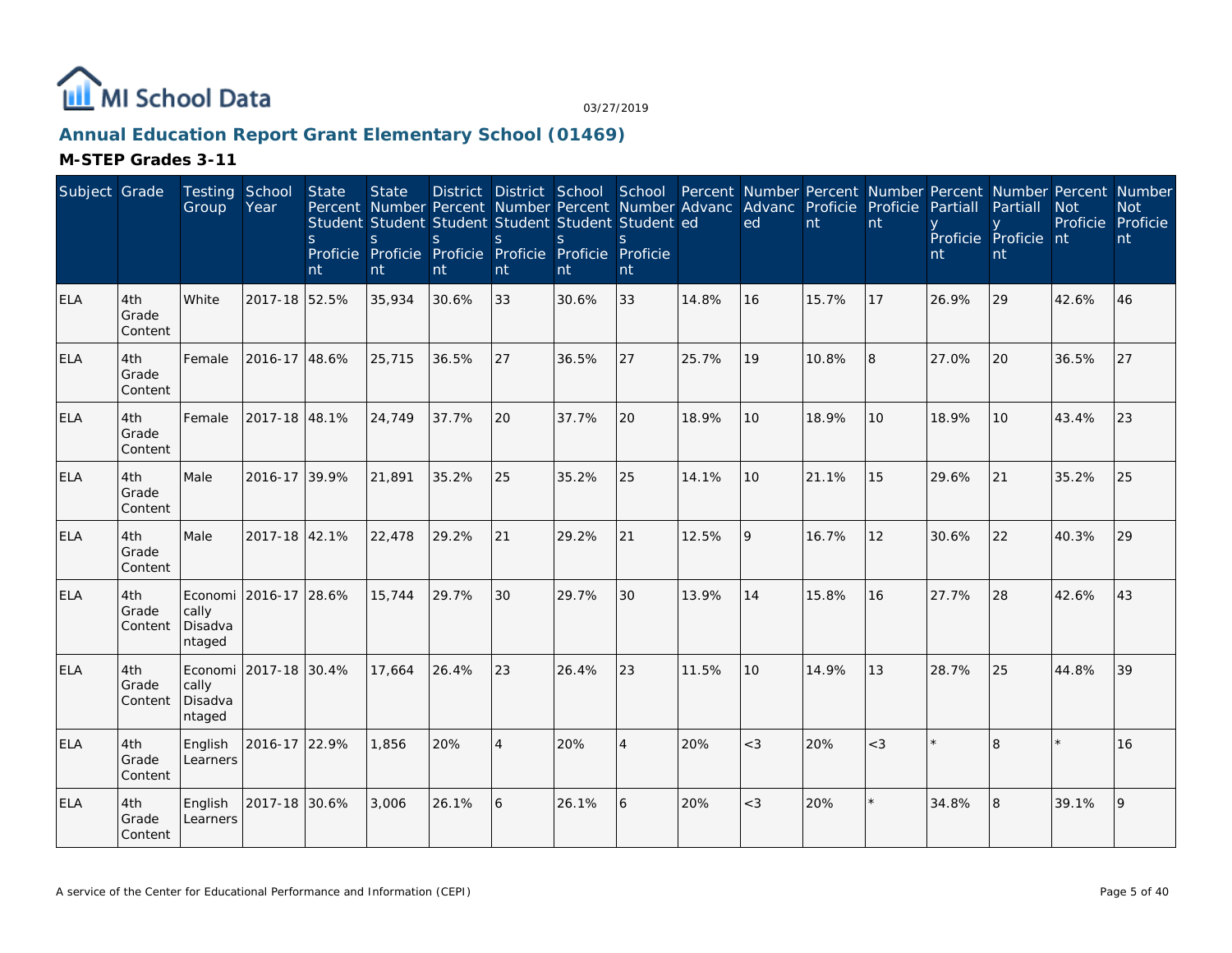

# **Annual Education Report Grant Elementary School (01469)**

| Subject Grade    |                         | Testing<br>Group                | School<br>Year         | <b>State</b><br><sup>S</sup><br>nt | <b>State</b><br><sub>S</sub><br>nt | District District School School Percent Number Percent Number Percent Number Percent Number<br>Percent Number Percent Number Percent Number Advanc Advanc Proficie Proficie<br>Student Student Student Student Student Student ed<br>S.<br>Proficie Proficie Proficie Proficie Proficie Proficie<br>nt | $\mathbf S$<br>nt        | $\mathcal{S}$<br>Int | nt             |         | ed      | $\mathsf{nt}$ | nt    | Partiall<br>nt | Partiall<br>Proficie Proficie nt<br>nt | <b>Not</b><br>Proficie Proficie | <b>Not</b><br>nt |
|------------------|-------------------------|---------------------------------|------------------------|------------------------------------|------------------------------------|--------------------------------------------------------------------------------------------------------------------------------------------------------------------------------------------------------------------------------------------------------------------------------------------------------|--------------------------|----------------------|----------------|---------|---------|---------------|-------|----------------|----------------------------------------|---------------------------------|------------------|
| <b>ELA</b>       | 4th<br>Grade<br>Content | Migrant                         | 2016-17                | 19.4%                              | 24                                 | $\star$                                                                                                                                                                                                                                                                                                | $\star$                  |                      | $\star$        | $\star$ | $\star$ |               |       |                |                                        |                                 |                  |
| <b>ELA</b>       | 4th<br>Grade<br>Content | Migrant                         | 2017-18 16.4%          |                                    | 22                                 |                                                                                                                                                                                                                                                                                                        |                          |                      |                |         |         |               |       |                |                                        |                                 |                  |
| <b>ELA</b>       | 4th<br>Grade<br>Content | With<br>Disabiliti<br><b>es</b> | Students 2016-17 15.8% |                                    | 1,893                              | 20%                                                                                                                                                                                                                                                                                                    | $<$ 3                    | 20%                  | ×.             | 20%     | $<$ 3   | 20%           | $<$ 3 |                |                                        |                                 | 13               |
| <b>ELA</b>       | 4th<br>Grade<br>Content | With<br>Disabiliti<br>es        | Students 2017-18 17.6% |                                    | 2.158                              | 50%                                                                                                                                                                                                                                                                                                    | $<$ 3                    | 50%                  | $\star$        | 50%     | $<$ 3   | 50%           | $<$ 3 | $<$ 3          | $<$ 3                                  | $\star$                         | 11               |
| <b>ELA</b>       | 4th<br>Grade<br>Content |                                 | Homeles 2017-18 22.0%  |                                    | 433                                | 50%                                                                                                                                                                                                                                                                                                    | $\overline{\mathcal{A}}$ | 50%                  | $\overline{4}$ | 50%     | $<$ 3   | 50%           |       | 50%            | $<$ 3                                  | 50%                             | 8                |
| <b>ELA</b>       | 4th<br>Grade<br>Content | Foster<br>Care                  | 2017-18 20.7%          |                                    | 124                                | $\star$                                                                                                                                                                                                                                                                                                |                          |                      |                | $\star$ |         |               |       |                |                                        |                                 |                  |
| Mathem<br>latics | 3rd<br>Grade<br>Content | <b>AII</b><br>Students          | 2016-17 46.8%          |                                    | 48.992                             | 34.7%                                                                                                                                                                                                                                                                                                  | 41                       | 34.7%                | 41             | 7.6%    | 9       | 27.1%         | 32    | 31.4%          | 37                                     | 33.9%                           | 40               |
| Mathem<br>atics  | 3rd<br>Grade<br>Content | lail<br>Students                | 2017-18 45.7%          |                                    | 46,886                             | 41.3%                                                                                                                                                                                                                                                                                                  | 50                       | 41.3%                | 50             | 9.9%    | 12      | 31.4%         | 38    | 41.3%          | 50                                     | 17.4%                           | 21               |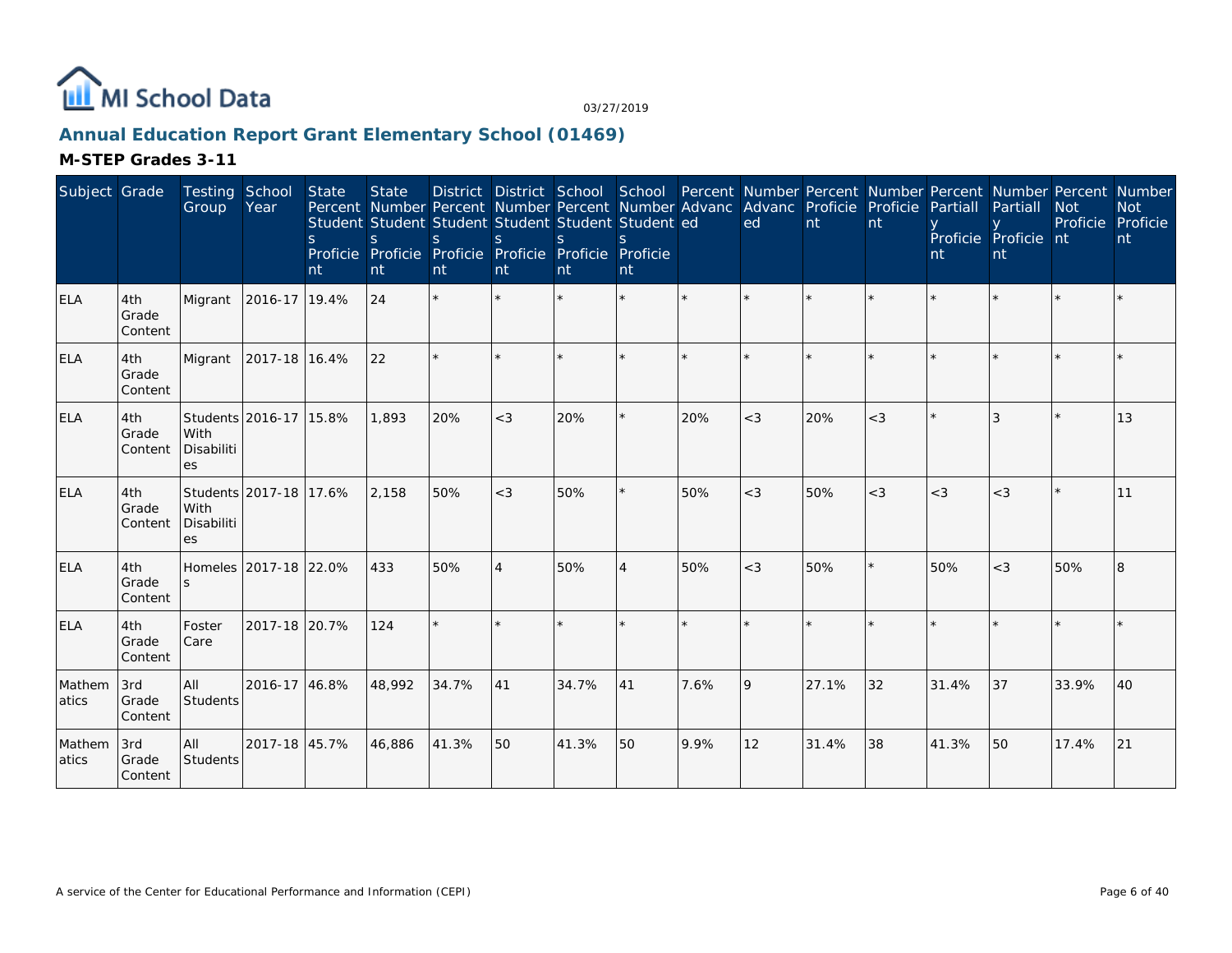

# **Annual Education Report Grant Elementary School (01469)**

| Subject Grade    |                         | Testing School<br>Group                          | Year                   | <b>State</b><br><sub>S</sub><br>nt | <b>State</b><br><sub>S</sub><br>nt | Percent Number Percent Number Percent Number Advanc Advanc Proficie Proficie<br>Student Student Student Student Student Student ed<br>S.<br>Proficie Proficie Proficie Proficie Proficie Proficie<br>nt | <sub>S</sub><br>nt | $\mathcal{S}$<br>nt | $\mathcal{S}$<br>nt |         | District District School School Percent Number Percent Number Percent Number Percent Number<br>ed | nt    | nt    | Partiall<br>nt | Partiall<br>Proficie Proficie nt<br>nt | <b>Not</b><br>Proficie | <b>Not</b><br>Proficie<br>nt |
|------------------|-------------------------|--------------------------------------------------|------------------------|------------------------------------|------------------------------------|---------------------------------------------------------------------------------------------------------------------------------------------------------------------------------------------------------|--------------------|---------------------|---------------------|---------|---------------------------------------------------------------------------------------------------|-------|-------|----------------|----------------------------------------|------------------------|------------------------------|
| Mathem<br>atics  | 3rd<br>Grade<br>Content | America<br>In Indian<br>or<br>Alaska<br>Native   | 2016-17 36.1%          |                                    | 228                                | $\star$                                                                                                                                                                                                 |                    |                     | $\star$             |         |                                                                                                   |       |       |                |                                        |                        |                              |
| Mathem<br>latics | 3rd<br>Grade<br>Content | America<br>In Indian<br>l or<br>Alaska<br>Native | 2017-18 35.4%          |                                    | 207                                | $\star$                                                                                                                                                                                                 |                    |                     | $\star$             |         |                                                                                                   |       |       |                |                                        |                        |                              |
| Mathem<br>atics  | 3rd<br>Grade<br>Content | of Any<br>Race                                   | Hispanic 2016-17 33.6% |                                    | 2,870                              |                                                                                                                                                                                                         |                    |                     | ×.                  | $\star$ |                                                                                                   |       |       |                |                                        |                        |                              |
| Mathem<br>atics  | 3rd<br>Grade<br>Content | of Any<br>Race                                   | Hispanic 2017-18 32.5% |                                    | 2.705                              | 50%                                                                                                                                                                                                     | $<$ 3              | 50%                 | ×.                  | 50%     | $<$ 3                                                                                             | 50%   | $<$ 3 |                | 8                                      |                        | 4                            |
| Mathem<br>atics  | 3rd<br>Grade<br>Content | Two or<br>More<br>Races                          | 2016-17 41.8%          |                                    | 1,920                              |                                                                                                                                                                                                         |                    |                     | $\star$             |         | $\star$                                                                                           |       |       |                |                                        |                        |                              |
| Mathem<br>atics  | 3rd<br>Grade<br>Content | Two or<br>More<br>Races                          | 2017-18 42.1%          |                                    | 1,968                              |                                                                                                                                                                                                         |                    |                     | $\star$             |         |                                                                                                   |       |       |                |                                        |                        |                              |
| Mathem<br>atics  | 3rd<br>Grade<br>Content | <b>White</b>                                     | 2016-17 54.8%          |                                    | 37,396                             | 37.9%                                                                                                                                                                                                   | 39                 | 37.9%               | 39                  | 8.7%    | 9                                                                                                 | 29.1% | 30    | 31.1%          | 32                                     | 31.1%                  | 32                           |
| Mathem<br>atics  | 3rd<br>Grade<br>Content | White                                            | 2017-18 53.8%          |                                    | 35,669                             | 45.1%                                                                                                                                                                                                   | 46                 | 45.1%               | 46                  | 11.8%   | 12                                                                                                | 33.3% | 34    | 38.2%          | 39                                     | 16.7%                  | 17                           |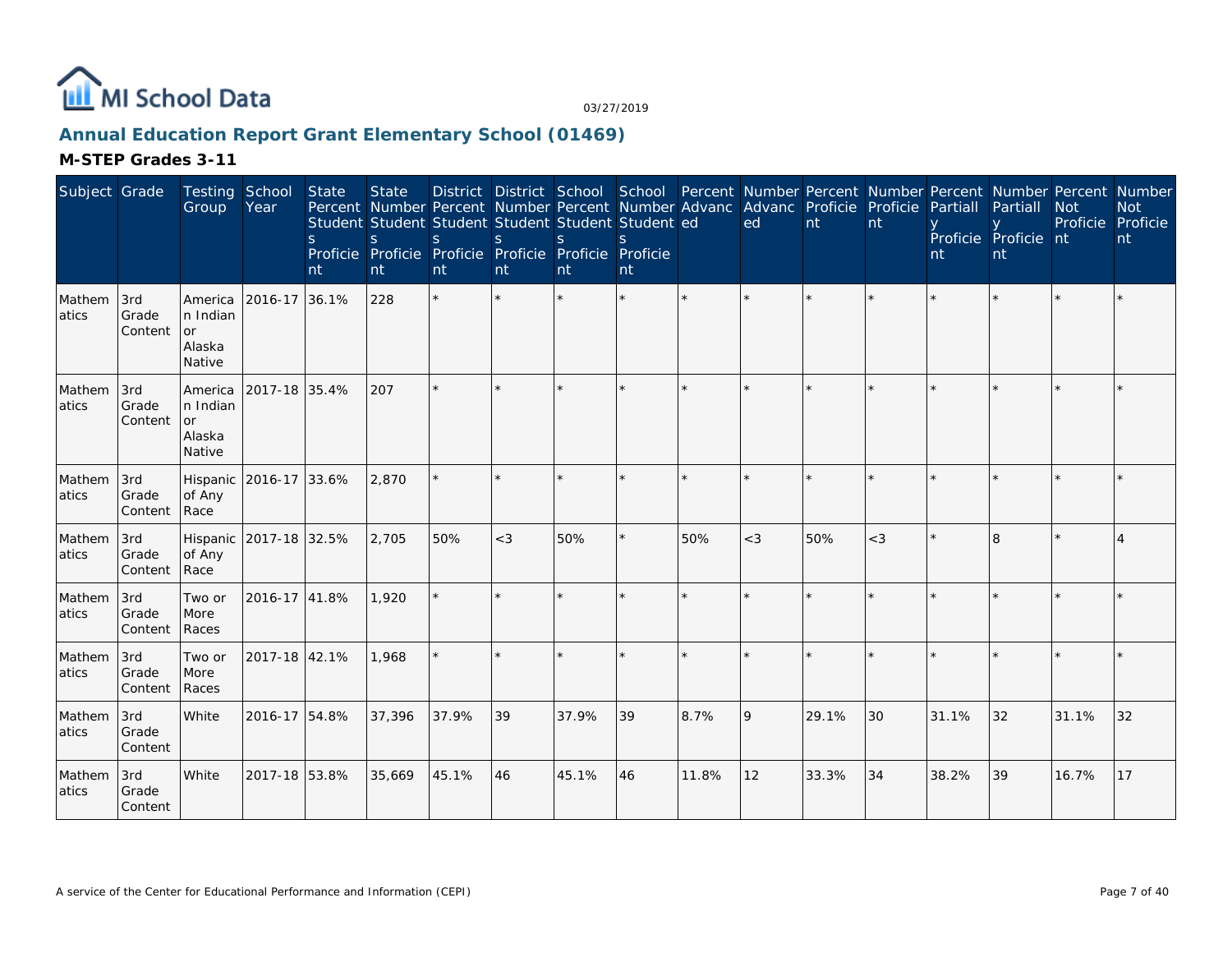

## **Annual Education Report Grant Elementary School (01469)**

| Subject Grade    |                         | Testing School<br>Group               | Year          | State<br>S.<br>nt | <b>State</b><br>Percent Number Percent Number Percent Number Advanc<br>Student Student Student Student Student Student ed<br>S.<br>Proficie Proficie Proficie Proficie Proficie Proficie<br>nt | S.<br>nt | <sub>S</sub><br>nt | <sub>S</sub><br>nt | S.<br>nt |       | District District School School Percent Number Percent Number Percent Number Percent Number<br>Advanc Proficie<br>ed | nt      | Proficie<br>nt | Partiall<br>nt | Partiall<br>Proficie Proficie nt<br>nt | <b>Not</b><br>Proficie Proficie | <b>Not</b><br>nt |
|------------------|-------------------------|---------------------------------------|---------------|-------------------|------------------------------------------------------------------------------------------------------------------------------------------------------------------------------------------------|----------|--------------------|--------------------|----------|-------|----------------------------------------------------------------------------------------------------------------------|---------|----------------|----------------|----------------------------------------|---------------------------------|------------------|
| Mathem<br>atics  | 3rd<br>Grade<br>Content | Female                                | 2016-17       | 45.0%             | 23,053                                                                                                                                                                                         | 33.3%    | 17                 | 33.3%              | 17       | 11.8% | 6                                                                                                                    | 21.6%   | 11             | 29.4%          | 15                                     | 37.3%                           | 19               |
| Mathem<br>atics  | 3rd<br>Grade<br>Content | Female                                | 2017-18 43.5% |                   | 21,895                                                                                                                                                                                         | 33.9%    | 21                 | 33.9%              | 21       | 6.5%  | $\overline{4}$                                                                                                       | 27.4%   | 17             | 50.0%          | 31                                     | 16.1%                           | 10               |
| Mathem<br>latics | 3rd<br>Grade<br>Content | Male                                  | 2016-17 48.5% |                   | 25,939                                                                                                                                                                                         | 35.8%    | 24                 | 35.8%              | 24       | 5%    | 3                                                                                                                    | $\star$ | 21             | 32.8%          | 22                                     | 31.3%                           | 21               |
| Mathem<br>atics  | 3rd<br>Grade<br>Content | Male                                  | 2017-18 47.8% |                   | 24,991                                                                                                                                                                                         | 49.2%    | 29                 | 49.2%              | 29       | 13.6% | 8                                                                                                                    | 35.6%   | 21             | 32.2%          | 19                                     | 18.6%                           | 11               |
| Mathem<br>atics  | 3rd<br>Grade<br>Content | Economi<br>cally<br>Disadva<br>ntaged | 2016-17 31.5% |                   | 17,140                                                                                                                                                                                         | 25.3%    | 19                 | 25.3%              | 19       | 5%    | $\lt3$                                                                                                               |         |                | 33.3%          | 25                                     | 41.3%                           | 31               |
| Mathem<br>atics  | 3rd<br>Grade<br>Content | Economi<br>cally<br>Disadva<br>ntaged | 2017-18 31.1% |                   | 18,017                                                                                                                                                                                         | 30.9%    | 21                 | 30.9%              | 21       | 7.4%  | 5                                                                                                                    | 23.5%   | 16             | 45.6%          | 31                                     | 23.5%                           | 16               |
| Mathem<br>atics  | 3rd<br>Grade<br>Content | English<br>Learners                   | 2016-17 41.7% |                   | 4,588                                                                                                                                                                                          | 30.4%    | 7                  | 30.4%              |          | 20%   | $<$ 3                                                                                                                |         | $\star$        | 39.1%          | $\overline{Q}$                         | 30.4%                           |                  |
| Mathem<br>atics  | 3rd<br>Grade<br>Content | English<br>Learners                   | 2017-18 39.1% |                   | 4,061                                                                                                                                                                                          | 50%      | $<$ 3              | 50%                |          | 50%   | $<$ 3                                                                                                                | 50%     | $<$ 3          |                |                                        |                                 | $\Omega$         |
| Mathem<br>atics  | 3rd<br>Grade<br>Content | Migrant                               | 2016-17 21.8% |                   | 31                                                                                                                                                                                             | $\star$  |                    |                    |          |       | $\star$                                                                                                              |         | $\star$        |                |                                        |                                 | $\star$          |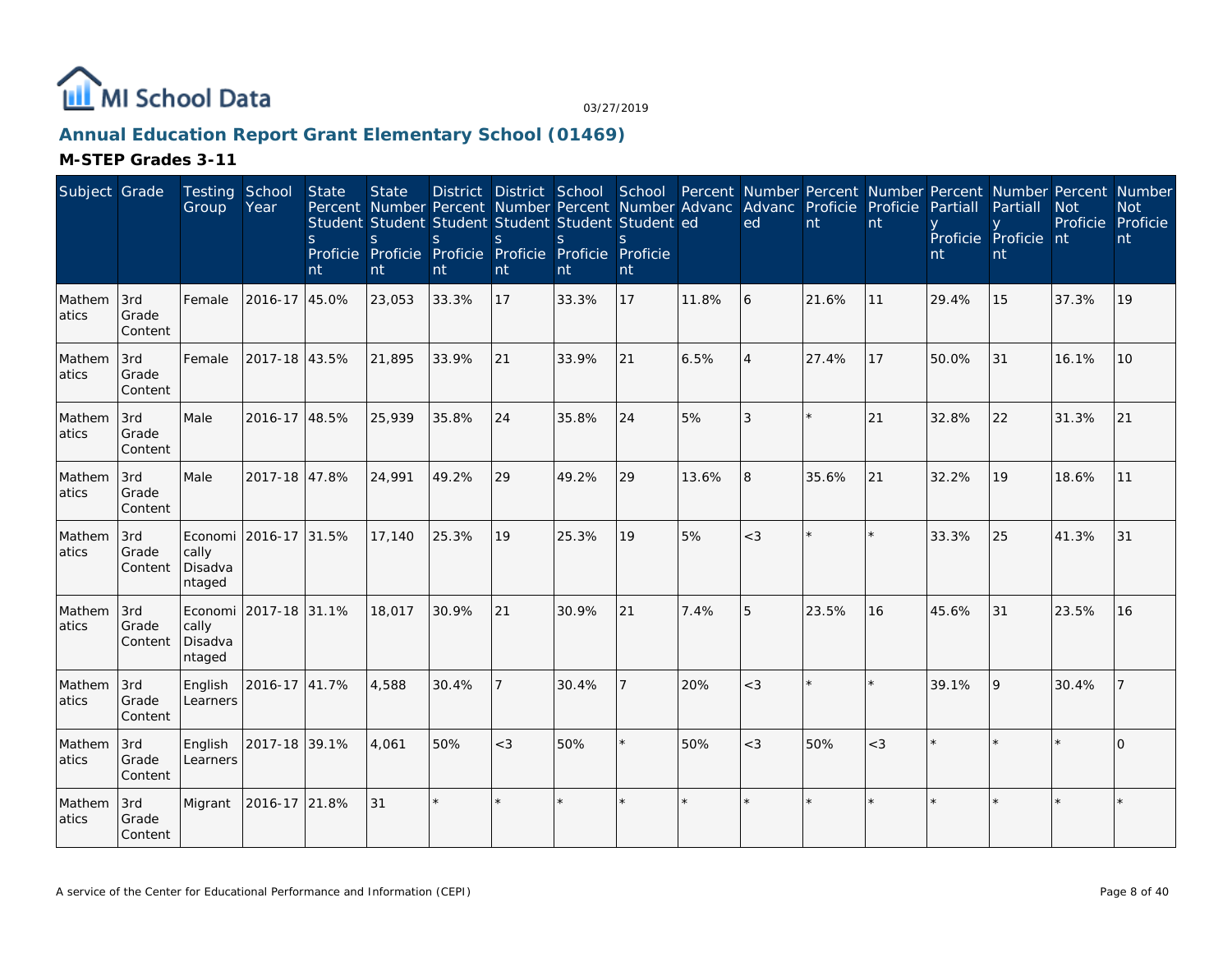

# **Annual Education Report Grant Elementary School (01469)**

| Subject Grade   |                                | Testing School<br>Group                       | Year                   | State<br><sub>S</sub><br>nt | <b>State</b><br>Percent Number Percent Number Percent Number Advanc Advanc Proficie Proficie<br>Student Student Student Student Student Student ed<br>S<br>Proficie Proficie Proficie Proficie Proficie Proficie<br>nt | <sub>S</sub><br>nt | S<br>nt        | <sub>S</sub><br>nt | <sub>S</sub><br>nt |       | District District School School Percent Number Percent Number Percent Number Percent Number<br>ed | nt    | nt    | Partiall<br>nt | Partiall<br>Proficie Proficie nt<br>nt | <b>Not</b><br>Proficie | <b>Not</b><br>Proficie<br>nt |
|-----------------|--------------------------------|-----------------------------------------------|------------------------|-----------------------------|------------------------------------------------------------------------------------------------------------------------------------------------------------------------------------------------------------------------|--------------------|----------------|--------------------|--------------------|-------|---------------------------------------------------------------------------------------------------|-------|-------|----------------|----------------------------------------|------------------------|------------------------------|
| Mathem<br>atics | 3rd<br>Grade<br>Content        | Migrant                                       | 2017-18 23.0%          |                             | 31                                                                                                                                                                                                                     |                    |                |                    |                    |       |                                                                                                   |       |       |                |                                        |                        |                              |
| Mathem<br>atics | 3rd<br>Grade<br>Content        | With<br>Disabiliti<br>es                      | Students 2016-17 23.4% |                             | 2,701                                                                                                                                                                                                                  | 50%                | $<$ 3          | 50%                |                    | 50%   | $<$ 3                                                                                             | 50%   | $<$ 3 | $<$ 3          | $<$ 3                                  |                        | 10                           |
| Mathem<br>atics | 3rd<br>Grade<br>Content        | With<br>Disabiliti<br>es                      | Students 2017-18 20.9% |                             | 2,421                                                                                                                                                                                                                  | $\star$            |                |                    |                    |       |                                                                                                   |       |       |                |                                        |                        |                              |
| Mathem<br>atics | 3rd<br><b>Grade</b><br>Content | Homeles 2017-18 21.8%<br>S.                   |                        |                             | 470                                                                                                                                                                                                                    | 50%                | $\overline{4}$ | 50%                | $\overline{4}$     | 50%   | $<$ 3                                                                                             | 50%   | ¥.    | 50%            | 6                                      | 50%                    | $\overline{4}$               |
| Mathem<br>atics | 3rd<br>Grade<br>Content        | Foster<br>Care                                | 2017-18 23.9%          |                             | 142                                                                                                                                                                                                                    |                    |                |                    |                    |       |                                                                                                   |       |       |                |                                        |                        |                              |
| Mathem<br>atics | 4th<br>Grade<br>Content        | All<br>Students                               | 2016-17 42.0%          |                             | 45,360                                                                                                                                                                                                                 | 41.8%              | 61             | 41.8%              | 61                 | 12.3% | 18                                                                                                | 29.5% | 43    | 35.6%          | 52                                     | 22.6%                  | 33                           |
| Mathem<br>atics | 4th<br>Grade<br>Content        | All<br>Students                               | 2017-18 42.0%          |                             | 44,105                                                                                                                                                                                                                 | 31.2%              | 39             | 31.2%              | 39                 | 9.6%  | 12                                                                                                | 21.6% | 27    | 42.4%          | 53                                     | 26.4%                  | 33                           |
| Mathem<br>atics | 4th<br>Grade<br>Content        | America<br>n Indian<br>or<br>Alaska<br>Native | 2016-17 31.8%          |                             | 226                                                                                                                                                                                                                    | $\star$            | $\star$        |                    |                    |       | $\star$                                                                                           |       | ÷     |                |                                        |                        | $\star$                      |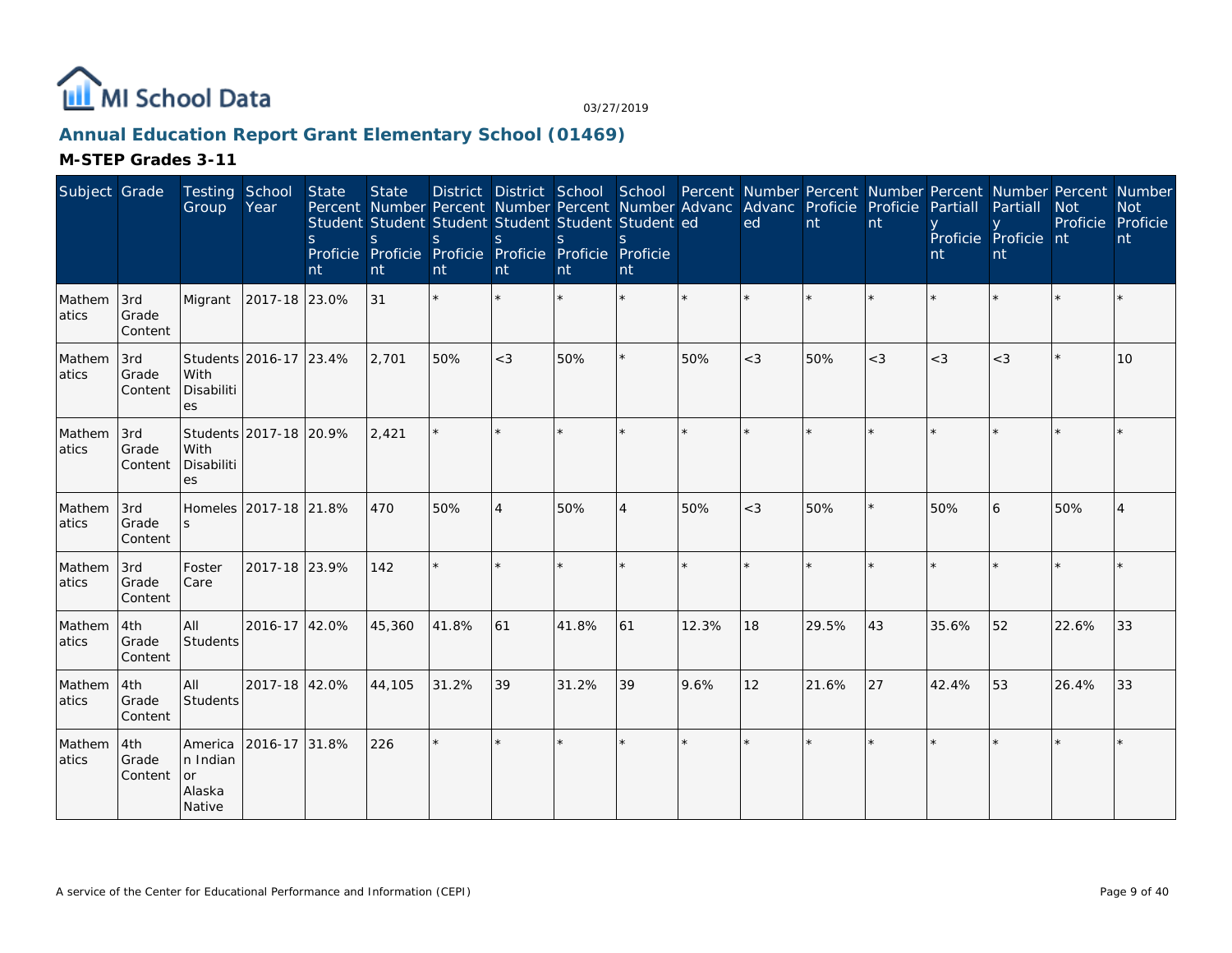

## **Annual Education Report Grant Elementary School (01469)**

| Subject Grade   |                         | Testing School<br>Group                       | Year                   | State<br>S.<br>nt | <b>State</b><br><sub>S</sub><br>nt | Percent Number Percent Number Percent Number Advanc<br>Student Student Student Student Student Student ed<br><sub>S</sub><br>Proficie Proficie Proficie Proficie Proficie<br>nt | <sub>S</sub><br>nt | <sub>S</sub><br>nt | <sub>S</sub><br>Proficie<br>nt |       | District District School School Percent Number Percent Number Percent Number Percent Number<br>ed | Advanc Proficie Proficie<br>nt | nt    | Partiall<br>nt | Partiall<br>Proficie Proficie nt<br>nt | <b>Not</b><br>Proficie Proficie | <b>Not</b><br>nt |
|-----------------|-------------------------|-----------------------------------------------|------------------------|-------------------|------------------------------------|---------------------------------------------------------------------------------------------------------------------------------------------------------------------------------|--------------------|--------------------|--------------------------------|-------|---------------------------------------------------------------------------------------------------|--------------------------------|-------|----------------|----------------------------------------|---------------------------------|------------------|
| Mathem<br>atics | 4th<br>Grade<br>Content | America<br>n Indian<br>or<br>Alaska<br>Native | 2017-18 33.0%          |                   | 206                                | $\star$                                                                                                                                                                         |                    |                    | $\star$                        |       |                                                                                                   |                                |       |                |                                        |                                 |                  |
| Mathem<br>atics | 4th<br>Grade<br>Content | Black or<br>African<br>America<br>n.          | 2016-17 14.6%          |                   | 2,787                              |                                                                                                                                                                                 |                    |                    |                                |       |                                                                                                   |                                |       |                |                                        |                                 |                  |
| Mathem<br>atics | 4th<br>Grade<br>Content | Hispanic<br>of Any<br>Race                    | 2016-17 29.1%          |                   | 2,556                              | 50%                                                                                                                                                                             | $<$ 3              | 50%                |                                | 50%   | $<$ 3                                                                                             | 50%                            | $<$ 3 |                |                                        |                                 | $\overline{2}$   |
| Mathem<br>atics | 4th<br>Grade<br>Content | of Any<br>Race                                | Hispanic 2017-18 29.1% |                   | 2,527                              | 50%                                                                                                                                                                             | $\overline{4}$     | 50%                | 4                              | 50%   | $\star$                                                                                           | 50%                            | $<$ 3 | 50%            | $<$ 3                                  | 50%                             | 4                |
| Mathem<br>atics | 4th<br>Grade<br>Content | Two or<br>More<br>Races                       | 2016-17                | 36.4%             | 1,596                              |                                                                                                                                                                                 |                    |                    |                                |       |                                                                                                   |                                |       |                |                                        |                                 |                  |
| Mathem<br>atics | 4th<br>Grade<br>Content | Two or<br>More<br>Races                       | 2017-18 37.3%          |                   | 1,759                              | $\star$                                                                                                                                                                         | $\star$            |                    |                                |       |                                                                                                   |                                |       |                |                                        |                                 |                  |
| Mathem<br>atics | 4th<br>Grade<br>Content | White                                         | 2016-17 49.7%          |                   | 35,505                             | 45.6%                                                                                                                                                                           | 57                 | 45.6%              | 57                             | 13.6% | 17                                                                                                | 32.0%                          | 40    | 30.4%          | 38                                     | 24.0%                           | 30               |
| Mathem<br>atics | 4th<br>Grade<br>Content | White                                         | 2017-18 49.8%          |                   | 34,165                             | 31.5%                                                                                                                                                                           | 34                 | 31.5%              | 34                             | 8.3%  | 9                                                                                                 | 23.1%                          | 25    | 43.5%          | 47                                     | 25.0%                           | 27               |
| Mathem<br>atics | 4th<br>Grade<br>Content | Female                                        | 2016-17 39.6%          |                   | 20,977                             | 36.0%                                                                                                                                                                           | 27                 | 36.0%              | 27                             | 12.0% | 9                                                                                                 | 24.0%                          | 18    | 44.0%          | 33                                     | 20.0%                           | 15               |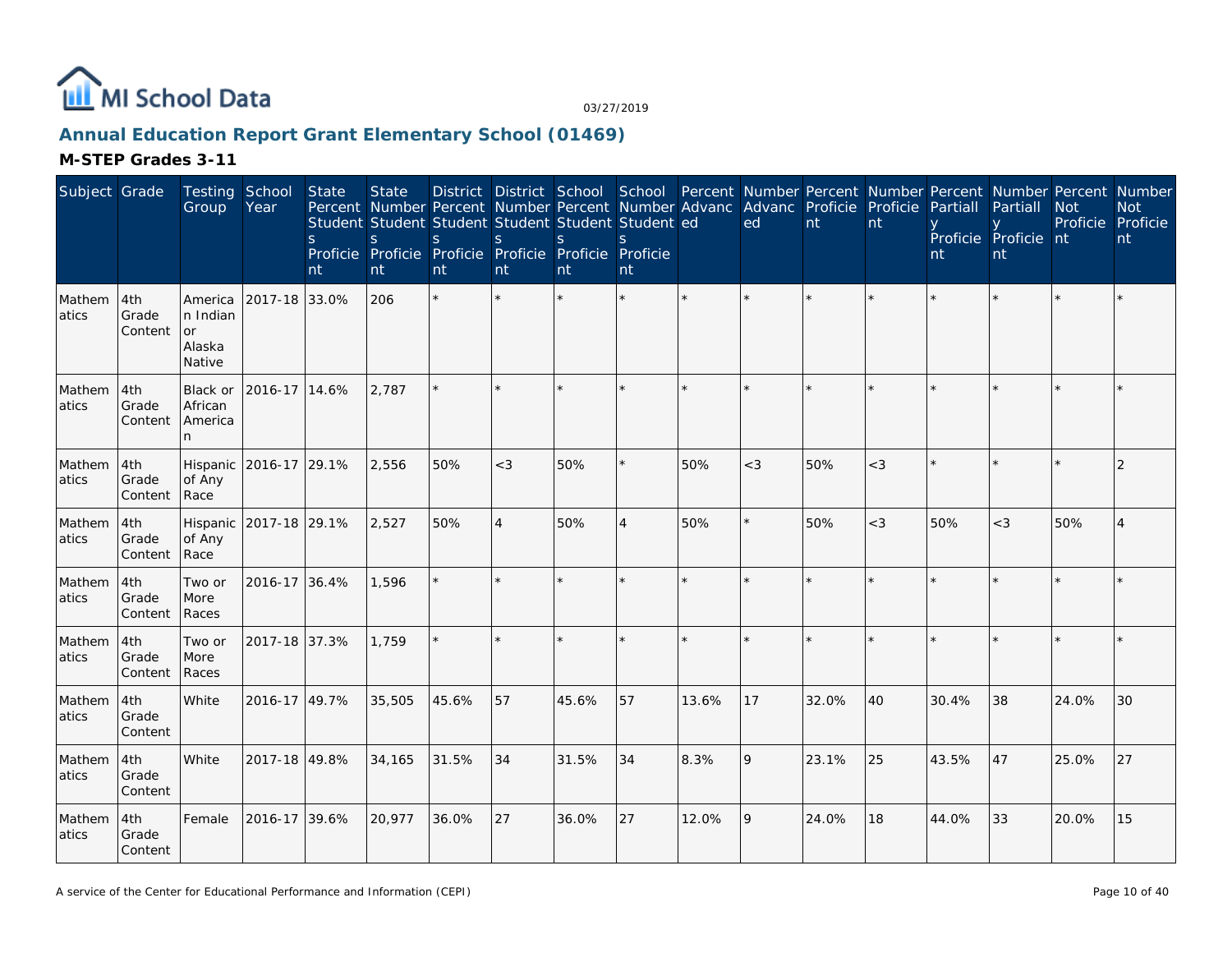

## **Annual Education Report Grant Elementary School (01469)**

| Subject Grade    |                         | Testing School<br>Group    | Year                  | State<br>S.<br>nt | <b>State</b><br>Percent Number Percent Number Percent Number Advanc<br>Student Student Student Student Student Student ed<br>S.<br>Proficie Proficie Proficie Proficie Proficie Proficie<br>nt | <sub>S</sub><br>nt | S.<br>nt | <sub>S</sub><br>nt | S.<br>nt |       | District District School School Percent Number Percent Number Percent Number Percent Number<br>Advanc Proficie<br>ed | nt    | Proficie<br>nt | Partiall<br>nt | Partiall<br>Proficie Proficie nt<br>nt | <b>Not</b><br>Proficie Proficie | <b>Not</b><br>nt |
|------------------|-------------------------|----------------------------|-----------------------|-------------------|------------------------------------------------------------------------------------------------------------------------------------------------------------------------------------------------|--------------------|----------|--------------------|----------|-------|----------------------------------------------------------------------------------------------------------------------|-------|----------------|----------------|----------------------------------------|---------------------------------|------------------|
| Mathem<br>atics  | 4th<br>Grade<br>Content | Female                     | 2017-18 39.4%         |                   | 20,299                                                                                                                                                                                         | 30.2%              | 16       | 30.2%              | 16       | 10%   | $\overline{A}$                                                                                                       |       | 12             | 39.6%          | 21                                     | 30.2%                           | 16               |
| Mathem<br>atics  | 4th<br>Grade<br>Content | Male                       | 2016-17 44.2%         |                   | 24,383                                                                                                                                                                                         | 47.9%              | 34       | 47.9%              | 34       | 12.7% | 9                                                                                                                    | 35.2% | 25             | 26.8%          | 19                                     | 25.4%                           | 18               |
| Mathem<br>latics | 4th<br>Grade<br>Content | Male                       | 2017-18 44.4%         |                   | 23,806                                                                                                                                                                                         | 31.9%              | 23       | 31.9%              | 23       | 11.1% | 8                                                                                                                    | 20.8% | 15             | 44.4%          | 32                                     | 23.6%                           | 17               |
| Mathem<br>atics  | 4th<br>Grade<br>Content | cally<br>Disadva<br>ntaged | Economi 2016-17 25.8% |                   | 14,215                                                                                                                                                                                         | 32.4%              | 33       | 32.4%              | 33       | 9.8%  | 10                                                                                                                   | 22.5% | 23             | 38.2%          | 39                                     | 29.4%                           | 30               |
| Mathem<br>atics  | 4th<br>Grade<br>Content | cally<br>Disadva<br>ntaged | Economi 2017-18 26.8% |                   | 15,586                                                                                                                                                                                         | 26.4%              | 23       | 26.4%              | 23       | 5.7%  | 5                                                                                                                    | 20.7% | 18             | 40.2%          | 35                                     | 33.3%                           | 29               |
| Mathem<br>atics  | 4th<br>Grade<br>Content | English<br>Learners        | 2016-17 25.5%         |                   | 2,163                                                                                                                                                                                          | 21.4%              | 6        | 21.4%              | 6        | 20%   | $<$ 3                                                                                                                | 20%   | $\star$        | 39.3%          | 11                                     | 39.3%                           | 11               |
| Mathem<br>atics  | 4th<br>Grade<br>Content | English<br>Learners        | 2017-18 31.9%         |                   | 3,215                                                                                                                                                                                          | 21.7%              | 5        | 21.7%              | 5        | 20%   | $<$ 3                                                                                                                |       | $\star$        | 43.5%          | 10                                     | 34.8%                           | 8                |
| Mathem<br>atics  | 4th<br>Grade<br>Content | Migrant                    | 2016-17 26.2%         |                   | 33                                                                                                                                                                                             |                    |          |                    |          |       |                                                                                                                      |       |                |                |                                        |                                 |                  |
| Mathem<br>atics  | 4th<br>Grade<br>Content | Migrant                    | 2017-18 17.6%         |                   | 24                                                                                                                                                                                             | $\star$            |          |                    |          |       | $\star$                                                                                                              |       | $\star$        |                |                                        |                                 | $\star$          |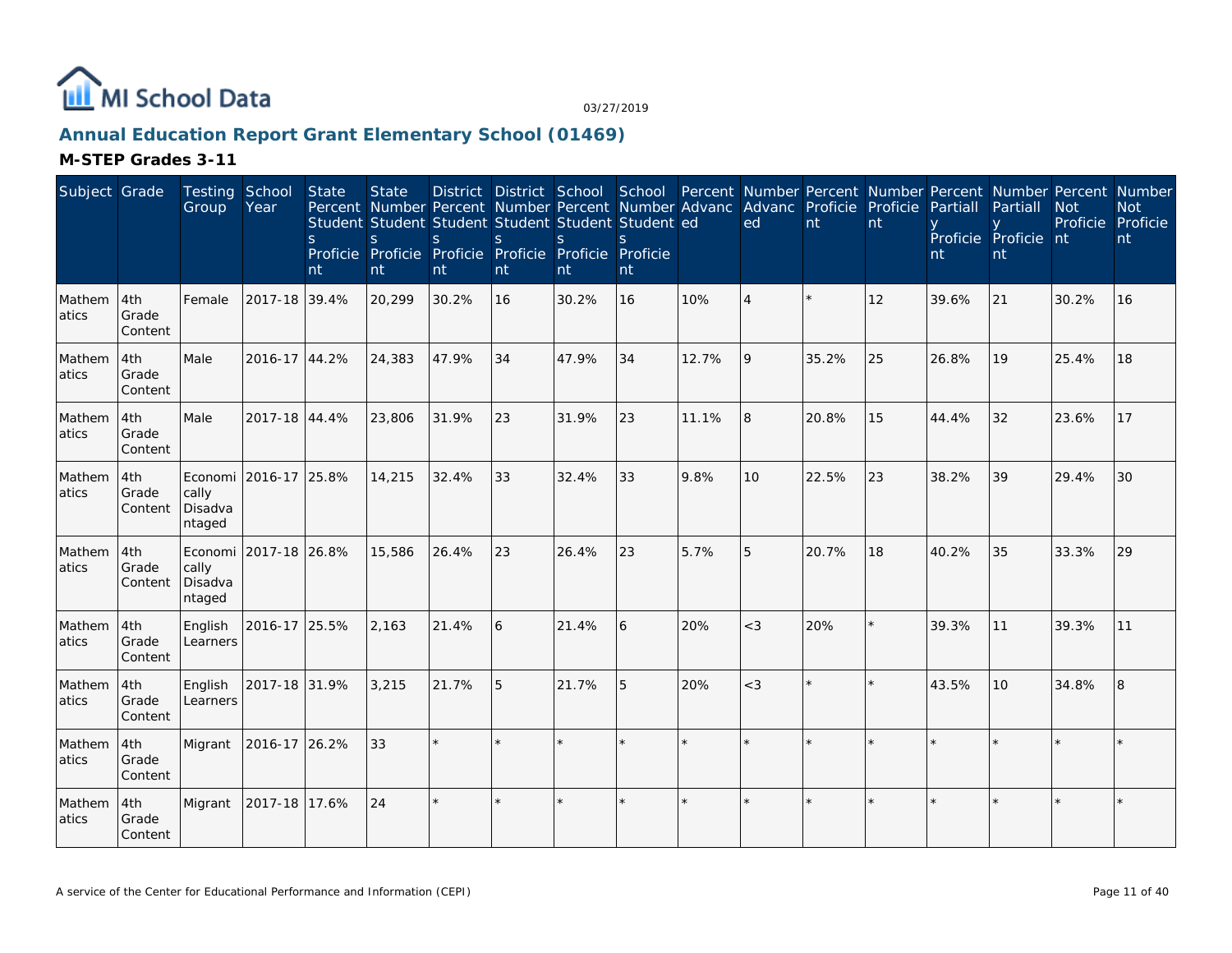

# **Annual Education Report Grant Elementary School (01469)**

| Subject Grade   |                                | Testing School<br>Group                       | Year                   | State<br><sub>S</sub><br>nt | <b>State</b><br>Percent Number Percent Number Percent Number Advanc Advanc Proficie Proficie<br>Student Student Student Student Student Student ed<br>S.<br>Proficie Proficie Proficie Proficie Proficie Proficie<br>nt | S.<br>nt | <sub>S</sub><br>nt | District District School School Percent Number Percent Number Percent Number Percent Number<br>S.<br>nt | nt             |     | ed             | nt  | nt      | Partiall<br>nt | Partiall<br>Proficie Proficie nt<br>nt | <b>Not</b><br>Proficie Proficie | <b>Not</b><br>nt |
|-----------------|--------------------------------|-----------------------------------------------|------------------------|-----------------------------|-------------------------------------------------------------------------------------------------------------------------------------------------------------------------------------------------------------------------|----------|--------------------|---------------------------------------------------------------------------------------------------------|----------------|-----|----------------|-----|---------|----------------|----------------------------------------|---------------------------------|------------------|
| Mathem<br>atics | 4th<br>Grade<br>Content        | With<br>Disabiliti<br>es                      | Students 2016-17 16.7% |                             | 2,017                                                                                                                                                                                                                   | 20%      | $<$ 3              | 20%                                                                                                     | $\star$        | 20% | $<$ 3          | 20% | $<$ 3   |                | 3                                      |                                 | 12               |
| Mathem<br>atics | 4th<br>Grade<br>Content        | With<br>Disabiliti<br>es                      | Students 2017-18 16.8% |                             | 2,072                                                                                                                                                                                                                   | 50%      | $<$ 3              | 50%                                                                                                     | *              | 50% | $<$ 3          | 50% | $<$ 3   | $<$ 3          | $<$ 3                                  |                                 | $\mathsf{Q}$     |
| Mathem<br>atics | 4th<br>Grade<br>Content        |                                               | Homeles 2017-18 19.0%  |                             | 374                                                                                                                                                                                                                     | 50%      | $\overline{4}$     | 50%                                                                                                     | $\overline{4}$ | 50% | $<$ 3          | 50% | $\star$ | 50%            | 3                                      | 50%                             | 6                |
| Mathem<br>atics | 4th<br>Grade<br>Content        | Foster<br>Care                                | 2017-18 17.7%          |                             | 106                                                                                                                                                                                                                     |          |                    |                                                                                                         |                |     |                |     |         |                |                                        |                                 |                  |
| Science         | 4th<br>Grade<br>Content        | All<br><b>Students</b>                        | 2016-17 14.6%          |                             | 15,781                                                                                                                                                                                                                  | 7.6%     | 11                 | 7.6%                                                                                                    | 11             | 5%  | $\overline{4}$ | 5%  | 7       | 34.5%          | 50                                     | 57.9%                           | 84               |
| Science         | 4th<br>Grade<br>Content        | America<br>n Indian<br>or<br>Alaska<br>Native | 2016-17 10.0%          |                             | 71                                                                                                                                                                                                                      |          |                    |                                                                                                         |                |     |                |     |         |                |                                        |                                 |                  |
| Science         | 4th<br>Grade<br>Content        | Black or<br>African<br>America<br>n           | 2016-17 2.8%           |                             | 525                                                                                                                                                                                                                     |          |                    |                                                                                                         |                |     |                |     |         |                |                                        |                                 |                  |
| Science         | 4th<br>Grade<br>Content   Race | Hispanic<br>of Any                            | 2016-17 6.7%           |                             | 589                                                                                                                                                                                                                     | 50%      | $<$ 3              | 50%                                                                                                     | $<$ 3          | 50% | $<$ 3          | 50% | $<$ 3   | $<$ 3          | $<$ 3                                  |                                 | 10               |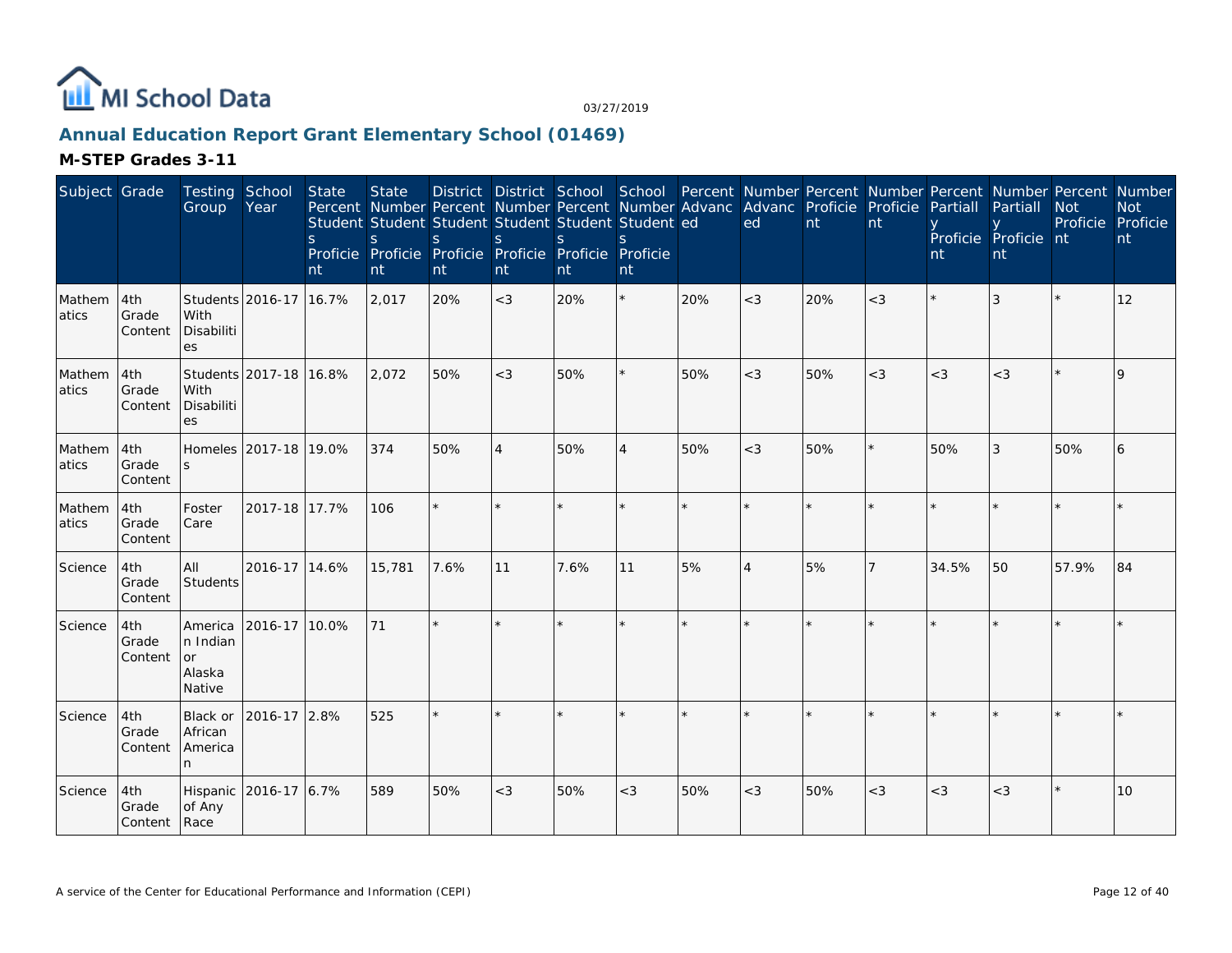

# **Annual Education Report Grant Elementary School (01469)**

| Subject Grade |                         | Testing<br>Group                      | School<br>Year        | State<br><sub>S</sub><br>nt | <b>State</b><br><sub>S</sub><br>nt | Percent Number Percent Number Percent Number Advanc<br>Student Student Student Student Student Student ed<br>S.<br>Proficie Proficie Proficie Proficie Proficie Proficie<br>nt | $\mathbf S$<br>nt | $\mathcal{S}$<br>nt | nt      |         | District District School School Percent Number Percent Number Percent Number Percent Number<br>Advanc Proficie Proficie<br>ed | nt  | nt                    | Partiall<br>nt | Partiall<br>Proficie Proficie nt<br>nt | <b>Not</b><br>Proficie Proficie | <b>Not</b><br>nt |
|---------------|-------------------------|---------------------------------------|-----------------------|-----------------------------|------------------------------------|--------------------------------------------------------------------------------------------------------------------------------------------------------------------------------|-------------------|---------------------|---------|---------|-------------------------------------------------------------------------------------------------------------------------------|-----|-----------------------|----------------|----------------------------------------|---------------------------------|------------------|
| Science       | 4th<br>Grade<br>Content | Two or<br>More<br>Races               | 2016-17 13.0%         |                             | 568                                | $\star$                                                                                                                                                                        | $\star$           | $\star$             | $\star$ | $\star$ | $\star$                                                                                                                       |     | $\star$               |                |                                        |                                 |                  |
| Science       | 4th<br>Grade<br>Content | White                                 | 2016-17 18.2%         |                             | 12,999                             | 8.9%                                                                                                                                                                           | 11                | 8.9%                | 11      | 5%      | $\overline{4}$                                                                                                                |     |                       | 35.5%          | 44                                     | 55.6%                           | 69               |
| Science       | 4th<br>Grade<br>Content | Female                                | 2016-17 12.6%         |                             | 6,689                              | 5.4%                                                                                                                                                                           | $\overline{4}$    | 5.4%                | 4       | 5%      | $<$ 3                                                                                                                         | 5%  | $\star$               | 31.1%          | 23                                     | 63.5%                           | 47               |
| Science       | 4th<br>Grade<br>Content | Male                                  | 2016-17 16.5%         |                             | 9,092                              | 9.9%                                                                                                                                                                           | $\overline{7}$    | 9.9%                |         | 5%      | 3                                                                                                                             |     | $\boldsymbol{\Delta}$ | 38.0%          | 27                                     | 52.1%                           | 37               |
| Science       | 4th<br>Grade<br>Content | Economi<br>cally<br>Disadva<br>ntaged | 2016-17 6.8%          |                             | 3,772                              | 6.9%                                                                                                                                                                           | $\overline{7}$    | 6.9%                |         | 5%      | 3                                                                                                                             | 5%  | $\overline{A}$        | 27.7%          | 28                                     | 65.3%                           | 66               |
| Science       | 4th<br>Grade<br>Content | English<br>Learners                   | 2016-17 4.3%          |                             | 364                                | 20%                                                                                                                                                                            | $<$ 3             | 20%                 | $<$ 3   | 20%     | $<$ 3                                                                                                                         | 20% | $<$ 3                 |                |                                        |                                 | 23               |
| Science       | 4th<br>Grade<br>Content | Migrant                               | 2016-17 2.4%          |                             | < 10                               | $\star$                                                                                                                                                                        |                   |                     |         |         |                                                                                                                               |     |                       |                |                                        |                                 |                  |
| Science       | 4th<br>Grade<br>Content | With<br>Disabiliti<br>es              | Students 2016-17 5.3% |                             | 638                                | 20%                                                                                                                                                                            | $<$ 3             | 20%                 | ¥.      | 20%     | $<$ 3                                                                                                                         | 20% | $<$ 3                 | $<$ 3          | $<$ 3                                  |                                 | 15               |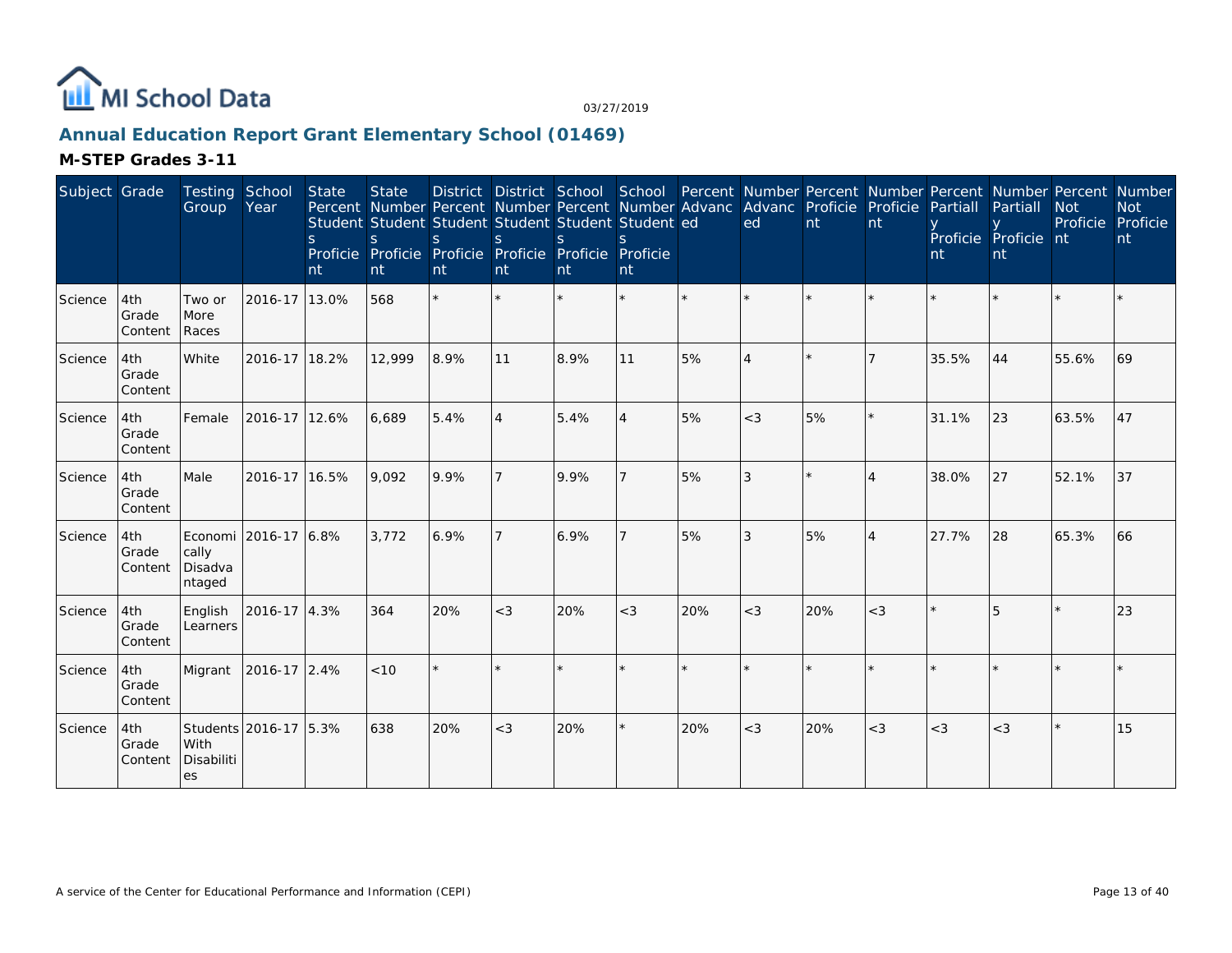

## **Annual Education Report Grant Elementary School (01469)**

#### **SAT**

| Location<br><b>Name</b> | School Year | Subject | <b>Student</b><br>Group' | Mean SAT<br>Score | Benchmark | Met or<br>Exceeded | % Met or<br>Exceeded | Did Not Meet  % Did Not | Meet | <b>Number</b><br>Assessed |
|-------------------------|-------------|---------|--------------------------|-------------------|-----------|--------------------|----------------------|-------------------------|------|---------------------------|
| No Data to Disalact     |             |         |                          |                   |           |                    |                      |                         |      |                           |

No Data to Display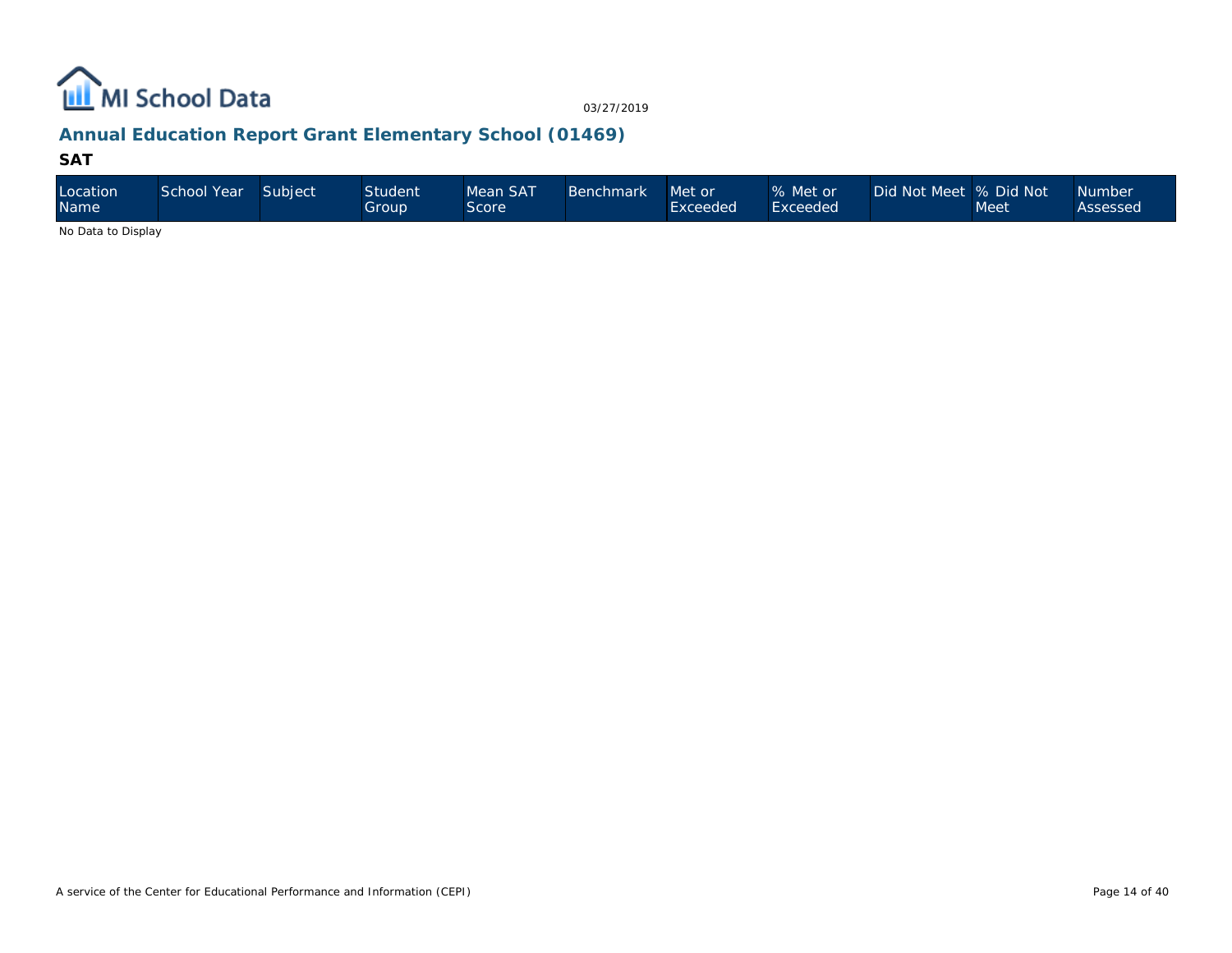

## **Annual Education Report Grant Elementary School (01469)**

#### **MI-Access Functional Independence**

| Subject     | Grade                | Testing Group School Year     |         | <b>State Percent</b><br><b>Students</b><br>Proficient | <b>District</b><br>Percent<br><b>Students</b><br>Proficient | School Percent Percent<br><b>Students</b><br>Proficient | Surpassed | Percent<br>Attained | Percent<br>Emerging |
|-------------|----------------------|-------------------------------|---------|-------------------------------------------------------|-------------------------------------------------------------|---------------------------------------------------------|-----------|---------------------|---------------------|
| <b>ELA</b>  | 3rd Grade<br>Content | All Students                  | 2017-18 | 63.9%                                                 |                                                             | $\star$                                                 | $\star$   | $\star$             | $\star$             |
| Mathematics | 3rd Grade<br>Content | <b>All Students</b>           | 2017-18 | 54.0%                                                 |                                                             | $\star$                                                 | $\star$   |                     | $\star$             |
| <b>ELA</b>  | 3rd Grade<br>Content | White                         | 2017-18 | 66.7%                                                 |                                                             | $\star$                                                 | $\star$   | $\star$             | $\star$             |
| Mathematics | 3rd Grade<br>Content | White                         | 2017-18 | 55.1%                                                 |                                                             | $\star$                                                 | $\star$   |                     | $\star$             |
| <b>ELA</b>  | 3rd Grade<br>Content | Female                        | 2017-18 | 68.6%                                                 |                                                             | $\star$                                                 | ÷.        | $\star$             | $\star$             |
| Mathematics | 3rd Grade<br>Content | Female                        | 2017-18 | 51.8%                                                 |                                                             | $\star$                                                 | $\star$   |                     | $\star$             |
| <b>ELA</b>  | 3rd Grade<br>Content | Economically<br>Disadvantaged | 2017-18 | 64.3%                                                 |                                                             | $\star$                                                 | $\star$   | $\star$             | $\star$             |
| Mathematics | 3rd Grade<br>Content | Economically<br>Disadvantaged | 2017-18 | 55.7%                                                 |                                                             | $\star$                                                 | $\star$   |                     | $\star$             |
| <b>ELA</b>  | 4th Grade<br>Content | All Students                  | 2016-17 | 82.7%                                                 |                                                             | $\star$                                                 | $\star$   | $\star$             | $\star$             |
| Mathematics | 4th Grade<br>Content | All Students                  | 2016-17 | 68.3%                                                 |                                                             | $\star$                                                 | $\star$   |                     |                     |
| Science     | 4th Grade<br>Content | <b>All Students</b>           | 2016-17 | 54.4%                                                 |                                                             | $\star$                                                 | ÷.        |                     | $\star$             |
| <b>ELA</b>  | 4th Grade<br>Content | White                         | 2016-17 | 84.2%                                                 |                                                             | $\star$                                                 | $\star$   |                     | $\star$             |
| Mathematics | 4th Grade<br>Content | White                         | 2016-17 | 71.7%                                                 |                                                             | $\star$                                                 | $\star$   | $\star$             | $\star$             |
| Science     | 4th Grade<br>Content | White                         | 2016-17 | 59.1%                                                 |                                                             | $\star$                                                 | $\star$   | $\star$             | $\star$             |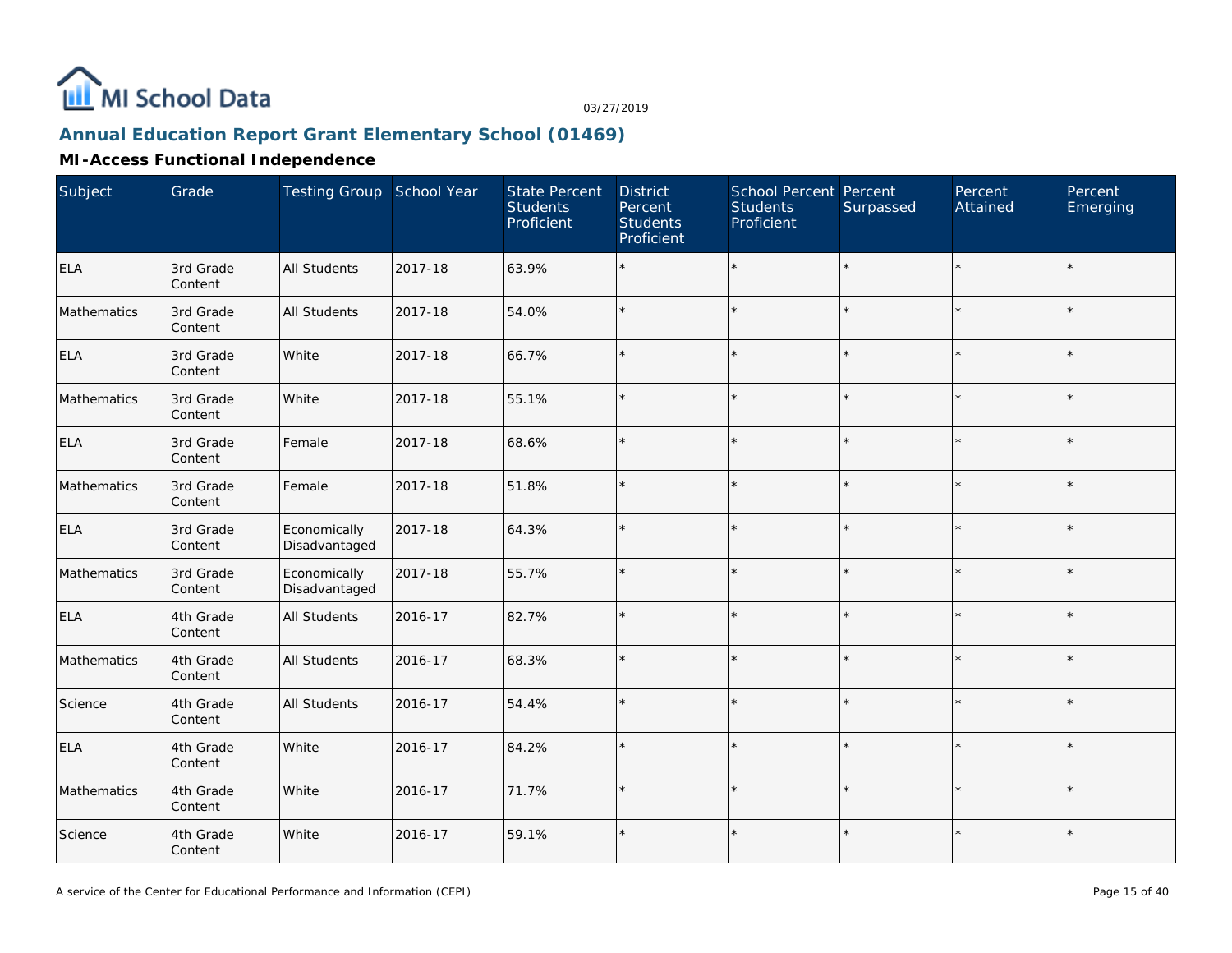

## **Annual Education Report Grant Elementary School (01469)**

#### **MI-Access Functional Independence**

| Subject     | Grade                | <b>Testing Group</b>          | School Year | <b>State Percent</b><br><b>Students</b><br>Proficient | <b>District</b><br>Percent<br><b>Students</b><br>Proficient | <b>School Percent Percent</b><br><b>Students</b><br>Proficient | Surpassed | Percent<br>Attained | Percent<br>Emerging |
|-------------|----------------------|-------------------------------|-------------|-------------------------------------------------------|-------------------------------------------------------------|----------------------------------------------------------------|-----------|---------------------|---------------------|
| <b>ELA</b>  | 4th Grade<br>Content | Female                        | 2016-17     | 85.8%                                                 | ×.                                                          |                                                                |           |                     |                     |
| Mathematics | 4th Grade<br>Content | Female                        | 2016-17     | 65.6%                                                 |                                                             |                                                                |           |                     |                     |
| Science     | 4th Grade<br>Content | Female                        | 2016-17     | 54.0%                                                 |                                                             |                                                                |           |                     |                     |
| <b>ELA</b>  | 4th Grade<br>Content | Economically<br>Disadvantaged | 2016-17     | 83.7%                                                 |                                                             |                                                                |           |                     |                     |
| Mathematics | 4th Grade<br>Content | Economically<br>Disadvantaged | 2016-17     | 69.4%                                                 |                                                             |                                                                |           |                     |                     |
| Science     | 4th Grade<br>Content | Economically<br>Disadvantaged | 2016-17     | 55.7%                                                 |                                                             |                                                                |           |                     |                     |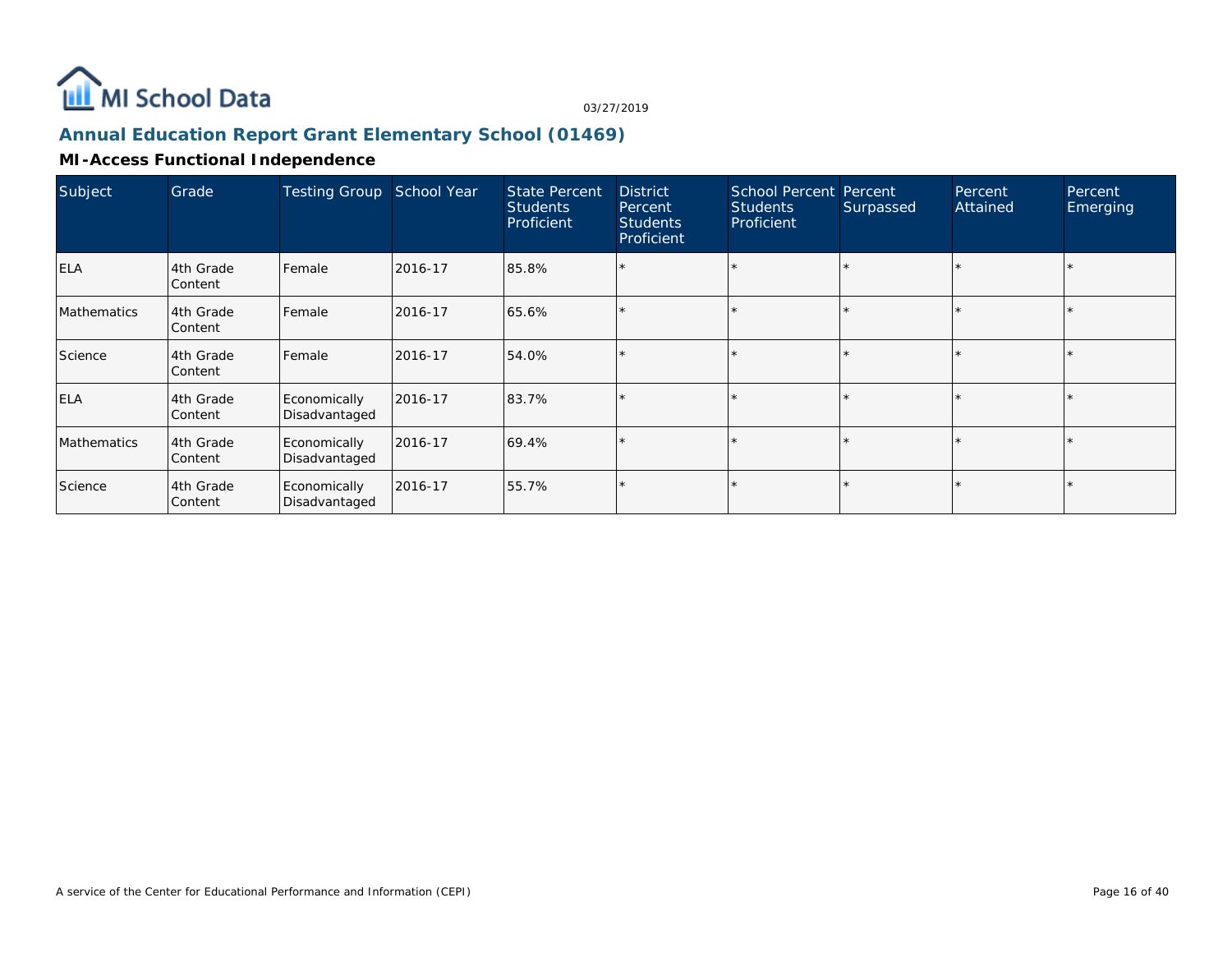

## **Annual Education Report Grant Elementary School (01469)**

#### **MI-Access Supported Independence**

| Subject     | Grade                | Testing Group School Year |         | <b>State Percent</b><br><b>Students</b><br>Proficient | <b>District</b><br>Percent<br><b>Students</b><br>Proficient | School Percent Percent<br><b>Students</b><br>Proficient | Surpassed | Percent<br>Attained | Percent<br>Emerging |
|-------------|----------------------|---------------------------|---------|-------------------------------------------------------|-------------------------------------------------------------|---------------------------------------------------------|-----------|---------------------|---------------------|
| <b>ELA</b>  | 4th Grade<br>Content | <b>All Students</b>       | 2016-17 | 80.0%                                                 |                                                             | $\star$                                                 | $\star$   | $\star$             | $\star$             |
| <b>ELA</b>  | 4th Grade<br>Content | <b>All Students</b>       | 2017-18 | 75.6%                                                 |                                                             | $\star$                                                 | $\star$   | $\star$             | $\star$             |
| Mathematics | 4th Grade<br>Content | <b>All Students</b>       | 2016-17 | 69.2%                                                 |                                                             | $\star$                                                 | $\star$   | $\star$             | $\star$             |
| Mathematics | 4th Grade<br>Content | <b>All Students</b>       | 2017-18 | 60.9%                                                 |                                                             | $\star$                                                 | $\star$   | $\star$             | $\star$             |
| Science     | 4th Grade<br>Content | <b>All Students</b>       | 2016-17 | 87.8%                                                 |                                                             | $\star$                                                 | ×.        | $\star$             | $\star$             |
| Science     | 4th Grade<br>Content | <b>All Students</b>       | 2017-18 | 87.0%                                                 |                                                             | $\star$                                                 | $\star$   | $\star$             | $\star$             |
| <b>ELA</b>  | 4th Grade<br>Content | Hispanic of Any<br>Race   | 2016-17 | 81.0%                                                 | $\star$                                                     | $\star$                                                 | $\star$   | $\star$             | $\star$             |
| <b>ELA</b>  | 4th Grade<br>Content | Hispanic of Any<br>Race   | 2017-18 | 80.0%                                                 |                                                             | $\star$                                                 | ÷.        |                     | $\star$             |
| Mathematics | 4th Grade<br>Content | Hispanic of Any<br>Race   | 2016-17 | 71.4%                                                 |                                                             | $\star$                                                 | $\star$   | $\star$             | $\star$             |
| Mathematics | 4th Grade<br>Content | Hispanic of Any<br>Race   | 2017-18 | 66.7%                                                 |                                                             | $\star$                                                 | $\star$   | $\star$             | $\star$             |
| Science     | 4th Grade<br>Content | Hispanic of Any<br>Race   | 2016-17 | 85.7%                                                 |                                                             | ÷.                                                      | ÷.        | $\star$             | $\star$             |
| Science     | 4th Grade<br>Content | Hispanic of Any<br>Race   | 2017-18 | 76.7%                                                 |                                                             | $\star$                                                 | $\star$   | $\star$             | $\star$             |
| <b>ELA</b>  | 4th Grade<br>Content | Male                      | 2016-17 | 76.7%                                                 |                                                             | $\star$                                                 | $\star$   | $\star$             | $\star$             |
| <b>ELA</b>  | 4th Grade<br>Content | Male                      | 2017-18 | 73.8%                                                 |                                                             | $\star$                                                 | $\star$   | $\star$             | $\star$             |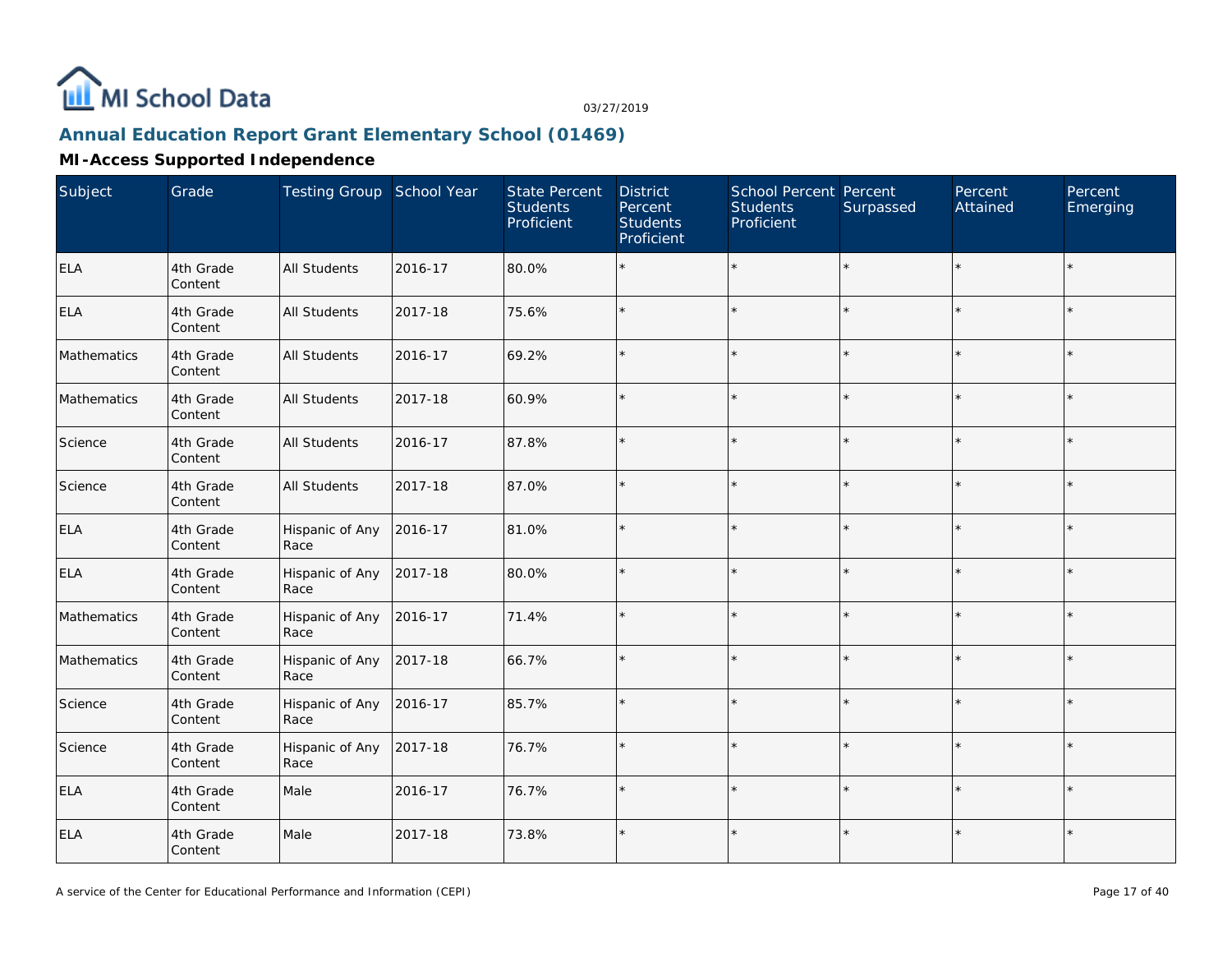

## **Annual Education Report Grant Elementary School (01469)**

#### **MI-Access Supported Independence**

| Subject     | Grade                | Testing Group School Year     |         | <b>State Percent</b><br><b>Students</b><br>Proficient | <b>District</b><br>Percent<br><b>Students</b><br>Proficient | <b>School Percent Percent</b><br><b>Students</b><br>Proficient | Surpassed | Percent<br>Attained | Percent<br>Emerging |
|-------------|----------------------|-------------------------------|---------|-------------------------------------------------------|-------------------------------------------------------------|----------------------------------------------------------------|-----------|---------------------|---------------------|
| Mathematics | 4th Grade<br>Content | Male                          | 2016-17 | 69.6%                                                 |                                                             | $\star$                                                        | $\star$   | $\star$             | $\star$             |
| Mathematics | 4th Grade<br>Content | Male                          | 2017-18 | 61.0%                                                 |                                                             | $\star$                                                        | $\star$   | $\star$             | $\star$             |
| Science     | 4th Grade<br>Content | Male                          | 2016-17 | 86.1%                                                 |                                                             | $\star$                                                        | ÷.        | $\star$             | $\star$             |
| Science     | 4th Grade<br>Content | Male                          | 2017-18 | 86.0%                                                 |                                                             | $\star$                                                        | $\star$   | $\star$             | $\star$             |
| <b>ELA</b>  | 4th Grade<br>Content | Economically<br>Disadvantaged | 2016-17 | 81.8%                                                 |                                                             | $\star$                                                        | $\star$   | $\star$             | $\star$             |
| <b>ELA</b>  | 4th Grade<br>Content | Economically<br>Disadvantaged | 2017-18 | 76.8%                                                 | $\star$                                                     | $\star$                                                        | $\star$   | $\star$             | $\star$             |
| Mathematics | 4th Grade<br>Content | Economically<br>Disadvantaged | 2016-17 | 73.2%                                                 |                                                             | $\star$                                                        | $\star$   | $\star$             | $\star$             |
| Mathematics | 4th Grade<br>Content | Economically<br>Disadvantaged | 2017-18 | 67.1%                                                 |                                                             | $\star$                                                        | $\star$   | $\Phi$              | $\star$             |
| Science     | 4th Grade<br>Content | Economically<br>Disadvantaged | 2016-17 | 90.3%                                                 |                                                             | $\star$                                                        | $\star$   |                     |                     |
| Science     | 4th Grade<br>Content | Economically<br>Disadvantaged | 2017-18 | 86.0%                                                 |                                                             | $\star$                                                        | $\star$   |                     | $\star$             |
| <b>ELA</b>  | 4th Grade<br>Content | English Learners 2017-18      |         | 77.4%                                                 |                                                             | $\star$                                                        | ÷.        |                     | $\star$             |
| Mathematics | 4th Grade<br>Content | English Learners 2017-18      |         | 64.5%                                                 | $\star$                                                     | $\star$                                                        | $\star$   | $\star$             | $\star$             |
| Science     | 4th Grade<br>Content | English Learners 2017-18      |         | 83.9%                                                 |                                                             | $\star$                                                        | $\star$   | $\star$             | $\star$             |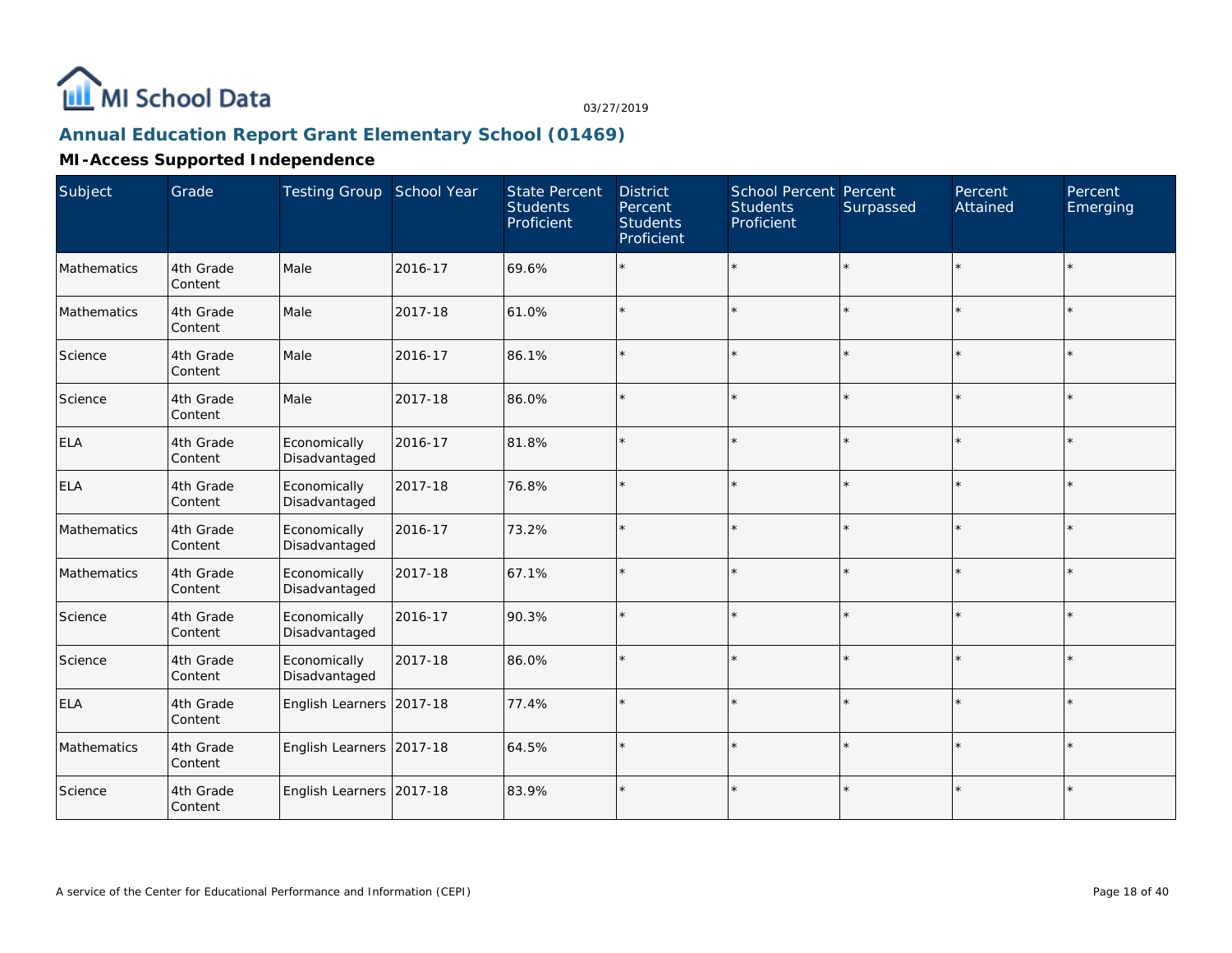

## **Annual Education Report Grant Elementary School (01469)**

#### **MI-Access Participation**

| Subject     | Grade                | <b>Testing Group</b> | School Year | <b>State Percent</b><br><b>Students</b><br>Proficient | <b>District</b><br>Percent<br><b>Students</b><br>Proficient | <b>School Percent Percent</b><br><b>Students</b><br>Proficient | Surpassed | Percent<br>Attained | Percent<br>Emerging |
|-------------|----------------------|----------------------|-------------|-------------------------------------------------------|-------------------------------------------------------------|----------------------------------------------------------------|-----------|---------------------|---------------------|
| <b>ELA</b>  | 3rd Grade<br>Content | All Students         | 2017-18     | 58.4%                                                 |                                                             |                                                                |           |                     |                     |
| Mathematics | 3rd Grade<br>Content | All Students         | 2017-18     | 50.5%                                                 |                                                             | $\star$                                                        |           | *                   |                     |
| <b>ELA</b>  | 3rd Grade<br>Content | White                | 2017-18     | 61.9%                                                 |                                                             | $\star$                                                        |           |                     |                     |
| Mathematics | 3rd Grade<br>Content | White                | 2017-18     | 53.1%                                                 |                                                             | $\star$                                                        |           |                     |                     |
| <b>ELA</b>  | 3rd Grade<br>Content | Female               | 2017-18     | 56.7%                                                 |                                                             | $\star$                                                        |           | *                   |                     |
| Mathematics | 3rd Grade<br>Content | Female               | 2017-18     | 46.0%                                                 |                                                             | $\star$                                                        |           |                     |                     |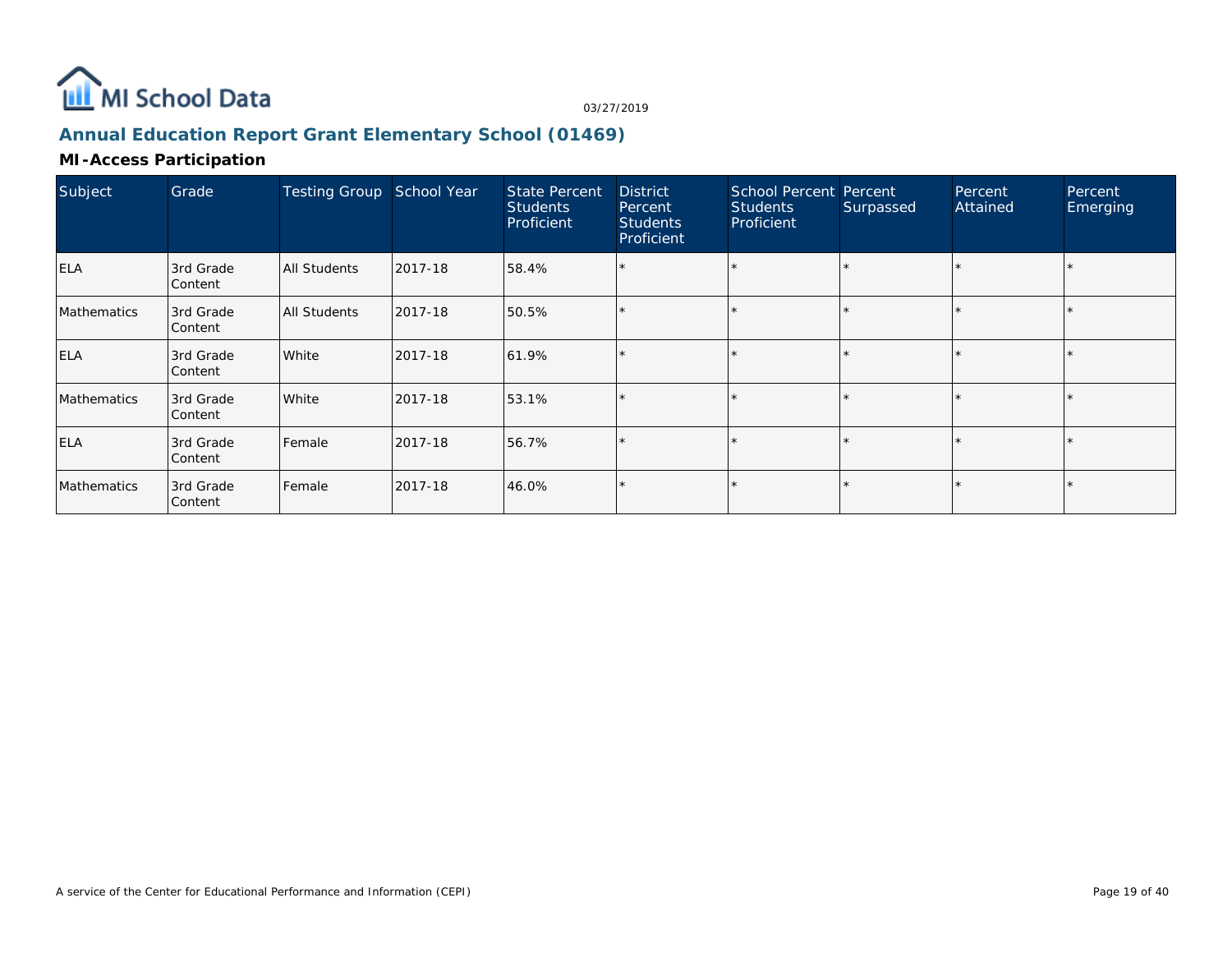

## **Annual Education Report Grant Elementary School (01469)**

| Subject    | Grade                    | <b>Testing</b><br>Group                   | School<br>Year | Number<br>Tested -<br>M-STEP,<br>SAT or MI-<br><b>Access</b> | <b>Number</b><br>Tested -<br>Any MI-<br>Access | Percent<br>Tested -<br>Any MI-<br><b>Access</b> | Number<br>Tested -<br>Functional<br>Independe<br>nce | Percent<br>Tested -<br>Functional<br>Independe<br>nce | Number<br>Tested -<br>Supported<br>Independe<br>nce | Percent<br>Tested -<br>Supported<br>Independe n<br>nce | Number<br>Tested -<br>Participatio Participatio | Percent<br>Tested -<br>n |
|------------|--------------------------|-------------------------------------------|----------------|--------------------------------------------------------------|------------------------------------------------|-------------------------------------------------|------------------------------------------------------|-------------------------------------------------------|-----------------------------------------------------|--------------------------------------------------------|-------------------------------------------------|--------------------------|
| <b>ELA</b> | All Grades<br>(Combined) | All Students                              | 2017-18        | 249                                                          | <10                                            | $\star$                                         |                                                      |                                                       | ÷.                                                  |                                                        |                                                 | $\star$                  |
| <b>ELA</b> | All Grades<br>(Combined) | American<br>Indian or<br>Alaska<br>Native | 2017-18        | < 10                                                         |                                                |                                                 |                                                      |                                                       | ÷                                                   | $\star$                                                |                                                 | $\star$                  |
| <b>ELA</b> | All Grades<br>(Combined) | Hispanic of<br>Any Race                   | 2017-18        | 25                                                           | < 10                                           |                                                 |                                                      |                                                       |                                                     |                                                        |                                                 | $\star$                  |
| <b>ELA</b> | All Grades<br>(Combined) | Two or More 2017-18<br>Races              |                | < 10                                                         |                                                |                                                 |                                                      | ÷                                                     | ų.                                                  | ×.                                                     |                                                 | $\star$                  |
| <b>ELA</b> | All Grades<br>(Combined) | White                                     | 2017-18        | 212                                                          | < 10                                           |                                                 |                                                      |                                                       | ÷                                                   | ×.                                                     |                                                 | $\star$                  |
| <b>ELA</b> | All Grades<br>(Combined) | Female                                    | 2017-18        | 117                                                          | < 10                                           |                                                 |                                                      |                                                       |                                                     |                                                        |                                                 | $\star$                  |
| <b>ELA</b> | All Grades<br>(Combined) | Male                                      | 2017-18        | 132                                                          | < 10                                           |                                                 |                                                      | $\star$                                               | ų.                                                  | $\star$                                                | $\star$                                         | $\star$                  |
| ELA        | All Grades<br>(Combined) | Economicall<br>y<br>Disadvantag<br>ed     | 2017-18        | 157                                                          | < 10                                           |                                                 |                                                      |                                                       |                                                     | ×.                                                     |                                                 | $\star$                  |
| ELA        | All Grades<br>(Combined) | Not<br>Economicall<br>Disadvantag<br>ed   | 2017-18        | 92                                                           | < 10                                           |                                                 |                                                      |                                                       |                                                     | ÷                                                      |                                                 | $\star$                  |
| <b>ELA</b> | All Grades<br>(Combined) | English<br>Learners                       | 2017-18        | 34                                                           | < 10                                           |                                                 |                                                      |                                                       | ÷                                                   | ×.                                                     | $\star$                                         | ÷.                       |
| ELA        | All Grades<br>(Combined) | Not English<br>Learners                   | 2017-18        | 215                                                          | $<10$                                          |                                                 | $\star$                                              |                                                       | $\star$                                             | $\star$                                                | $\star$                                         | $\star$                  |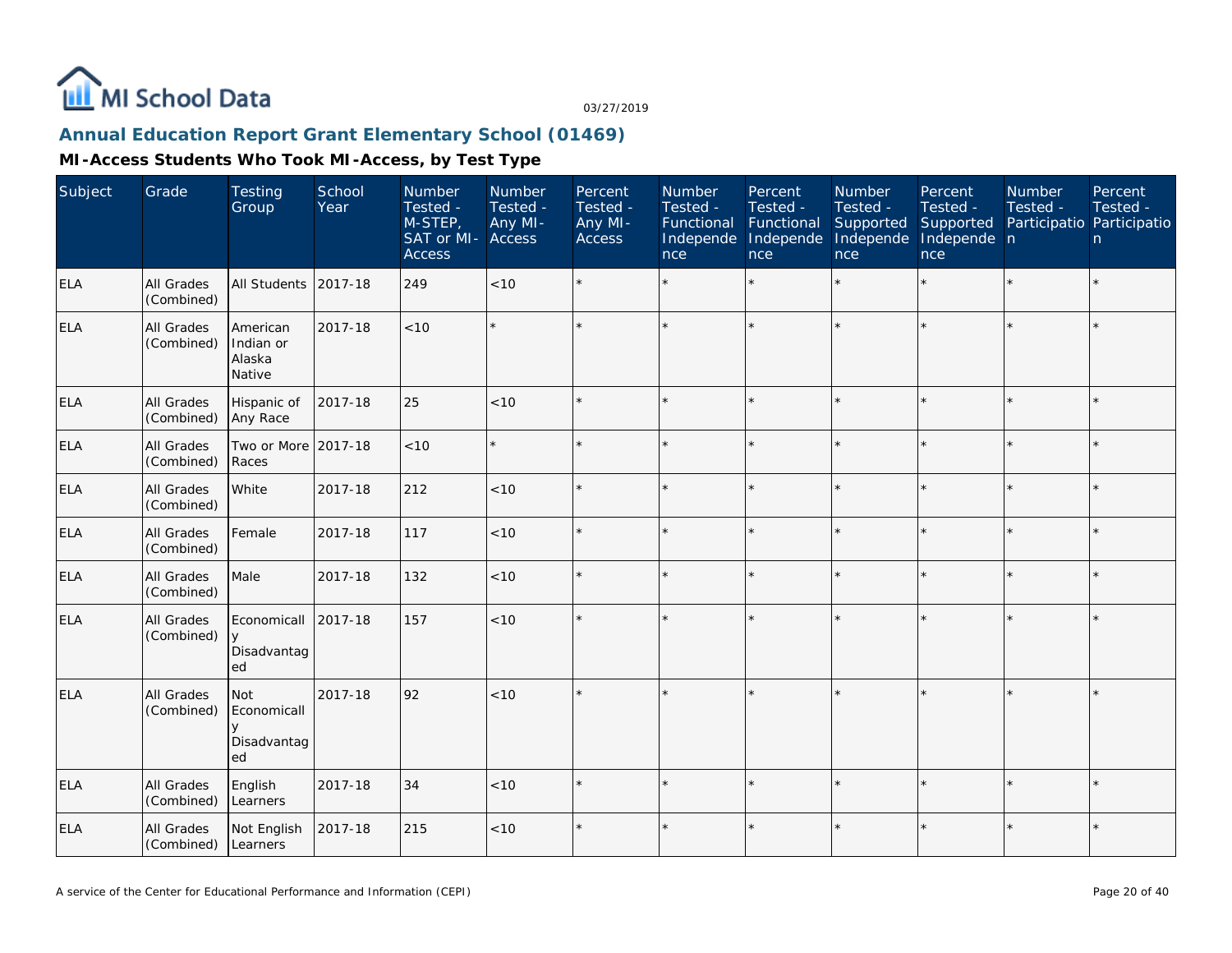

## **Annual Education Report Grant Elementary School (01469)**

| Subject                | Grade                           | <b>Testing</b><br>Group                           | School<br>Year | Number<br>Tested -<br>M-STEP,<br>SAT or MI-<br><b>Access</b> | Number<br>Tested -<br>Any MI-<br>Access | Percent<br>Tested -<br>Any MI-<br><b>Access</b> | Number<br>Tested -<br>Functional<br>Independe<br>nce | Percent<br>Tested -<br>Functional<br>Independe<br>nce | Number<br>Tested -<br>Supported<br>Independe<br>nce | Percent<br>Tested -<br>Supported<br>Independe n<br>nce | Number<br>Tested -<br>Participatio Participatio | Percent<br>Tested -<br>n |
|------------------------|---------------------------------|---------------------------------------------------|----------------|--------------------------------------------------------------|-----------------------------------------|-------------------------------------------------|------------------------------------------------------|-------------------------------------------------------|-----------------------------------------------------|--------------------------------------------------------|-------------------------------------------------|--------------------------|
| <b>ELA</b>             | All Grades<br>(Combined)        | Migrant                                           | 2017-18        | $<10$                                                        |                                         |                                                 |                                                      | $\star$                                               | $\star$                                             |                                                        |                                                 | $\star$                  |
| <b>ELA</b>             | All Grades<br>(Combined)        | Not Migrant                                       | 2017-18        | 243                                                          | < 10                                    | $\star$                                         |                                                      | $\star$                                               |                                                     |                                                        |                                                 | $\star$                  |
| <b>ELA</b>             | <b>All Grades</b><br>(Combined) | <b>Students</b><br>With<br><b>Disabilities</b>    | 2017-18        | 21                                                           | < 10                                    |                                                 |                                                      | $\star$                                               | ÷                                                   |                                                        |                                                 | ÷.                       |
| ELA                    | All Grades<br>(Combined)        | <b>Students</b><br>Without<br><b>Disabilities</b> | 2017-18        | 228                                                          | < 10                                    | $\star$                                         |                                                      | $\star$                                               | ÷                                                   |                                                        |                                                 | $\star$                  |
| <b>ELA</b>             | All Grades<br>(Combined)        | Homeless                                          | 2017-18        | 27                                                           | < 10                                    | $\star$                                         | $\star$                                              | $\star$                                               | $\star$                                             |                                                        | $\star$                                         | $\star$                  |
| <b>ELA</b>             | All Grades<br>(Combined)        | Not<br>Homeless                                   | 2017-18        | 222                                                          | < 10                                    |                                                 |                                                      | $\star$                                               | ÷                                                   |                                                        |                                                 | $\star$                  |
| <b>ELA</b>             | All Grades<br>(Combined)        | Foster Care                                       | 2017-18        | < 10                                                         |                                         | $\star$                                         |                                                      | $\star$                                               |                                                     |                                                        |                                                 | $\star$                  |
| <b>ELA</b>             | All Grades<br>(Combined)        | Not Foster<br>Care                                | 2017-18        | 247                                                          | < 10                                    |                                                 |                                                      | $\star$                                               |                                                     |                                                        |                                                 | $\star$                  |
| <b>ELA</b>             | All Grades<br>(Combined)        | Not Military<br>Connected                         | 2017-18        | 249                                                          | < 10                                    | $\star$                                         |                                                      | $\star$                                               | ÷                                                   |                                                        |                                                 | $\star$                  |
| Mathematics All Grades | (Combined)                      | All Students                                      | 2017-18        | 249                                                          | < 10                                    |                                                 |                                                      | $\star$                                               |                                                     |                                                        |                                                 | $\star$                  |
| Mathematics All Grades | (Combined)                      | American<br>Indian or<br>Alaska<br>Native         | 2017-18        | $<10$                                                        |                                         |                                                 |                                                      |                                                       |                                                     |                                                        |                                                 | $\star$                  |
| Mathematics All Grades | (Combined)                      | Hispanic of<br>Any Race                           | 2017-18        | 25                                                           | < 10                                    |                                                 |                                                      |                                                       | ý,                                                  |                                                        |                                                 | $\star$                  |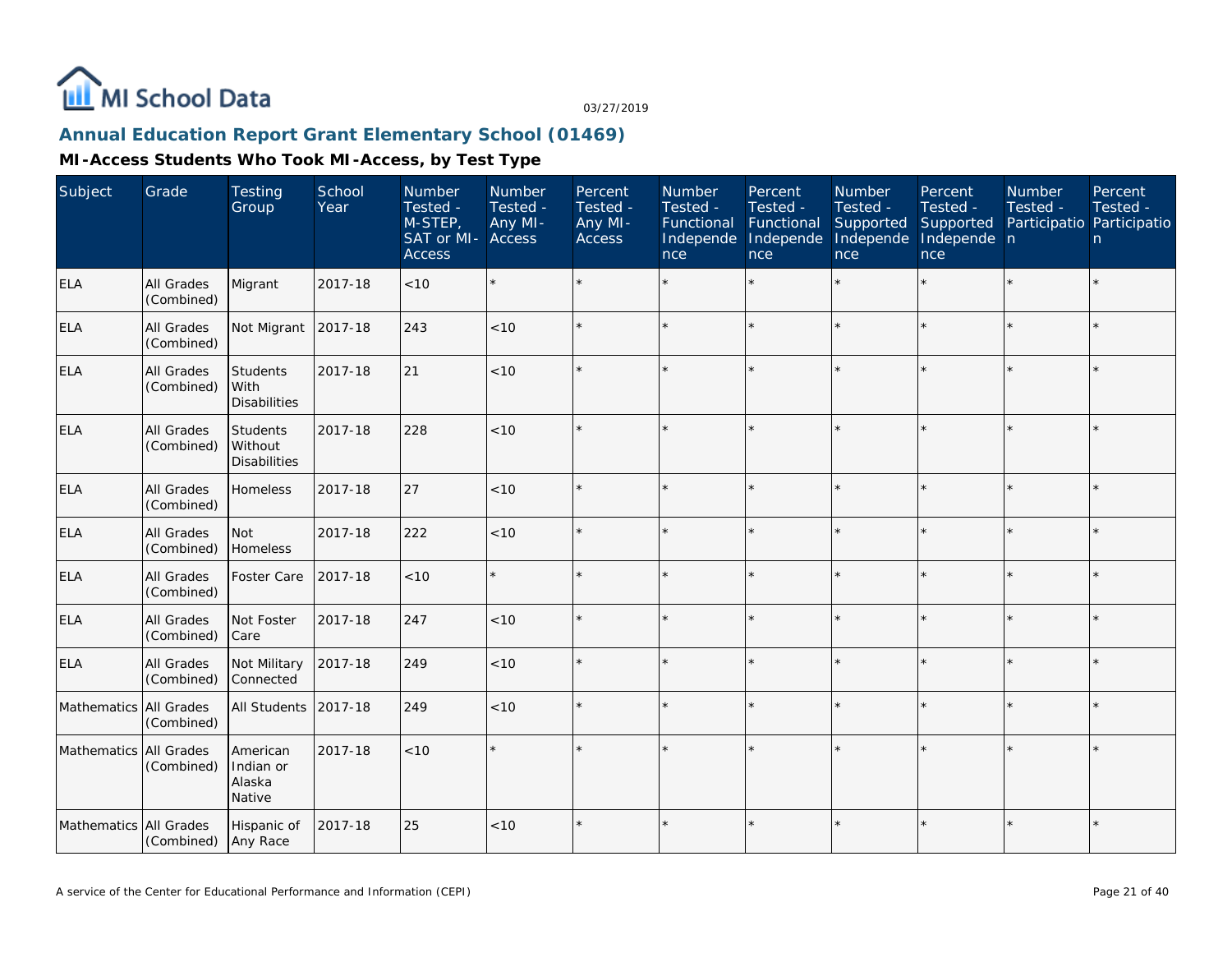

## **Annual Education Report Grant Elementary School (01469)**

| Subject                | Grade                    | <b>Testing</b><br>Group                 | School<br>Year | Number<br>Tested -<br>M-STEP,<br>SAT or MI-<br><b>Access</b> | Number<br>Tested -<br>Any MI-<br>Access | Percent<br>Tested -<br>Any MI-<br><b>Access</b> | Number<br>Tested -<br>Functional<br>Independe<br>nce | Percent<br>Tested -<br>Functional<br>Independe<br>nce | <b>Number</b><br>Tested -<br>Supported<br>Independe<br>nce | Percent<br>Tested -<br>Supported<br>Independe n<br>nce | <b>Number</b><br>Tested -<br>Participatio Participatio | Percent<br>Tested -<br>n. |
|------------------------|--------------------------|-----------------------------------------|----------------|--------------------------------------------------------------|-----------------------------------------|-------------------------------------------------|------------------------------------------------------|-------------------------------------------------------|------------------------------------------------------------|--------------------------------------------------------|--------------------------------------------------------|---------------------------|
| Mathematics All Grades | (Combined)               | Two or More<br>Races                    | 2017-18        | < 10                                                         |                                         |                                                 |                                                      |                                                       |                                                            |                                                        |                                                        | $\star$                   |
| Mathematics All Grades | (Combined)               | White                                   | 2017-18        | 212                                                          | < 10                                    |                                                 |                                                      |                                                       | $\star$                                                    | ×.                                                     |                                                        | $\star$                   |
| Mathematics All Grades | (Combined)               | Female                                  | 2017-18        | 117                                                          | $<10$                                   |                                                 |                                                      |                                                       |                                                            | ÷                                                      |                                                        | $\star$                   |
| Mathematics All Grades | (Combined)               | Male                                    | 2017-18        | 132                                                          | < 10                                    |                                                 |                                                      |                                                       |                                                            |                                                        |                                                        | $\star$                   |
| Mathematics All Grades | (Combined)               | Economicall<br>Disadvantag<br>ed        | 2017-18        | 157                                                          | < 10                                    |                                                 |                                                      |                                                       |                                                            |                                                        |                                                        | $\star$                   |
| Mathematics All Grades | (Combined)               | Not<br>Economicall<br>Disadvantag<br>ed | 2017-18        | 92                                                           | < 10                                    |                                                 |                                                      |                                                       |                                                            |                                                        |                                                        | $\star$                   |
| Mathematics            | All Grades<br>(Combined) | English<br>Learners                     | 2017-18        | 34                                                           | < 10                                    |                                                 |                                                      |                                                       |                                                            |                                                        |                                                        | $\star$                   |
| Mathematics All Grades | (Combined)               | Not English<br>Learners                 | 2017-18        | 215                                                          | < 10                                    |                                                 |                                                      |                                                       |                                                            |                                                        |                                                        | $\star$                   |
| Mathematics All Grades | (Combined)               | Migrant                                 | 2017-18        | < 10                                                         |                                         |                                                 |                                                      |                                                       |                                                            |                                                        |                                                        | $\star$                   |
| Mathematics All Grades | (Combined)               | Not Migrant                             | 2017-18        | 243                                                          | < 10                                    |                                                 |                                                      |                                                       |                                                            |                                                        |                                                        | $\star$                   |
| Mathematics All Grades | (Combined)               | Students<br>With<br><b>Disabilities</b> | 2017-18        | 21                                                           | < 10                                    |                                                 |                                                      |                                                       |                                                            |                                                        |                                                        | $\star$                   |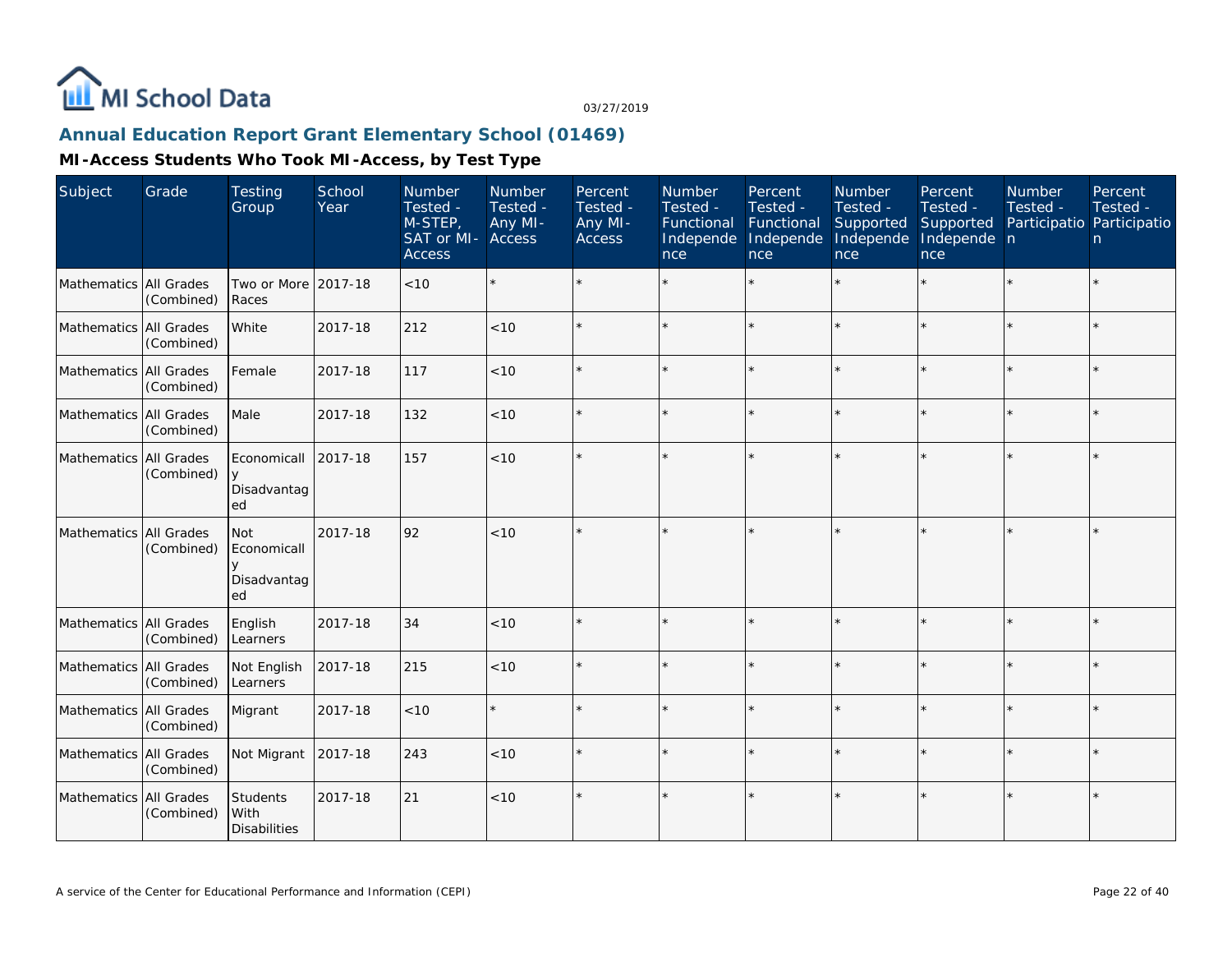

# **Annual Education Report Grant Elementary School (01469)**

| Subject                | Grade                    | <b>Testing</b><br>Group                    | School<br>Year | Number<br>Tested -<br>M-STEP,<br>SAT or MI-<br><b>Access</b> | Number<br>Tested -<br>Any MI-<br><b>Access</b> | Percent<br>Tested -<br>Any MI-<br>Access | Number<br>Tested -<br>Functional<br>Independe<br>nce | Percent<br>Tested -<br>Functional<br>Independe<br>nce | Number<br>Tested -<br>Supported<br>Independe<br>nce | Percent<br>Tested -<br>Supported<br>Independe n<br>nce | Number<br>Tested -<br>Participatio Participatio | Percent<br>Tested -<br>n |
|------------------------|--------------------------|--------------------------------------------|----------------|--------------------------------------------------------------|------------------------------------------------|------------------------------------------|------------------------------------------------------|-------------------------------------------------------|-----------------------------------------------------|--------------------------------------------------------|-------------------------------------------------|--------------------------|
| Mathematics All Grades | (Combined)               | Students<br>Without<br><b>Disabilities</b> | 2017-18        | 228                                                          | < 10                                           |                                          |                                                      |                                                       |                                                     |                                                        |                                                 |                          |
| Mathematics All Grades | (Combined)               | Homeless                                   | 2017-18        | 27                                                           | < 10                                           |                                          |                                                      |                                                       |                                                     |                                                        | $\star$                                         | ¥                        |
| Mathematics All Grades | (Combined)               | <b>Not</b><br>Homeless                     | 2017-18        | 222                                                          | < 10                                           |                                          |                                                      |                                                       |                                                     |                                                        |                                                 | $\star$                  |
| Mathematics All Grades | (Combined)               | Foster Care                                | 2017-18        | < 10                                                         |                                                |                                          |                                                      |                                                       |                                                     |                                                        |                                                 | $\star$                  |
| Mathematics All Grades | (Combined)               | Not Foster<br>l Care                       | 2017-18        | 247                                                          | < 10                                           |                                          |                                                      |                                                       |                                                     |                                                        |                                                 | ÷.                       |
| Mathematics All Grades | (Combined)               | Not Military<br>Connected                  | 2017-18        | 249                                                          | < 10                                           |                                          |                                                      |                                                       |                                                     |                                                        |                                                 | $\star$                  |
| Science                | All Grades<br>(Combined) | <b>All Students</b>                        | 2017-18        | < 10                                                         | $\star$                                        |                                          |                                                      | $\star$                                               |                                                     |                                                        |                                                 | $\star$                  |
| Science                | All Grades<br>(Combined) | Hispanic of<br>Any Race                    | 2017-18        | < 10                                                         | $\star$                                        |                                          |                                                      | $\star$                                               |                                                     |                                                        | ×.                                              | $\star$                  |
| Science                | All Grades<br>(Combined) | Male                                       | 2017-18        | < 10                                                         |                                                |                                          |                                                      | $\star$                                               |                                                     |                                                        | $\star$                                         | $\star$                  |
| Science                | All Grades<br>(Combined) | Economicall<br>y<br>Disadvantag<br>ed      | 2017-18        | < 10                                                         | $\star$                                        |                                          |                                                      |                                                       |                                                     |                                                        | ×.                                              | $\star$                  |
| Science                | All Grades<br>(Combined) | English<br>Learners                        | 2017-18        | < 10                                                         |                                                |                                          |                                                      |                                                       |                                                     |                                                        | $\star$                                         | $\star$                  |
| Science                | All Grades<br>(Combined) | Not Migrant                                | 2017-18        | < 10                                                         | $\star$                                        |                                          |                                                      |                                                       |                                                     |                                                        | $\star$                                         | $\star$                  |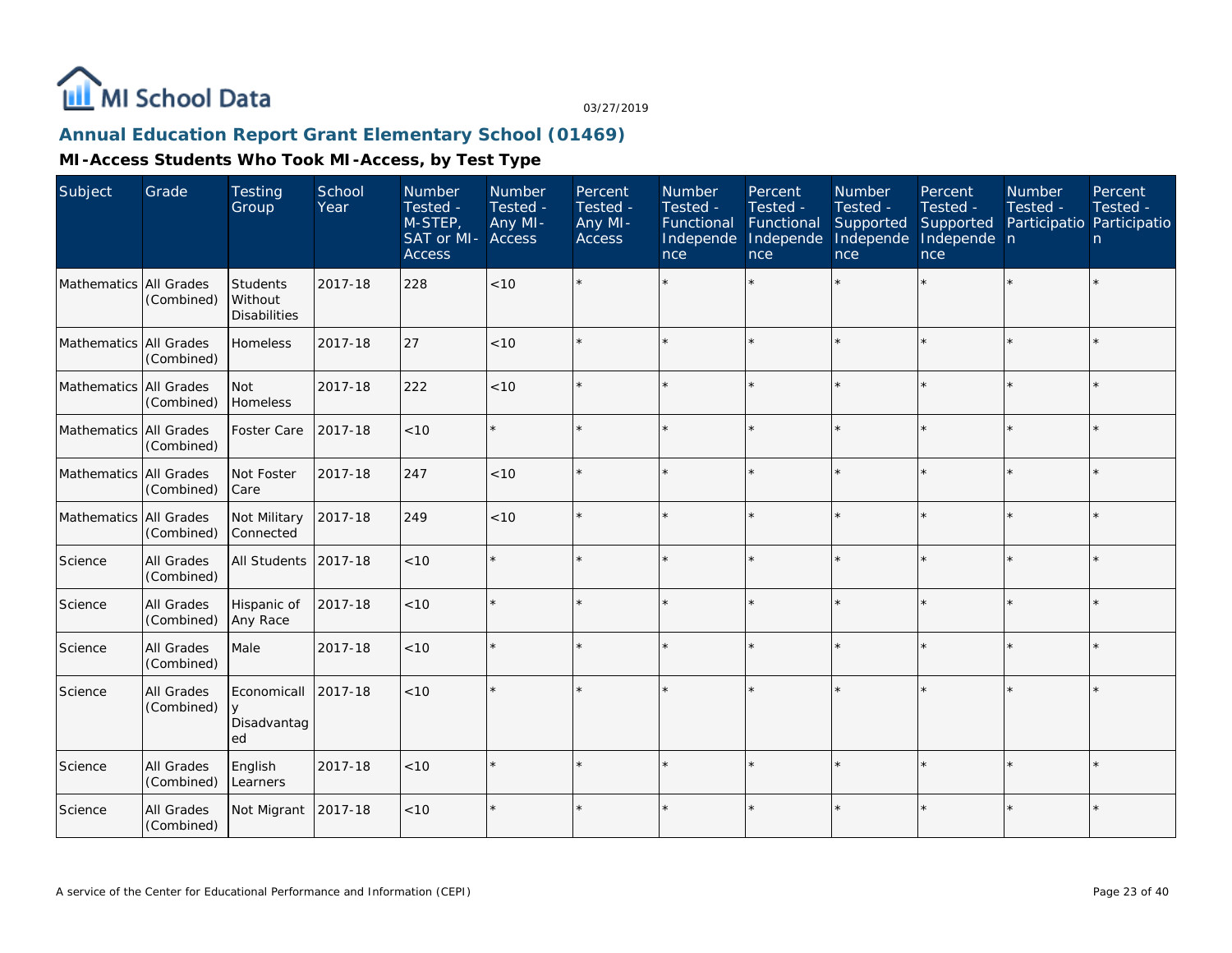

## **Annual Education Report Grant Elementary School (01469)**

| Subject | Grade                    | <b>Testing</b><br>Group                 | School<br>Year | <b>Number</b><br>Tested -<br>M-STEP,<br><b>SAT or MI- Access</b><br><b>Access</b> | <b>Number</b><br>Tested -<br>Any MI- | Percent<br>Tested -<br>Any MI-<br><b>Access</b> | Number<br>Tested -<br>Functional<br>Independe<br>nce | Percent<br>Tested -<br>Functional<br>Independe<br>nce | <b>Number</b><br>Tested -<br>Supported<br>Independe<br>nce | Percent<br>Tested -<br>Supported<br>Independe n<br>nce | <b>Number</b><br>Tested -<br>Participatio Participatio | Percent<br>Tested - |
|---------|--------------------------|-----------------------------------------|----------------|-----------------------------------------------------------------------------------|--------------------------------------|-------------------------------------------------|------------------------------------------------------|-------------------------------------------------------|------------------------------------------------------------|--------------------------------------------------------|--------------------------------------------------------|---------------------|
| Science | All Grades<br>(Combined) | <b>Students</b><br>With<br>Disabilities | 2017-18        | $ $ < 10                                                                          |                                      |                                                 |                                                      | $\star$                                               |                                                            |                                                        |                                                        |                     |
| Science | All Grades<br>(Combined) | l Not<br><b>Homeless</b>                | 2017-18        | $ $ < 10                                                                          |                                      |                                                 |                                                      |                                                       |                                                            |                                                        |                                                        |                     |
| Science | All Grades<br>(Combined) | Not Foster<br>  Care                    | 2017-18        | $ $ < 10                                                                          |                                      |                                                 |                                                      | $\star$                                               |                                                            |                                                        |                                                        |                     |
| Science | All Grades<br>(Combined) | Not Military<br>Connected               | 2017-18        | $ $ < 10                                                                          |                                      |                                                 |                                                      | $\star$                                               |                                                            |                                                        |                                                        |                     |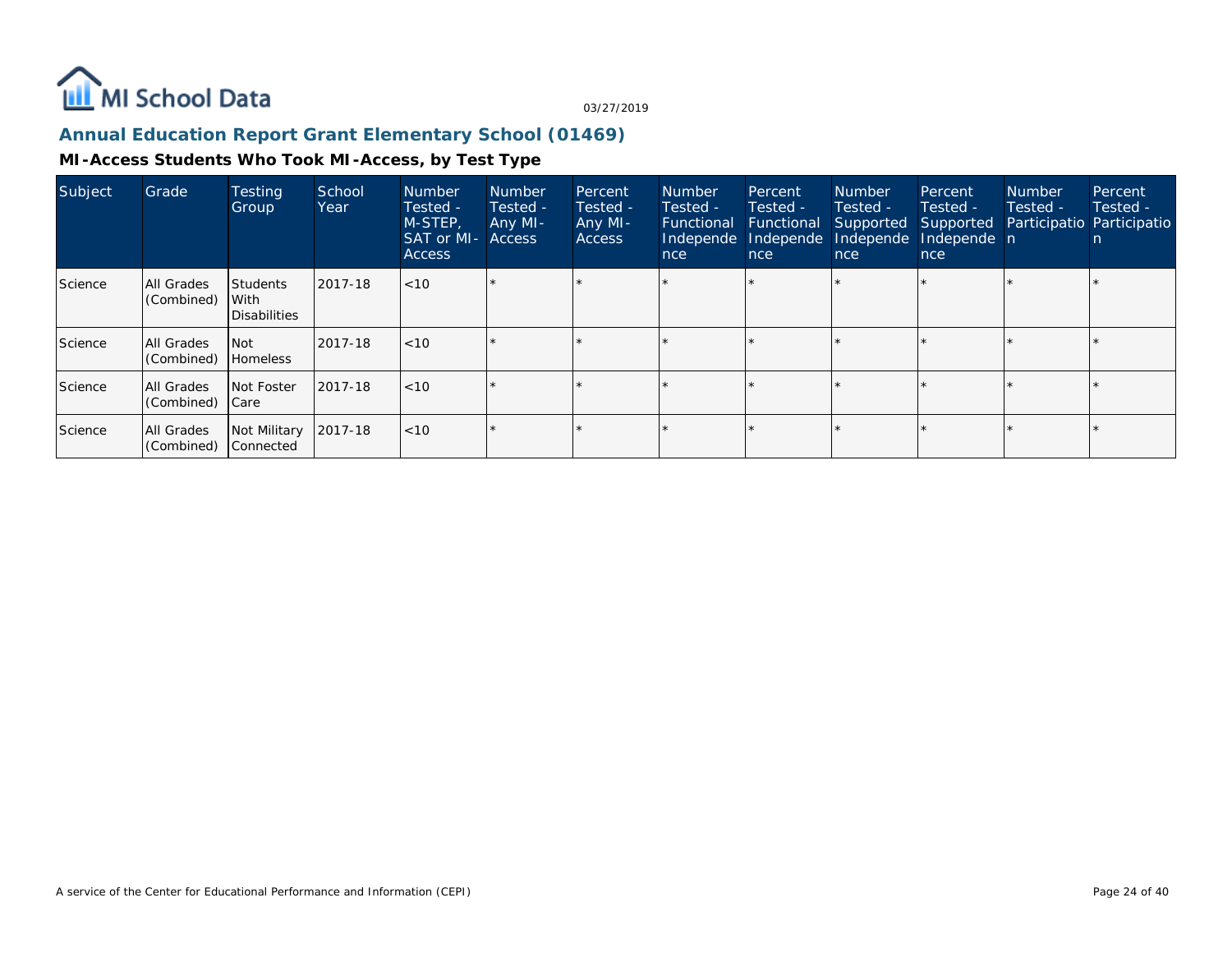

#### **Annual Education Report Grant Elementary School (01469)**

| Testing<br>Group                          | Subject                  | <b>State</b><br><b>Tested</b><br>Total | State Not State<br><b>Tested</b><br>Total | Percent<br>Proficient | <b>District</b><br>Tested<br>Total | <b>District</b><br><b>Not</b><br><b>Tested</b><br>Total | <b>District</b><br>Percent<br>Proficient | School<br><b>Tested</b><br>Total | School<br><b>Not</b><br><b>Tested</b><br>Total | School<br>Percent<br>Proficient<br>$\star\star$ |
|-------------------------------------------|--------------------------|----------------------------------------|-------------------------------------------|-----------------------|------------------------------------|---------------------------------------------------------|------------------------------------------|----------------------------------|------------------------------------------------|-------------------------------------------------|
| All<br><b>Students</b>                    | <b>ELA</b>               | 98.7%                                  | 0.1%                                      | 47.33%                | 98.6%                              | 0.0%                                                    | N/A                                      | 100.0%                           | 0.0%                                           | 33.20%                                          |
| All<br><b>Students</b>                    | Mathemati<br>CS          | 98.8%                                  | 1.2%                                      | 38.72%                | 98.6%                              | 1.4%                                                    | N/A                                      | 100.0%                           | 0.0%                                           | 36.89%                                          |
| All<br>Students                           | Science                  | 97.8%                                  | 2.2%                                      | N/A                   | 99.0%                              | 1.0%                                                    | N/A                                      | N/A                              | N/A                                            | N/A                                             |
| All<br>Students                           | Social<br><b>Studies</b> | 97.7%                                  | 2.3%                                      | 32.57%                | 99.3%                              | 0.7%                                                    | N/A                                      | N/A                              | N/A                                            | N/A                                             |
| American<br>Indian or<br>Alaska<br>Native | <b>ELA</b>               | 97.8%                                  | 0.0%                                      | 38.17%                | 100.0%                             | 0.0%                                                    | N/A                                      | < 10                             | $<10$                                          | < 10                                            |
| American<br>Indian or<br>Alaska<br>Native | Mathemati<br>CS          | 98.0%                                  | 2.0%                                      | 28.39%                | 100.0%                             | 0.0%                                                    | N/A                                      | < 10                             | < 10                                           | < 10                                            |
| American<br>Indian or<br>Alaska<br>Native | Science                  | 96.2%                                  | 3.8%                                      | N/A                   | < 10                               | < 10                                                    | < 10                                     | N/A                              | N/A                                            | N/A                                             |
| American<br>Indian or<br>Alaska<br>Native | Social<br><b>Studies</b> | 96.2%                                  | 3.8%                                      | 26.22%                | < 10                               | < 10                                                    | < 10                                     | N/A                              | N/A                                            | N/A                                             |
| Asian                                     | <b>ELA</b>               | 98.9%                                  | 1.2%                                      | 69.51%                | < 10                               | < 10                                                    | < 10                                     | N/A                              | N/A                                            | N/A                                             |
| Asian                                     | Mathemati<br>CS          | 99.3%                                  | 0.7%                                      | 69.47%                | < 10                               | < 10                                                    | < 10                                     | N/A                              | N/A                                            | N/A                                             |
| Asian                                     | Science                  | 99.0%                                  | 1.0%                                      | N/A                   | $<10$                              | < 10                                                    | < 10                                     | N/A                              | N/A                                            | N/A                                             |
| Asian                                     | Social<br><b>Studies</b> | 98.6%                                  | 1.4%                                      | 50.74%                | < 10                               | $<10$                                                   | < 10                                     | N/A                              | N/A                                            | N/A                                             |
| Black or<br>African<br>American           | <b>ELA</b>               | 97.9%                                  | 0.0%                                      | 23.02%                | < 10                               | < 10                                                    | < 10                                     | N/A                              | N/A                                            | N/A                                             |
| Black or<br>African<br>American           | Mathemati<br><b>CS</b>   | 98.0%                                  | 2.0%                                      | 13.99%                | < 10                               | < 10                                                    | <10                                      | N/A                              | N/A                                            | N/A                                             |
| Black or<br>African<br>American           | Science                  | 96.1%                                  | 3.9%                                      | N/A                   | < 10                               | < 10                                                    | <10                                      | N/A                              | N/A                                            | N/A                                             |
| Black or<br>African<br>American           | Social<br>Studies        | 96.0%                                  | 4.0%                                      | 11.40%                | < 10                               | $<10$                                                   | < 10                                     | N/A                              | N/A                                            | N/A                                             |
| Hispanic of ELA<br>Any Race               |                          | 98.7%                                  | 0.4%                                      | 35.55%                | 89.8%                              | 0.0%                                                    | N/A                                      | 100.0%                           | 0.0%                                           | 26.09%                                          |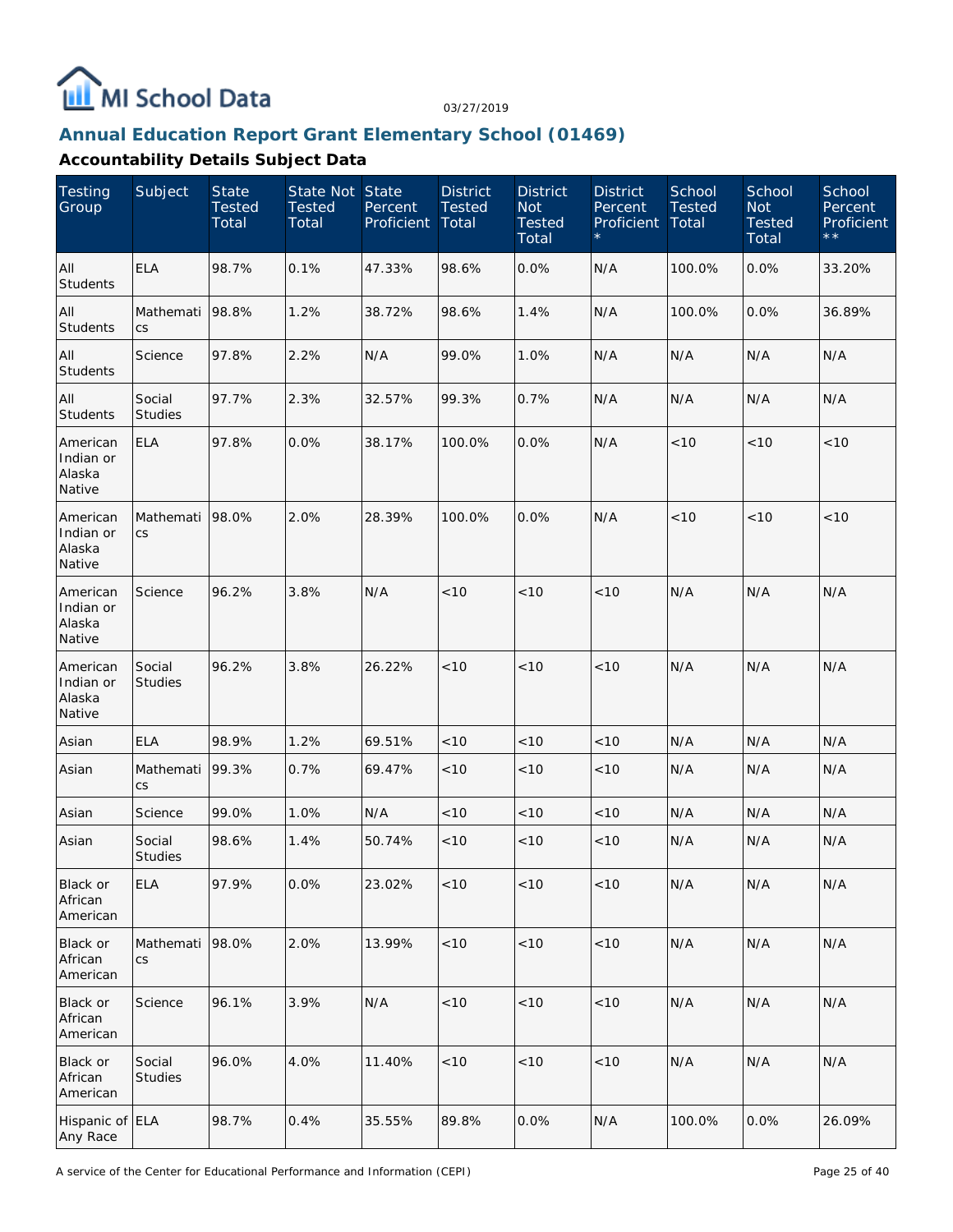

#### **Annual Education Report Grant Elementary School (01469)**

| <b>Testing</b><br>Group                               | Subject                  | <b>State</b><br><b>Tested</b><br>Total | State Not State<br><b>Tested</b><br>Total | Percent<br>Proficient | <b>District</b><br><b>Tested</b><br>Total | <b>District</b><br><b>Not</b><br><b>Tested</b><br>Total | <b>District</b><br>Percent<br>Proficient | School<br><b>Tested</b><br>Total | School<br><b>Not</b><br><b>Tested</b><br>Total | School<br>Percent<br>Proficient<br>$\star\star$ |
|-------------------------------------------------------|--------------------------|----------------------------------------|-------------------------------------------|-----------------------|-------------------------------------------|---------------------------------------------------------|------------------------------------------|----------------------------------|------------------------------------------------|-------------------------------------------------|
| Hispanic of Mathemati<br>Any Race                     | CS                       | 98.8%                                  | 1.2%                                      | 25.34%                | 89.8%                                     | 10.2%                                                   | N/A                                      | 100.0%                           | 0.0%                                           | 26.09%                                          |
| Hispanic of Science<br>Any Race                       |                          | 97.7%                                  | 2.3%                                      | N/A                   | 96.7%                                     | 3.3%                                                    | N/A                                      | N/A                              | N/A                                            | N/A                                             |
| Hispanic of Social<br>Any Race                        | <b>Studies</b>           | 97.5%                                  | 2.5%                                      | 20.88%                | 96.7%                                     | 3.3%                                                    | N/A                                      | N/A                              | N/A                                            | N/A                                             |
| Native<br>Hawaiian<br>or Other<br>Pacific<br>Islander | <b>ELA</b>               | 98.1%                                  | 1.1%                                      | 51.03%                | N/A                                       | N/A                                                     | N/A                                      | N/A                              | N/A                                            | N/A                                             |
| Native<br>Hawaiian<br>or Other<br>Pacific<br>Islander | Mathemati<br>CS          | 97.9%                                  | 2.1%                                      | 38.63%                | N/A                                       | N/A                                                     | N/A                                      | N/A                              | N/A                                            | N/A                                             |
| Native<br>Hawaiian<br>or Other<br>Pacific<br>Islander | Science                  | 96.5%                                  | 3.5%                                      | N/A                   | N/A                                       | N/A                                                     | N/A                                      | N/A                              | N/A                                            | N/A                                             |
| Native<br>Hawaiian<br>or Other<br>Pacific<br>Islander | Social<br><b>Studies</b> | 96.2%                                  | 3.8%                                      | 33.46%                | N/A                                       | N/A                                                     | N/A                                      | N/A                              | N/A                                            | N/A                                             |
| Two or<br>More<br>Races                               | <b>ELA</b>               | 98.7%                                  | 0.0%                                      | 44.35%                | 100.0%                                    | 0.0%                                                    | N/A                                      | < 10                             | < 10                                           | < 10                                            |
| Two or<br>More<br>Races                               | Mathemati<br>CS          | 98.8%                                  | 1.2%                                      | 35.00%                | 100.0%                                    | 0.0%                                                    | N/A                                      | < 10                             | < 10                                           | < 10                                            |
| Two or<br>More<br>Races                               | Science                  | 97.8%                                  | 2.2%                                      | N/A                   | 100.0%                                    | 0.0%                                                    | N/A                                      | N/A                              | N/A                                            | N/A                                             |
| Two or<br>More<br>Races                               | Social<br><b>Studies</b> | 97.7%                                  | 2.3%                                      | 28.54%                | 100.0%                                    | 0.0%                                                    | N/A                                      | N/A                              | N/A                                            | N/A                                             |
| White                                                 | <b>ELA</b>               | 98.9%                                  | 0.1%                                      | 53.90%                | 99.9%                                     | 0.0%                                                    | N/A                                      | 100.0%                           | 0.0%                                           | 33.97%                                          |
| White                                                 | Mathemati<br>CS          | 99.0%                                  | 1.0%                                      | 45.19%                | 99.9%                                     | 0.1%                                                    | N/A                                      | 100.0%                           | 0.0%                                           | 38.76%                                          |
| White                                                 | Science                  | 98.2%                                  | 1.8%                                      | N/A                   | 99.4%                                     | 0.6%                                                    | N/A                                      | N/A                              | N/A                                            | N/A                                             |
| White                                                 | Social<br><b>Studies</b> | 98.1%                                  | 1.9%                                      | 38.15%                | 99.7%                                     | 0.3%                                                    | N/A                                      | N/A                              | N/A                                            | N/A                                             |
| Female                                                | <b>ELA</b>               | 98.8%                                  | 0.1%                                      | 51.36%                | 99.4%                                     | 0.0%                                                    | N/A                                      | 100.0%                           | 0.0%                                           | 35.40%                                          |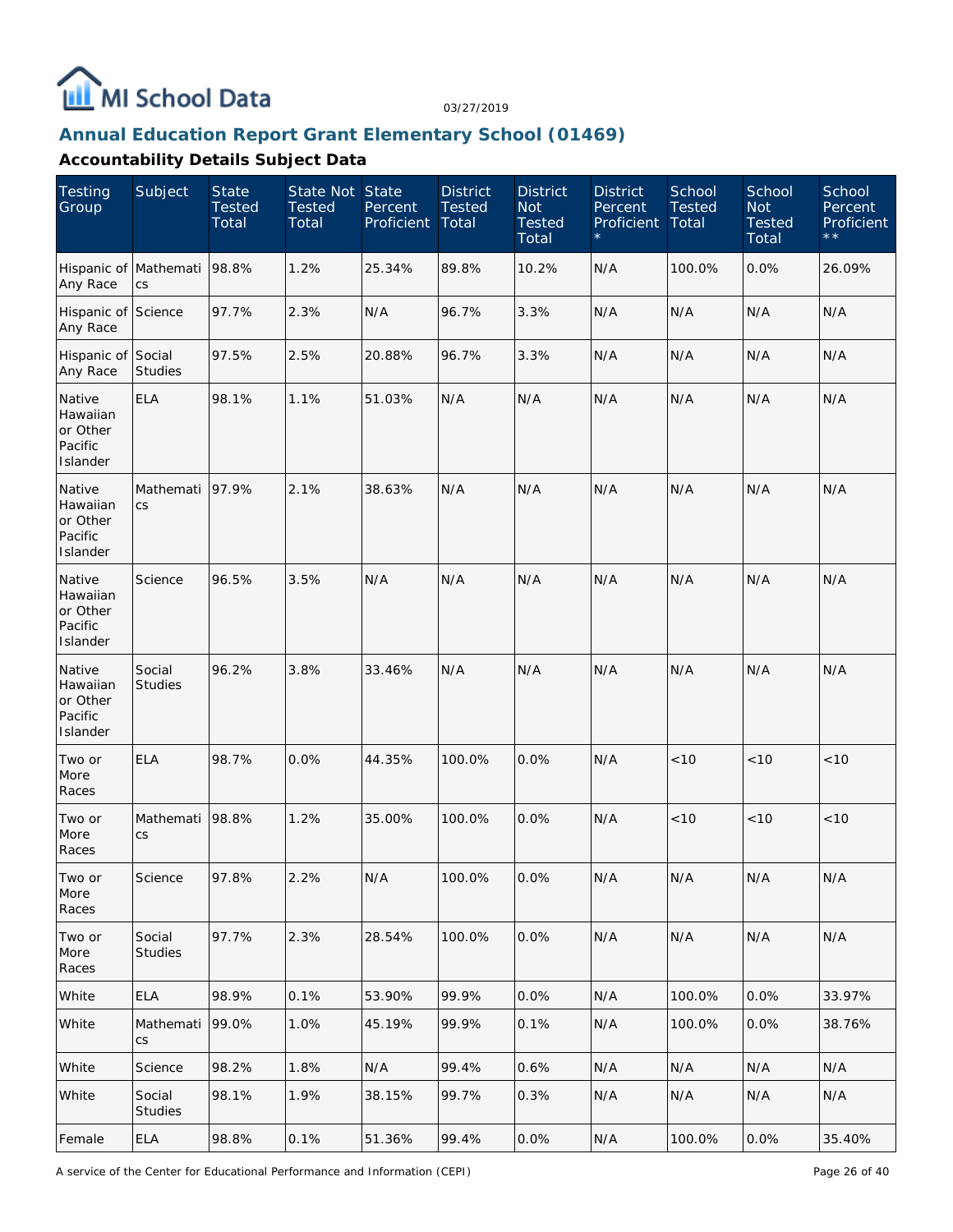

#### **Annual Education Report Grant Elementary School (01469)**

| <b>Testing</b><br>Group                       | Subject                            | <b>State</b><br><b>Tested</b><br>Total | State Not State<br><b>Tested</b><br>Total | Percent<br>Proficient | <b>District</b><br><b>Tested</b><br>Total | <b>District</b><br><b>Not</b><br><b>Tested</b><br>Total | <b>District</b><br>Percent<br>Proficient | School<br><b>Tested</b><br>Total | School<br><b>Not</b><br><b>Tested</b><br>Total | School<br>Percent<br>Proficient<br>$\star\star$ |
|-----------------------------------------------|------------------------------------|----------------------------------------|-------------------------------------------|-----------------------|-------------------------------------------|---------------------------------------------------------|------------------------------------------|----------------------------------|------------------------------------------------|-------------------------------------------------|
| Female                                        | Mathemati<br>$\mathsf{CS}\,$       | 98.9%                                  | 1.1%                                      | 37.11%                | 99.4%                                     | 0.6%                                                    | N/A                                      | 100.0%                           | 0.0%                                           | 33.63%                                          |
| Female                                        | Science                            | 98.0%                                  | 2.0%                                      | N/A                   | 99.0%                                     | 1.0%                                                    | N/A                                      | N/A                              | N/A                                            | N/A                                             |
| Female                                        | Social<br><b>Studies</b>           | 97.9%                                  | 2.1%                                      | 29.94%                | 99.5%                                     | 0.5%                                                    | N/A                                      | N/A                              | N/A                                            | N/A                                             |
| Male                                          | <b>ELA</b>                         | 98.6%                                  | 0.1%                                      | 43.47%                | 97.9%                                     | 0.0%                                                    | N/A                                      | 100.0%                           | 0.0%                                           | 31.30%                                          |
| Male                                          | Mathemati<br>CS                    | 98.7%                                  | 1.3%                                      | 40.26%                | 97.9%                                     | 2.1%                                                    | N/A                                      | 100.0%                           | 0.0%                                           | 39.69%                                          |
| Male                                          | Science                            | 97.7%                                  | 2.3%                                      | N/A                   | 99.1%                                     | 0.9%                                                    | N/A                                      | N/A                              | N/A                                            | N/A                                             |
| Male                                          | Social<br><b>Studies</b>           | 97.5%                                  | 2.5%                                      | 35.10%                | 99.1%                                     | 0.9%                                                    | N/A                                      | N/A                              | N/A                                            | N/A                                             |
| Economical ELA<br>Iу<br>Disadvanta<br>ged     |                                    | 98.3%                                  | 0.1%                                      | 32.40%                | 99.8%                                     | 0.0%                                                    | N/A                                      | 100.0%                           | 0.0%                                           | 26.32%                                          |
| Iу<br>Disadvanta<br>ged                       | Economical Mathemati 98.4%<br>CS   |                                        | 1.6%                                      | 23.76%                | 99.8%                                     | 0.2%                                                    | N/A                                      | 100.0%                           | 0.0%                                           | 28.95%                                          |
| Economical Science<br>Iу<br>Disadvanta<br>ged |                                    | 96.9%                                  | 3.1%                                      | N/A                   | 100.0%                                    | 0.0%                                                    | N/A                                      | N/A                              | N/A                                            | N/A                                             |
| Economical Social<br>Iу<br>Disadvanta<br>ged  | <b>Studies</b>                     | 96.8%                                  | 3.2%                                      | 18.67%                | 100.0%                                    | 0.0%                                                    | N/A                                      | N/A                              | N/A                                            | N/A                                             |
| English<br>Learners                           | <b>ELA</b>                         | 98.4%                                  | 1.8%                                      | 23.27%                | 100.0%                                    | 0.0%                                                    | N/A                                      | 100.0%                           | 0.0%                                           | 24.24%                                          |
| English<br>Learners                           | Mathemati 98.9%<br>$\mathsf{CS}\,$ |                                        | 1.1%                                      | 23.08%                | 100.0%                                    | 0.0%                                                    | N/A                                      | 100.0%                           | 0.0%                                           | 18.18%                                          |
| English<br>Learners                           | Science                            | 98.1%                                  | 1.9%                                      | N/A                   | 100.0%                                    | 0.0%                                                    | N/A                                      | N/A                              | N/A                                            | N/A                                             |
| English<br>Learners                           | Social<br>Studies                  | 97.7%                                  | 2.3%                                      | 7.02%                 | 100.0%                                    | 0.0%                                                    | N/A                                      | N/A                              | N/A                                            | N/A                                             |
| Migrant                                       | ELA                                | 98.1%                                  | 0.8%                                      | 17.96%                | 100.0%                                    | 0.0%                                                    | N/A                                      | $<10$                            | $<10$                                          | < 10                                            |
| Migrant                                       | Mathemati<br><b>CS</b>             | 97.8%                                  | 2.2%                                      | 14.81%                | 100.0%                                    | 0.0%                                                    | N/A                                      | $<10$                            | $<10$                                          | $<10$                                           |
| Migrant                                       | Science                            | 95.5%                                  | 4.5%                                      | N/A                   | <10                                       | < 10                                                    | < 10                                     | N/A                              | N/A                                            | N/A                                             |
| Migrant                                       | Social<br>Studies                  | 94.4%                                  | 5.6%                                      | 10.70%                | < 10                                      | $<10$                                                   | < 10                                     | N/A                              | N/A                                            | N/A                                             |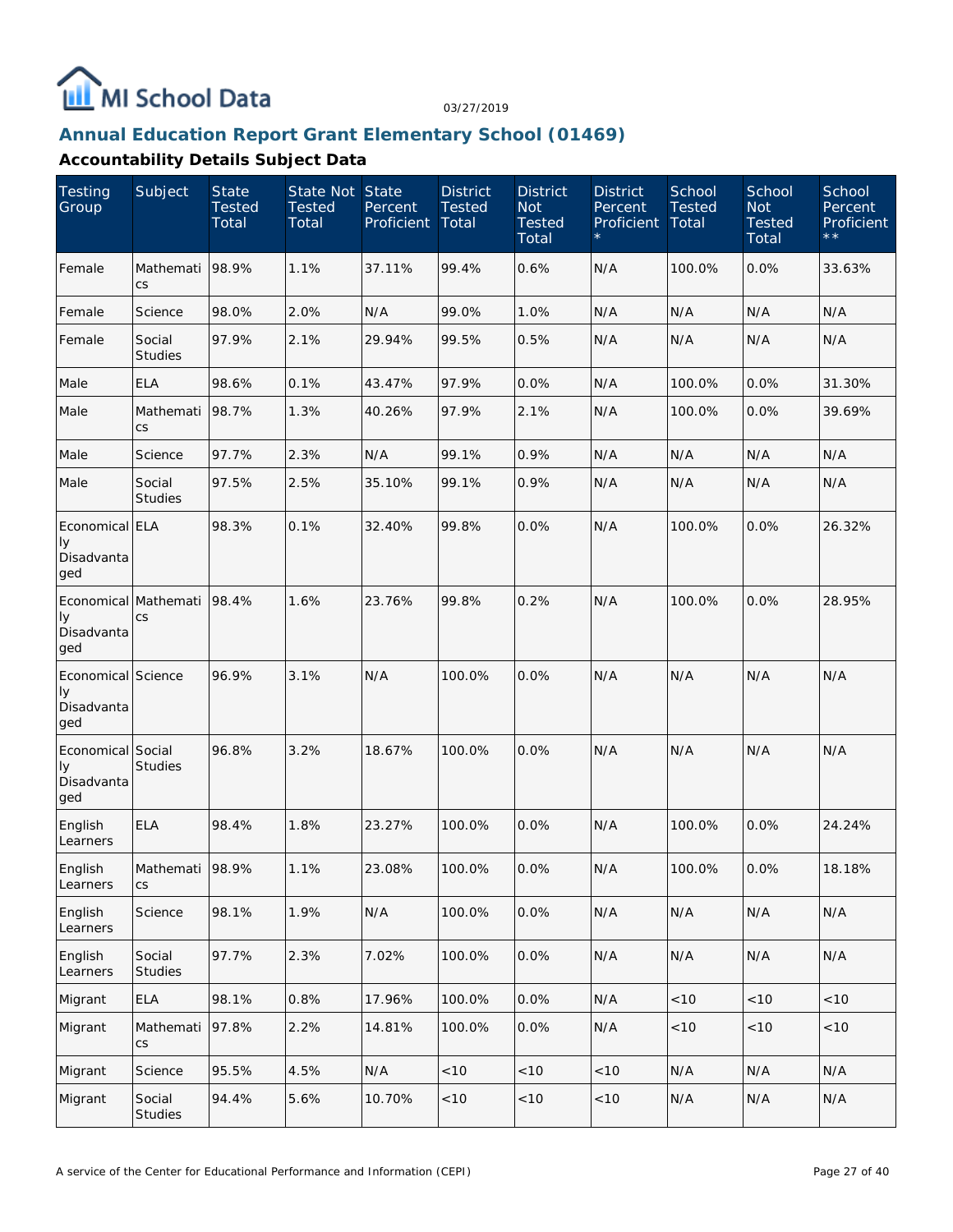

#### **Annual Education Report Grant Elementary School (01469)**

| <b>Testing</b><br>Group                        | Subject                  | <b>State</b><br><b>Tested</b><br>Total | State Not State<br><b>Tested</b><br>Total | Percent<br>Proficient | <b>District</b><br><b>Tested</b><br>Total | <b>District</b><br><b>Not</b><br><b>Tested</b><br>Total | <b>District</b><br>Percent<br>Proficient | School<br><b>Tested</b><br>Total | School<br><b>Not</b><br><b>Tested</b><br>Total | School<br>Percent<br>Proficient |
|------------------------------------------------|--------------------------|----------------------------------------|-------------------------------------------|-----------------------|-------------------------------------------|---------------------------------------------------------|------------------------------------------|----------------------------------|------------------------------------------------|---------------------------------|
| <b>Students</b><br>With<br><b>Disabilities</b> | <b>ELA</b>               | 97.4%                                  | 0.0%                                      | 24.46%                | 100.0%                                    | 0.0%                                                    | N/A                                      | 100.0%                           | 0.0%                                           | 5.00%                           |
| <b>Students</b><br>With<br><b>Disabilities</b> | Mathemati<br><b>CS</b>   | 97.9%                                  | 2.1%                                      | 19.21%                | 100.0%                                    | 0.0%                                                    | N/A                                      | 100.0%                           | 0.0%                                           | 35.00%                          |
| Students<br>With<br><b>Disabilities</b>        | Science                  | 94.6%                                  | 5.4%                                      | N/A                   | 100.0%                                    | 0.0%                                                    | N/A                                      | N/A                              | N/A                                            | N/A                             |
| <b>Students</b><br>With<br><b>Disabilities</b> | Social<br><b>Studies</b> | 94.4%                                  | 5.6%                                      | 12.66%                | 100.0%                                    | 0.0%                                                    | N/A                                      | N/A                              | N/A                                            | N/A                             |
| Homeless                                       | <b>ELA</b>               | 95.9%                                  | 0.3%                                      | 25.16%                | 100.0%                                    | 0.0%                                                    | N/A                                      | 100.0%                           | 0.0%                                           | 30.43%                          |
| Homeless                                       | Mathemati<br><b>CS</b>   | 96.2%                                  | 3.8%                                      | 17.34%                | 100.0%                                    | 0.0%                                                    | N/A                                      | 100.0%                           | 0.0%                                           | 34.78%                          |
| Homeless                                       | Science                  | 93.2%                                  | 6.8%                                      | N/A                   | 100.0%                                    | 0.0%                                                    | N/A                                      | N/A                              | N/A                                            | N/A                             |
| Homeless                                       | Social<br><b>Studies</b> | 93.2%                                  | 6.8%                                      | 13.58%                | 100.0%                                    | 0.0%                                                    | N/A                                      | N/A                              | N/A                                            | N/A                             |
| Foster<br>Care                                 | <b>ELA</b>               | 94.4%                                  | 0.0%                                      | 25.58%                | < 10                                      | < 10                                                    | < 10                                     | < 10                             | < 10                                           | < 10                            |
| Foster<br>Care                                 | Mathemati<br><b>CS</b>   | 94.6%                                  | 5.4%                                      | 17.49%                | < 10                                      | < 10                                                    | < 10                                     | < 10                             | < 10                                           | < 10                            |
| Foster<br>Care                                 | Science                  | 90.2%                                  | 9.8%                                      | N/A                   | < 10                                      | < 10                                                    | < 10                                     | N/A                              | N/A                                            | N/A                             |
| Foster<br>Care                                 | Social<br><b>Studies</b> | 90.0%                                  | 10.0%                                     | 11.94%                | < 10                                      | < 10                                                    | < 10                                     | N/A                              | N/A                                            | N/A                             |
| Military<br>Connected                          | <b>ELA</b>               | 98.0%                                  | 0.0%                                      | 55.30%                | N/A                                       | N/A                                                     | N/A                                      | N/A                              | N/A                                            | N/A                             |
| Military<br>Connected                          | Mathemati<br><b>CS</b>   | 98.4%                                  | 1.6%                                      | 43.23%                | N/A                                       | N/A                                                     | N/A                                      | N/A                              | N/A                                            | N/A                             |
| Military<br>Connected                          | Science                  | 97.4%                                  | 2.6%                                      | N/A                   | N/A                                       | N/A                                                     | N/A                                      | N/A                              | N/A                                            | N/A                             |
| Military<br>Connected                          | Social<br><b>Studies</b> | 96.3%                                  | 3.7%                                      | 36.16%                | N/A                                       | N/A                                                     | N/A                                      | N/A                              | N/A                                            | N/A                             |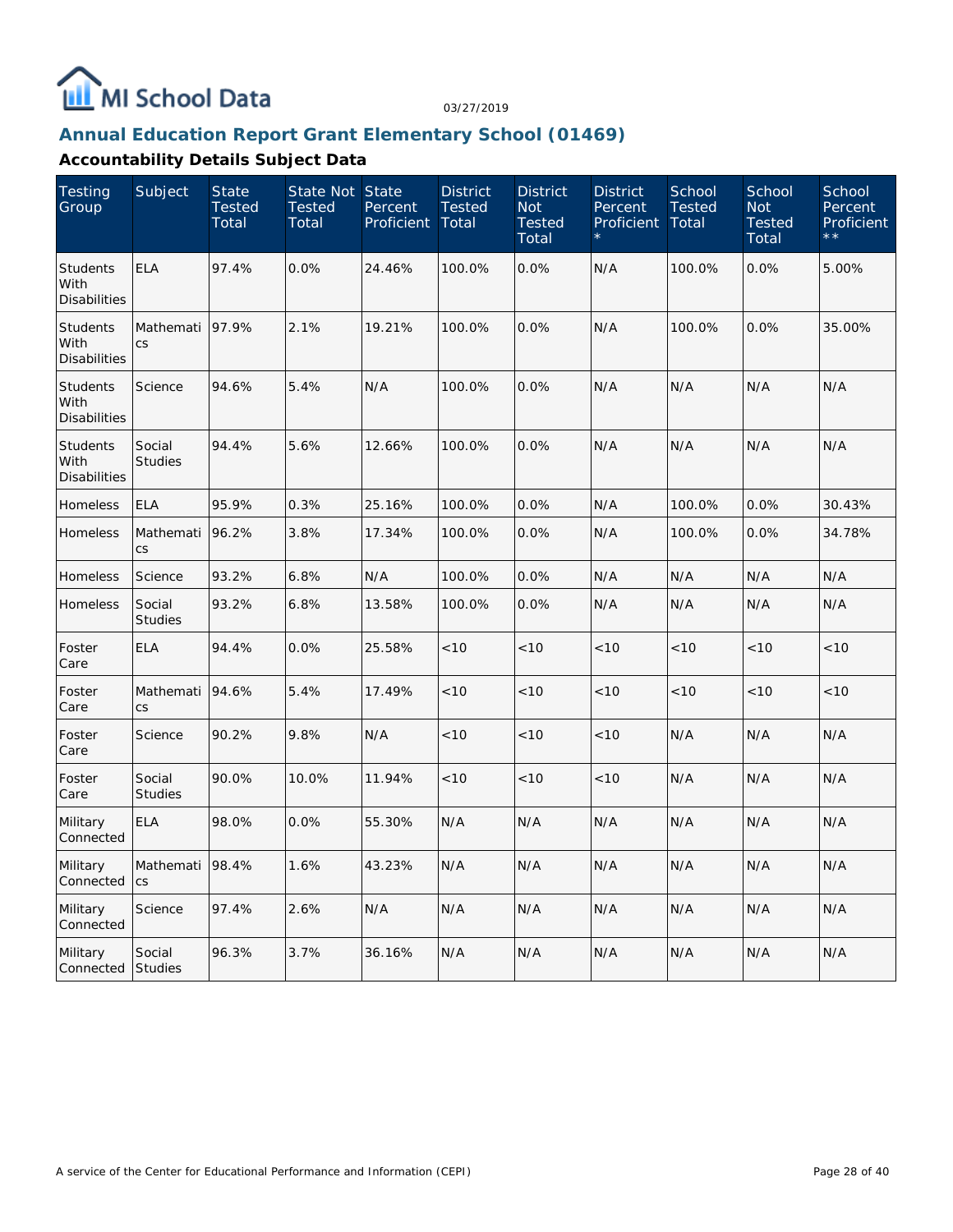

#### **Annual Education Report Grant Elementary School (01469)**

**High School Graduation: Four-Year Adjusted Cohort Rate**

| <b>Student Group</b> | <b>Baseline Data</b> | Most Recent<br><b>Results</b> | Interim Objective Interim Objective Long-Term Target |  |
|----------------------|----------------------|-------------------------------|------------------------------------------------------|--|
|                      |                      |                               |                                                      |  |

No Data to Display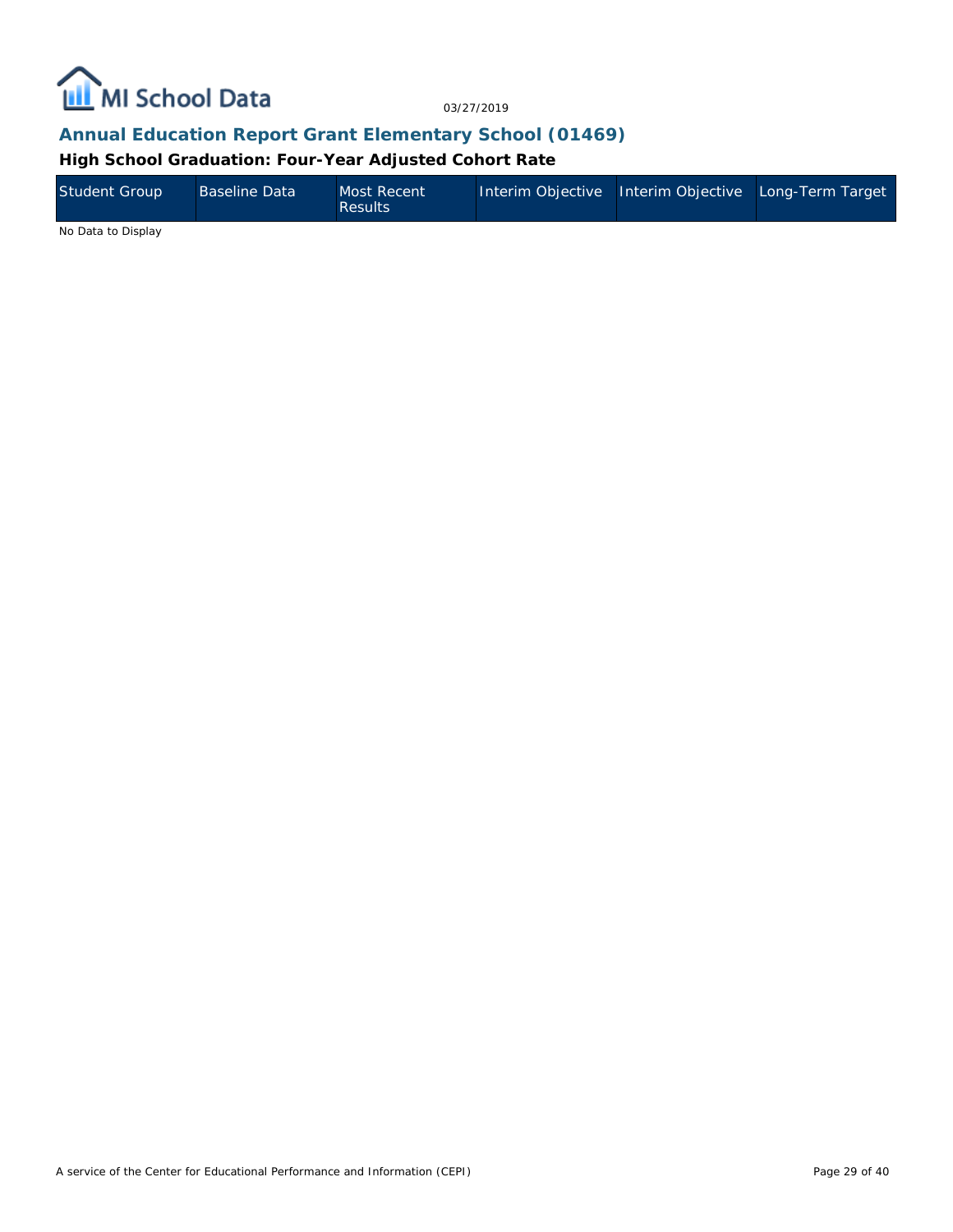

#### **Annual Education Report Grant Elementary School (01469)**

**Percentage of English Learners Making Progress in Achieving English Language Proficiency**

| <b>Student Group</b>    | <b>Baseline Data</b> | Most Recent           | Interim Objective | Interim Objective | Long-Term Target |
|-------------------------|----------------------|-----------------------|-------------------|-------------------|------------------|
|                         | (2016)               | <b>Results (2018)</b> | (2020)            | (2022)            | (2025)           |
| <b>English Learners</b> | 46.41%               | 41.51%                | 49.27%            | 50.69%            | 52.12%           |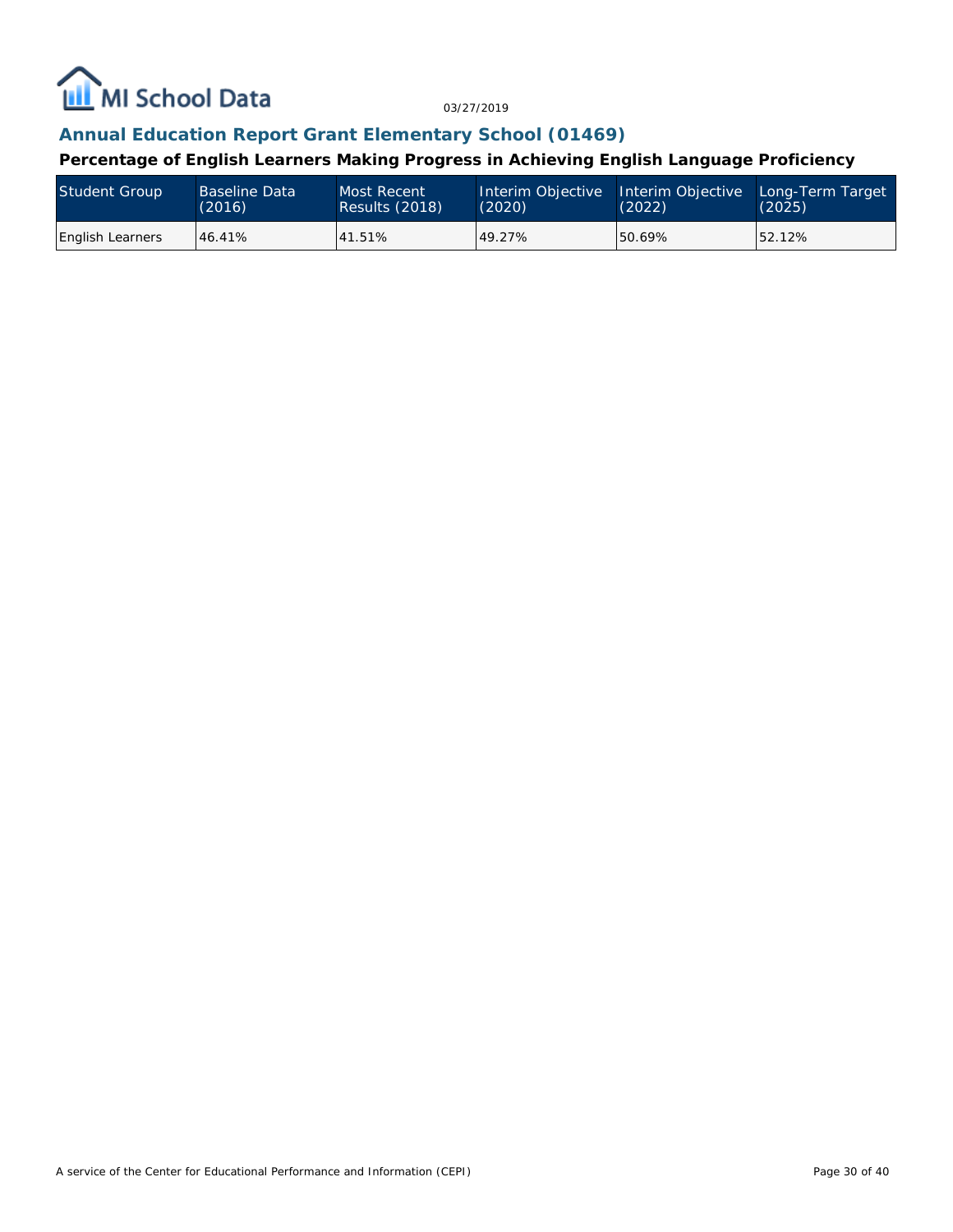

## **Annual Education Report Grant Elementary School (01469)**

#### **Accountability Details Attendance Data**

| <b>Student Group</b> | Statewide | District <sup>'</sup> | School |
|----------------------|-----------|-----------------------|--------|
| All Students         | 80.08%    | IN/A                  | 89.38% |

*\* All data based on students enrolled for a full academic year.*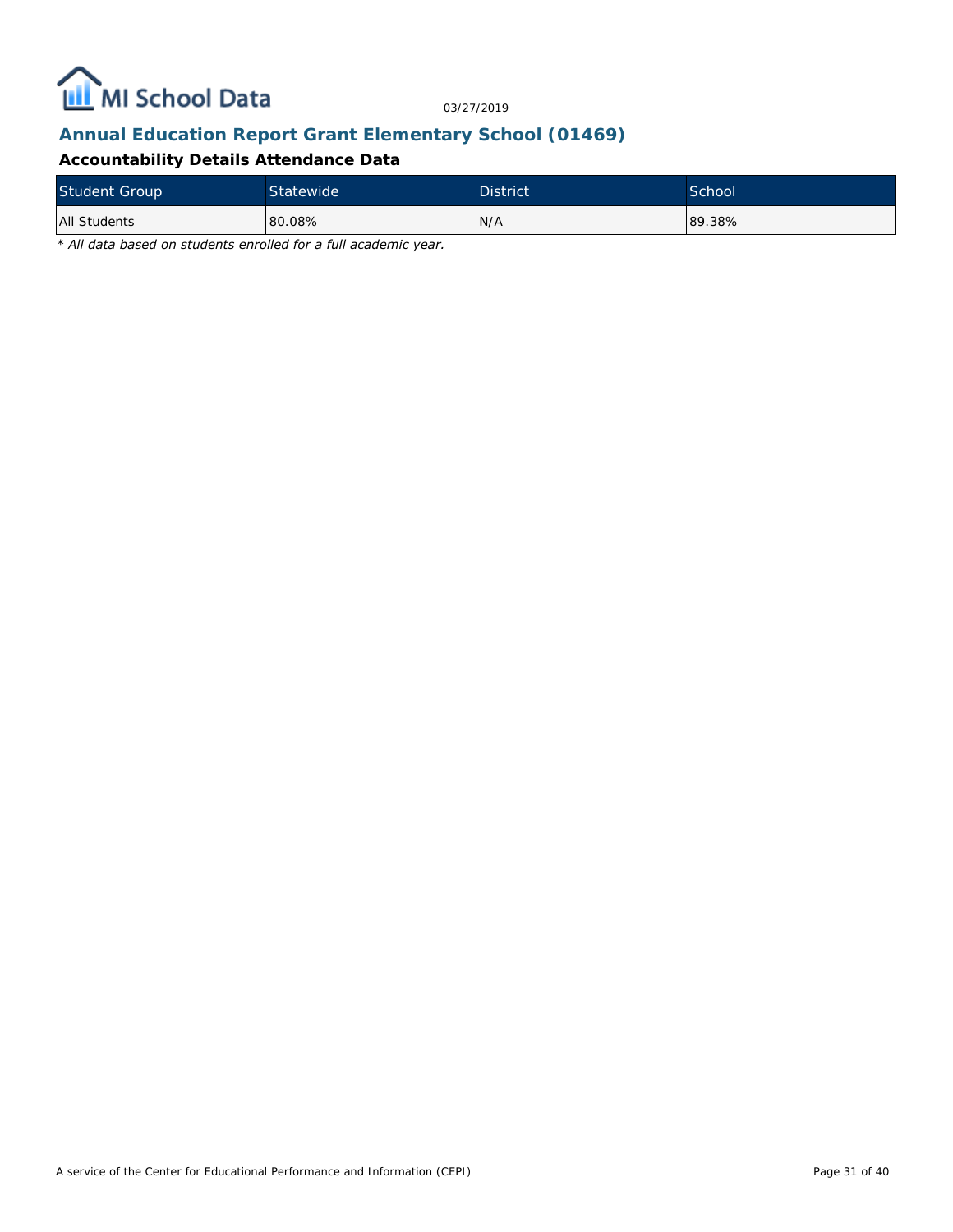

## **Annual Education Report Grant Elementary School (01469)**

**Academic Proficiency**

| Student Group                               | <b>Student Group</b> | Baseline Data (2016) Most Recent Results | (2018) | Interim Objective<br>(2020) | Interim Objective<br>(2022) | Long-Term Target<br>(2025) |
|---------------------------------------------|----------------------|------------------------------------------|--------|-----------------------------|-----------------------------|----------------------------|
| All Students                                | <b>ELA</b>           | 49.14%                                   | 33.20% | 53.97%                      | 56.38%                      | 60.00%                     |
| Economically<br>Disadvantaged               | <b>ELA</b>           | 32.83%                                   | 26.32% | 44.90%                      | 50.94%                      | 60.00%                     |
| <b>English Learners</b>                     | <b>ELA</b>           | 22.25%                                   | 24.24% | 39.03%                      | 47.42%                      | 60.00%                     |
| <b>Students With</b><br><b>Disabilities</b> | <b>ELA</b>           | 18.87%                                   | 5.00%  | 37.15%                      | 46.29%                      | 60.00%                     |
| American Indian or<br>Alaska Native         | <b>ELA</b>           | 40.78%                                   | < 10   | 49.32%                      | 53.59%                      | 60.00%                     |
| Hispanic of Any Race                        | <b>ELA</b>           | 36.15%                                   | 26.09% | 46.75%                      | 52.05%                      | 60.00%                     |
| Two or More Races                           | <b>ELA</b>           | 46.76%                                   | < 10   | 52.64%                      | 55.59%                      | 60.00%                     |
| White                                       | <b>ELA</b>           | 56.05%                                   | 33.97% | 57.81%                      | 58.68%                      | 60.00%                     |
| All Students                                | Mathematics          | 37.55%                                   | 36.89% | 41.99%                      | 44.22%                      | 47.55%                     |
| Economically<br>Disadvantaged               | Mathematics          | 21.92%                                   | 28.95% | 33.31%                      | 39.01%                      | 47.55%                     |
| <b>English Learners</b>                     | Mathematics          | 21.04%                                   | 18.18% | 32.82%                      | 38.71%                      | 47.55%                     |
| <b>Students With</b><br><b>Disabilities</b> | Mathematics          | 15.57%                                   | 35.00% | 29.78%                      | 36.89%                      | 47.55%                     |
| American Indian or<br>Alaska Native         | Mathematics          | 28.50%                                   | < 10   | 36.97%                      | 41.20%                      | 47.55%                     |
| Hispanic of Any Race                        | <b>Mathematics</b>   | 23.63%                                   | 26.09% | 34.26%                      | 39.58%                      | 47.55%                     |
| Two or More Races                           | Mathematics          | 34.42%                                   | < 10   | 40.26%                      | 43.17%                      | 47.55%                     |
| White                                       | Mathematics          | 43.95%                                   | 38.76% | 45.55%                      | 46.35%                      | 47.55%                     |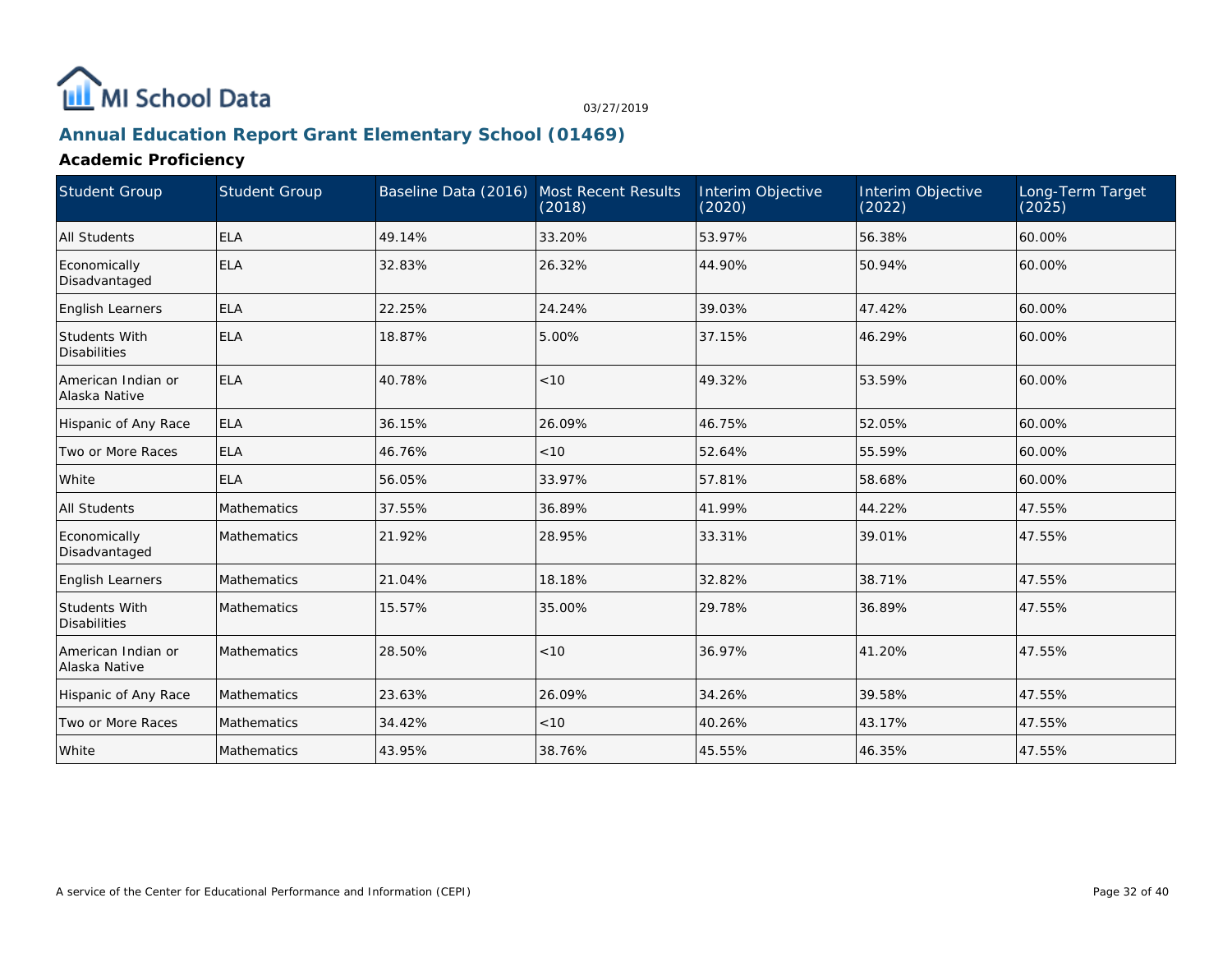

## **Annual Education Report Grant Elementary School (01469)**

#### **Accountability Index Data**

| School Name Proficiency               | Index Value | Growth<br>Index Value | Graduation<br>Rate Index<br>Value | <b>EL Progress</b><br>Index Value   Quality/Stud   Participation   Participation   Value | School<br>ent Success<br><b>Index Value</b> | General<br>Index Value Index Value | 'EL    | Overall Index Accountabilit   Reason for | v Status | <b>Identification</b> |
|---------------------------------------|-------------|-----------------------|-----------------------------------|------------------------------------------------------------------------------------------|---------------------------------------------|------------------------------------|--------|------------------------------------------|----------|-----------------------|
| <b>Scrant</b><br>Elementary<br>School | 156.81      | 63.75                 | IN/A                              | 70.05                                                                                    | 86.36                                       | 100.00                             | 100.00 | 66.93                                    | IN/A     | IN/A                  |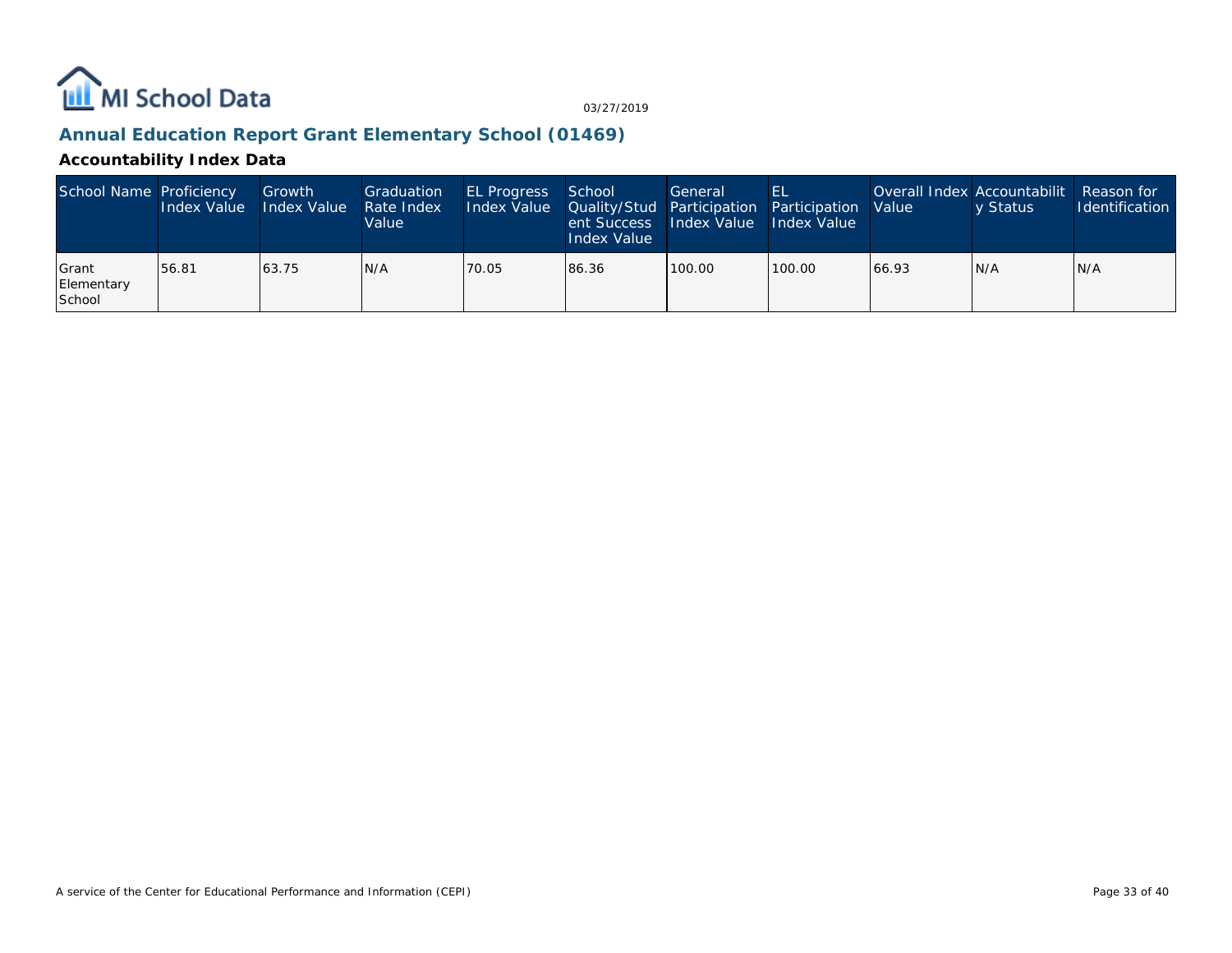

#### **Annual Education Report Grant Elementary School (01469)**

#### **Professional Qualifications of All Public Elementary and Secondary School Teachers**

|                                      | Other <sup>'</sup> | B.A. | M.A. | <b>P.H.D.</b> |
|--------------------------------------|--------------------|------|------|---------------|
| Grant Elementary School 0<br>(01469) |                    | ∸    |      | ' C           |

*Professional Qualifications are defined by the State and may include information such as the degrees of public school teachers (e.g., percentage of teachers with Bachelors Degrees or Masters Degrees) or the percentage of fully certified teachers*

#### **Inexperienced Teachers**

|                                         | <b>Total Number Number</b><br>of Staffing<br>Group | Inexperience | Percent<br>Inexperience | Count High-<br>Poverty<br><b>Schools</b> | Percent High- Count Low-<br>Poverty<br><b>Schools</b> | Poverty<br><b>Schools</b> | Percent Low-<br>Poverty<br><b>Schools</b> |
|-----------------------------------------|----------------------------------------------------|--------------|-------------------------|------------------------------------------|-------------------------------------------------------|---------------------------|-------------------------------------------|
| l Grant<br>Elementary<br>School (01469) | 16.45                                              | 5.00         | 30.4%                   | IN/A                                     | N/A                                                   | N/A                       | N/A                                       |

#### **Inexperienced Principals and Other School Leaders**

|                                               | <b>Total Number Number</b><br>of Staffing<br>Group |      | Percent<br>Inexperience Inexperience | Count High-<br>Poverty<br><b>Schools</b> | Percent High- Count Low-<br>Poverty<br><b>Schools</b> | Poverty<br><b>Schools</b> | Percent Low-<br>Poverty<br><b>Schools</b> |
|-----------------------------------------------|----------------------------------------------------|------|--------------------------------------|------------------------------------------|-------------------------------------------------------|---------------------------|-------------------------------------------|
| <b>Scrant</b><br>Elementary<br>School (01469) | 0.50                                               | 0.00 | $0.0\%$                              | N/A                                      | N/A                                                   | N/A                       | N/A                                       |

#### **Teacher Emergency or Provisional Credentials**

|                                               | of Teachers | Provisional<br><b>Credentials</b> | Total Number Number with Percent with Count High-<br>Emergency or Emergency or Poverty<br>Provisional<br><b>Credentials</b> | Schools | Percent High- Count Low-<br>Poverty<br><b>Schools</b> | Poverty<br><b>Schools</b> | Percent Low-<br>Poverty<br>Schools |
|-----------------------------------------------|-------------|-----------------------------------|-----------------------------------------------------------------------------------------------------------------------------|---------|-------------------------------------------------------|---------------------------|------------------------------------|
| <b>Scrant</b><br>Elementary<br>School (01469) | 16.45       | 1.00                              | 6.1%                                                                                                                        | N/A     | N/A                                                   | N/A                       | N/A                                |

#### **Out-of-Field Teachers**

|                                       | Total Number Number of<br>of Teachers | Out-of-Field<br>Teachers | Percent of<br>Out-of-Field<br>Teachers | Count High-<br>Poverty<br>Schools | Percent High- Count Low-<br>Poverty<br><b>Schools</b> | Poverty<br><b>Schools</b> | Percent Low-<br>Poverty<br><b>Schools</b> |
|---------------------------------------|---------------------------------------|--------------------------|----------------------------------------|-----------------------------------|-------------------------------------------------------|---------------------------|-------------------------------------------|
| Grant<br>Elementary<br>School (01469) | 16.45                                 | 1.00                     | 6.1%                                   | N/A                               | N/A                                                   | N/A                       | IN/A                                      |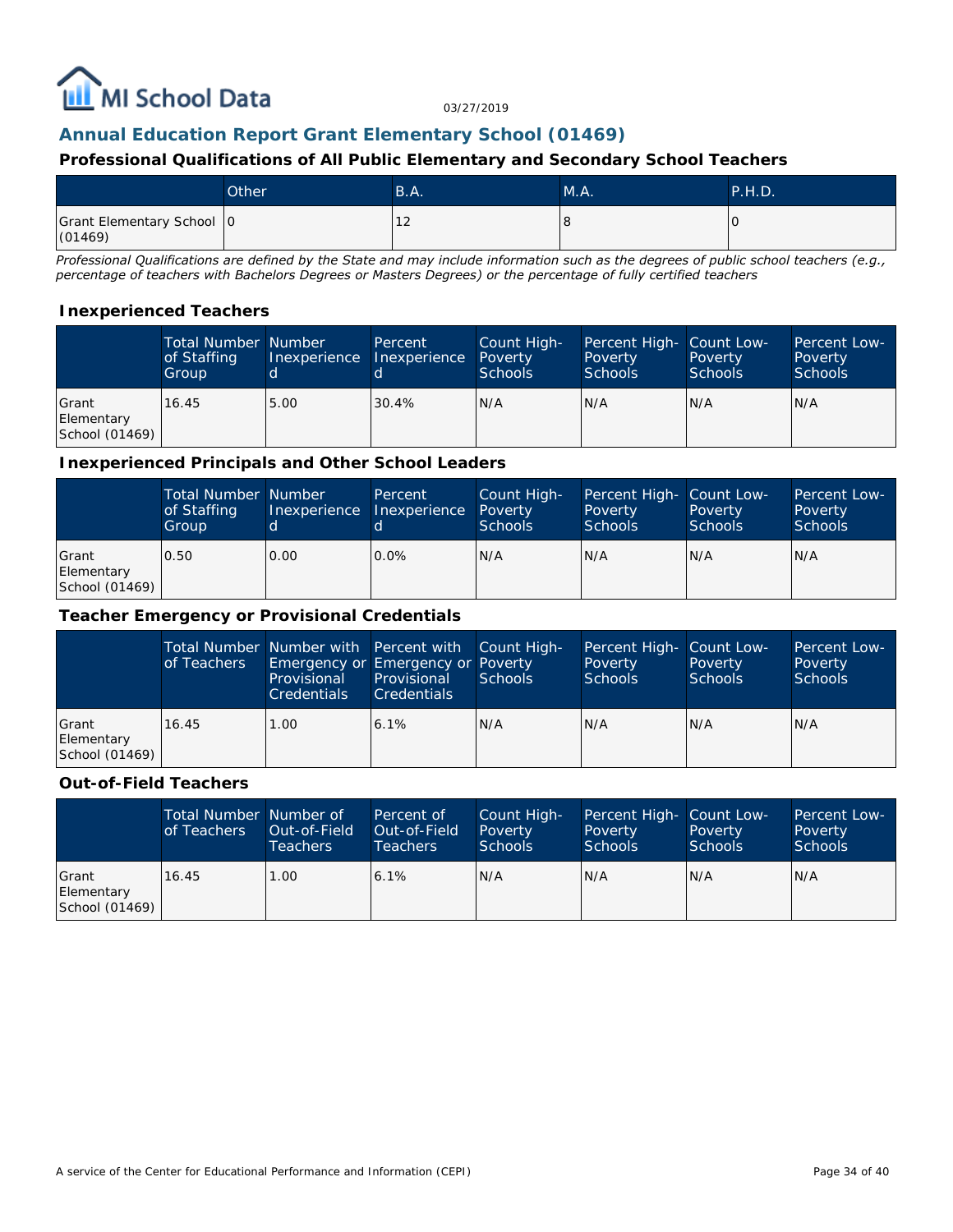

#### **Annual Education Report Grant Elementary School (01469)**

#### **LEA School Improvement Fund Recipients**

| District Name      | School Name | Type of School | <b>Funds Received</b> | <b>Strategies</b><br>Implemented |
|--------------------|-------------|----------------|-----------------------|----------------------------------|
| No Data to Display |             |                |                       |                                  |

A service of the Center for Educational Performance and Information (CEPI)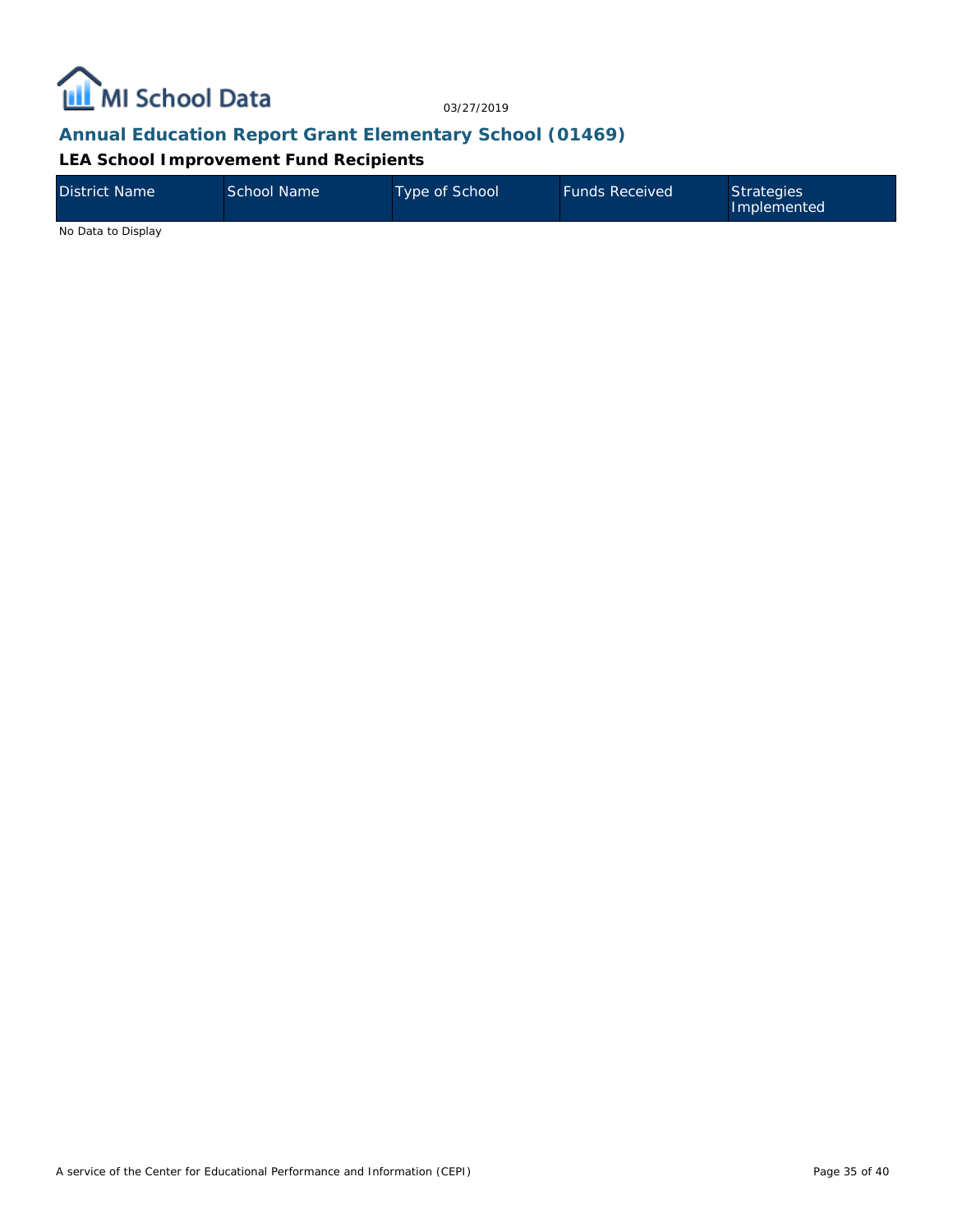

## **Annual Education Report Grant Elementary School (01469)**

#### **NAEP Grade 4 Math**

|                                                                                                                                                                                                    | Percent of<br><b>Students</b>                           | Percent below<br><b>Basic</b>                         | Percent Basic                                          | Percent Proficient                                    | Percent Advanced                 |
|----------------------------------------------------------------------------------------------------------------------------------------------------------------------------------------------------|---------------------------------------------------------|-------------------------------------------------------|--------------------------------------------------------|-------------------------------------------------------|----------------------------------|
| <b>All Students</b>                                                                                                                                                                                | 100                                                     | 25                                                    | 39                                                     | 28                                                    | 7                                |
| Male<br>Female                                                                                                                                                                                     | 50<br>50                                                | 25<br>25                                              | 39<br>42                                               | 28<br>26                                              | 7<br>6                           |
| National Lunch<br>Program Eligibility<br>Eligible<br>Not Eligible<br>Info not available                                                                                                            | 48<br>43                                                | 40<br>12<br>$\ddagger$                                | 42<br>36<br>$\ddagger$                                 | 17<br>39<br>$\ddagger$                                | 2<br>13<br>$\pm$                 |
| Race/Ethnicity<br>White<br><b>Black or African</b><br>American<br>Hispanic<br>Asian<br>American Indian or<br>Alaska Native<br>Native Hawaiian or<br>Other Pacific<br>Islander<br>Two or More Races | 65<br>17<br>8<br>5<br>‡<br>$\ddagger$<br>$\overline{4}$ | 17<br>55<br>39<br>9<br>$\ddagger$<br>$\ddagger$<br>24 | 41<br>36<br>43<br>21<br>$\ddagger$<br>$\ddagger$<br>37 | 34<br>9<br>15<br>42<br>$\ddagger$<br>$\ddagger$<br>26 | 8<br>4<br>28<br>$\ddagger$<br>12 |
| Student classified as<br>having a disability<br><b>SD</b><br>Not SD                                                                                                                                | 11<br>89                                                | 59<br>21                                              | 28<br>40                                               | 11<br>30                                              | 2<br>8                           |
| Student is an English<br>Language Learner<br><b>ELL</b><br>Not ELL                                                                                                                                 | 8<br>92                                                 | 41<br>24                                              | 40<br>39                                               | 16<br>29                                              | 2<br>8                           |

*‡ Reporting Standards not met. Note: Observed differences are not necessarily statistically significant. Detail may not sum to total because of rounding. SOURCE: U.S. Department of Education. Institute for Education Sciences. National Center for Education Statistics. National Assessment of Educational Progress (NAEP) 2017 Mathematics Achievement.*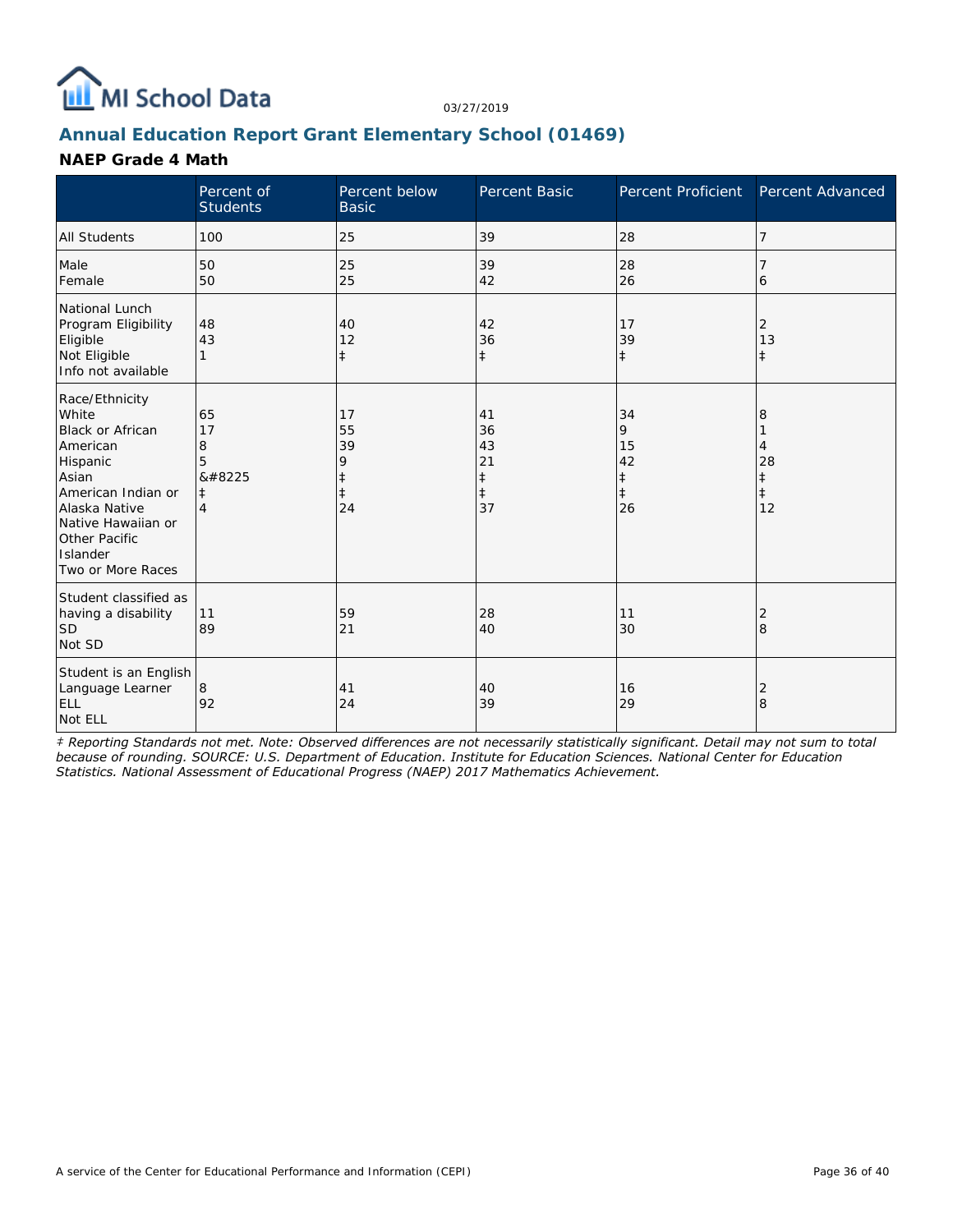

## **Annual Education Report Grant Elementary School (01469)**

#### **NAEP Grade 8 Math**

|                                                                                                                                                                                                    | Percent of<br><b>Students</b>    | Percent below<br><b>Basic</b>                          | Percent Basic                                          | Percent Proficient                                    | Percent Advanced                 |
|----------------------------------------------------------------------------------------------------------------------------------------------------------------------------------------------------|----------------------------------|--------------------------------------------------------|--------------------------------------------------------|-------------------------------------------------------|----------------------------------|
| <b>All Students</b>                                                                                                                                                                                | 100                              | 33                                                     | 35                                                     | 22                                                    | 9                                |
| Male<br>Female                                                                                                                                                                                     | 51<br>49                         | 35<br>32                                               | 34<br>37                                               | 21<br>23                                              | 10<br>$\overline{7}$             |
| National Lunch<br>Program Eligibility<br>Eligible<br>Not Eligible<br>Info not available                                                                                                            | 41<br>58<br>1                    | 52<br>20<br>$\ddagger$                                 | 32<br>38<br>$\ddagger$                                 | 13<br>29<br>$\ddagger$                                | 2<br>13<br>$\pm$                 |
| Race/Ethnicity<br>White<br>Black or African<br>American<br>Hispanic<br>Asian<br>American Indian or<br>Alaska Native<br>Native Hawaiian or<br><b>Other Pacific</b><br>Islander<br>Two or More Races | 71<br>15<br>7<br>$\ddagger$<br>3 | 26<br>67<br>48<br>13<br>$\ddagger$<br>$\ddagger$<br>40 | 38<br>24<br>36<br>23<br>$\ddagger$<br>$\ddagger$<br>38 | 27<br>8<br>12<br>27<br>$\ddagger$<br>$\ddagger$<br>16 | 10<br>3<br>38<br>$\ddagger$<br>6 |
| Student classified as<br>having a disability<br><b>SD</b><br>Not SD                                                                                                                                | 46<br>58                         | 45<br>20                                               | 37<br>38                                               | 15<br>29                                              | 3<br>13                          |
| Student is an English<br>Language Learner<br><b>ELL</b><br>Not ELL                                                                                                                                 | 6<br>94                          | 75<br>31                                               | 23<br>26                                               | 2<br>24                                               | $^{\#}$<br>9                     |

*‡ Reporting Standards not met. NOTE: Observed differences are not necessarily statistically significant. Detail may not sum to total because of rounding. SOURCE: U.S. Department of Education. Institute for Education Sciences. National Center for Education Statistics. National Assessment of Educational Progress (NAEP) 2017 Mathematics Achievement.*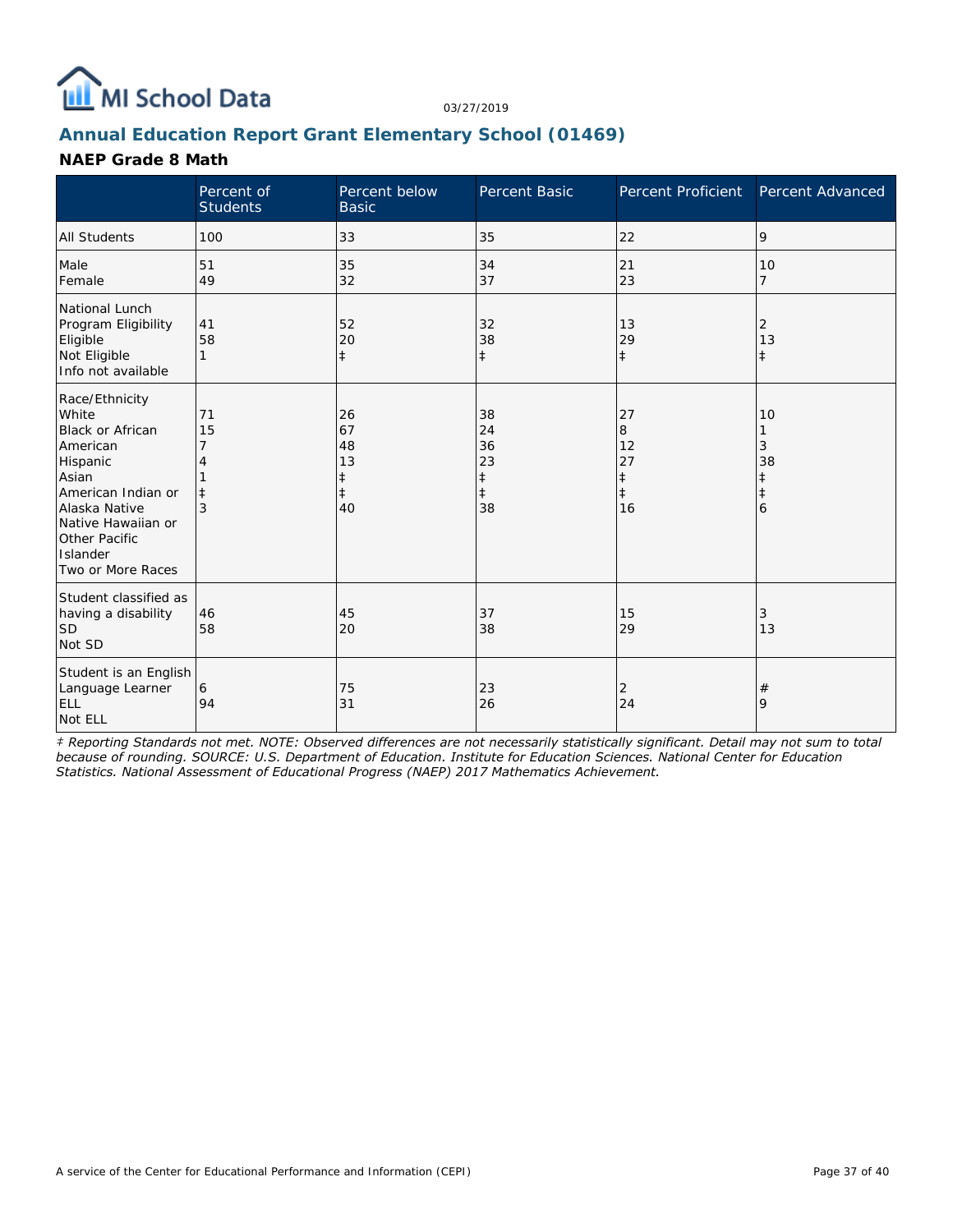

## **Annual Education Report Grant Elementary School (01469)**

#### **NAEP Grade 4 Reading**

|                                                                                                                                                                                                    | Percent of<br><b>Students</b> | Percent below<br><b>Basic</b>            | <b>Percent Basic</b>                                   | Percent Proficient                                    | Percent Advanced                 |
|----------------------------------------------------------------------------------------------------------------------------------------------------------------------------------------------------|-------------------------------|------------------------------------------|--------------------------------------------------------|-------------------------------------------------------|----------------------------------|
| <b>All Students</b>                                                                                                                                                                                | 100                           | 33                                       | 35                                                     | 22                                                    | 9                                |
| Male<br>Female                                                                                                                                                                                     | 51<br>49                      | 35<br>32                                 | 34<br>37                                               | 21<br>23                                              | 10<br>$\overline{7}$             |
| National Lunch<br>Program Eligibility<br>Eligible<br>Not Eligible<br>Info not available                                                                                                            | 41<br>58<br>1                 | 52<br>20<br>$\ddagger$                   | 32<br>38<br>$\ddagger$                                 | 13<br>29<br>$\ddagger$                                | 2<br>13<br>$\pm$                 |
| Race/Ethnicity<br>White<br><b>Black or African</b><br>American<br>Hispanic<br>Asian<br>American Indian or<br>Alaska Native<br>Native Hawaiian or<br>Other Pacific<br>Islander<br>Two or More Races | 71<br>15<br>$\ddagger$<br>3   | 26<br>67<br>48<br>13<br>$\ddagger$<br>40 | 38<br>24<br>36<br>23<br>$\ddagger$<br>$\ddagger$<br>38 | 27<br>8<br>12<br>27<br>$\ddagger$<br>$\ddagger$<br>16 | 10<br>3<br>38<br>$\ddagger$<br>6 |
| Student classified as<br>having a disability<br><b>SD</b><br>Not SD                                                                                                                                | 46<br>58                      | 45<br>20                                 | 37<br>38                                               | 15<br>29                                              | 3<br>13                          |
| Student is an English<br>Language Learner<br><b>ELL</b><br>Not ELL                                                                                                                                 | 6<br>94                       | 75<br>31                                 | 23<br>36                                               | 2<br>24                                               | $\#$<br>9                        |

*# Rounds to zero*

*‡ Reporting Standards not met. NOTE: Observed differences are not necessarily statistically significant. Detail may not sum to total because of rounding. SOURCE: U.S. Department of Education, Institute of Education Sciences, National Center for Education Statistics, National Assessment of Educational Progress (NAEP), 2017 Reading Assessment.*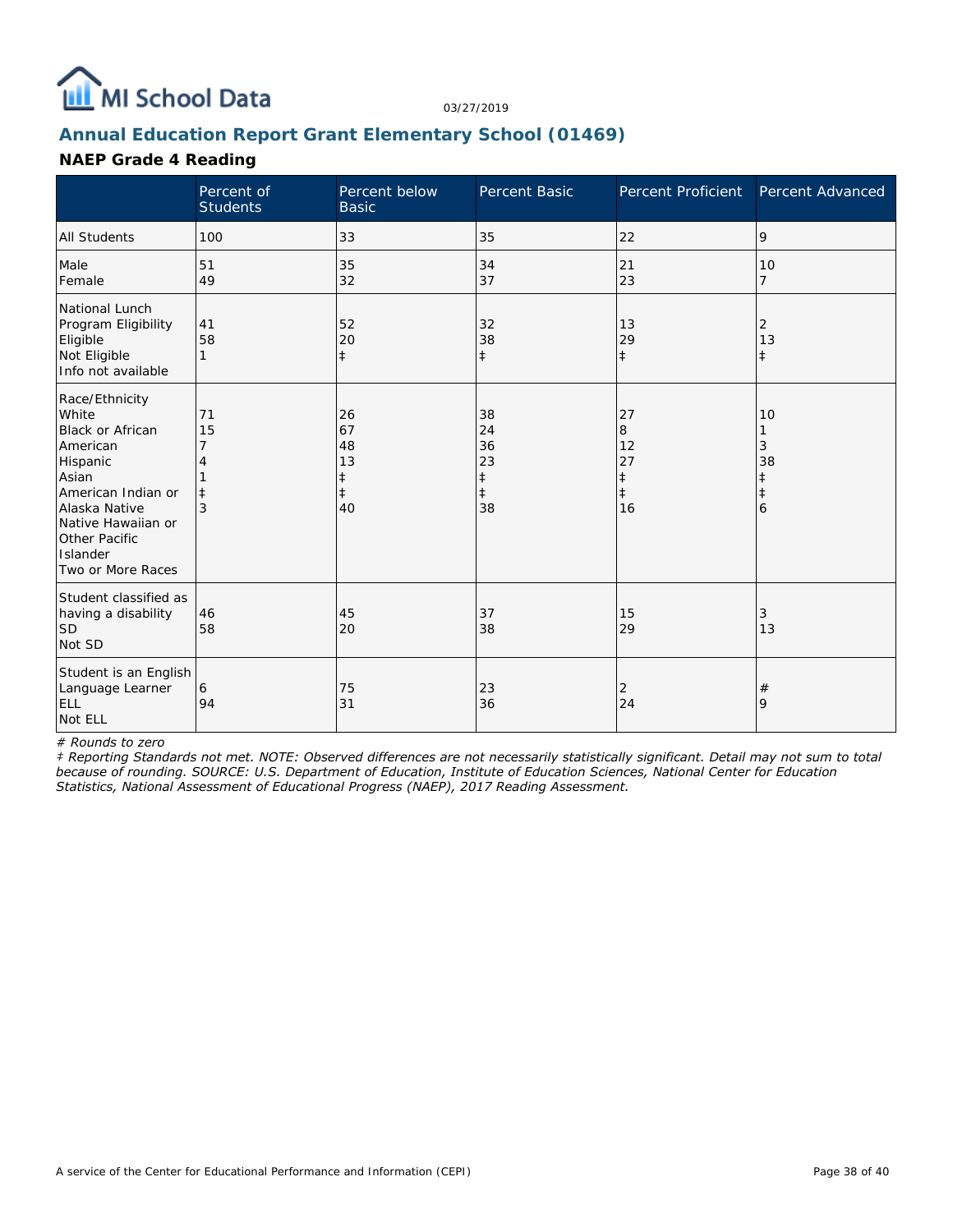

## **Annual Education Report Grant Elementary School (01469)**

#### **NAEP Grade 8 Reading**

|                                                                                                                                                                                          | Percent of<br><b>Students</b> | Percent below<br><b>Basic</b>                 | Percent Basic                                          | Percent Proficient                                    | Percent Advanced        |
|------------------------------------------------------------------------------------------------------------------------------------------------------------------------------------------|-------------------------------|-----------------------------------------------|--------------------------------------------------------|-------------------------------------------------------|-------------------------|
| <b>All Students</b>                                                                                                                                                                      | 100                           | 33                                            | 35                                                     | 22                                                    | 9                       |
| Male<br>Female                                                                                                                                                                           | 51<br>49                      | 35<br>32                                      | 34<br>37                                               | 21<br>23                                              | 10<br>7                 |
| National Lunch<br>Program Eligibility<br>Eligible<br>Not Eligible<br>Info not available                                                                                                  | 41<br>58                      | 52<br>20<br>$\ddagger$                        | 32<br>38<br>$\ddagger$                                 | 13<br>29<br>$\ddagger$                                | 2<br>13<br>$\pm$        |
| Race/Ethnicity<br>White<br><b>Black or Afican</b><br>American<br>Hispanic<br>Asian/Native<br>Hawaiian or Pacific<br>Islander<br>American Indian or<br>Alaska Native<br>Two or More Races | 71<br>15                      | 26<br>67<br>48<br>13<br>ŧ<br>$\ddagger$<br>40 | 38<br>24<br>36<br>23<br>$\ddagger$<br>$\ddagger$<br>38 | 27<br>8<br>12<br>27<br>$\ddagger$<br>$\ddagger$<br>16 | 10<br>3<br>38<br>ŧ<br>6 |
| Student classified as<br>having a disability<br><b>SD</b><br>Not SD                                                                                                                      | 46<br>58                      | 45<br>20                                      | 37<br>38                                               | 15<br>29                                              | 3<br>13                 |
| Student is an English<br>Language Learner<br><b>ELL</b><br>Not ELL                                                                                                                       | 6<br>94                       | 75<br>31                                      | 23<br>36                                               | $\overline{2}$<br>24                                  | $^{\#}$<br>9            |

*# Rounds to zero*

*‡ Reporting Standards not met. NOTE: Observed differences are not necessarily statistically significant. Detail may not sum to total because of rounding. SOURCE: U.S. Department of Education, Institute of Education Sciences, National Center for Education Statistics, National Assessment of Educational Progress (NAEP), 2017 Reading Assessment.*